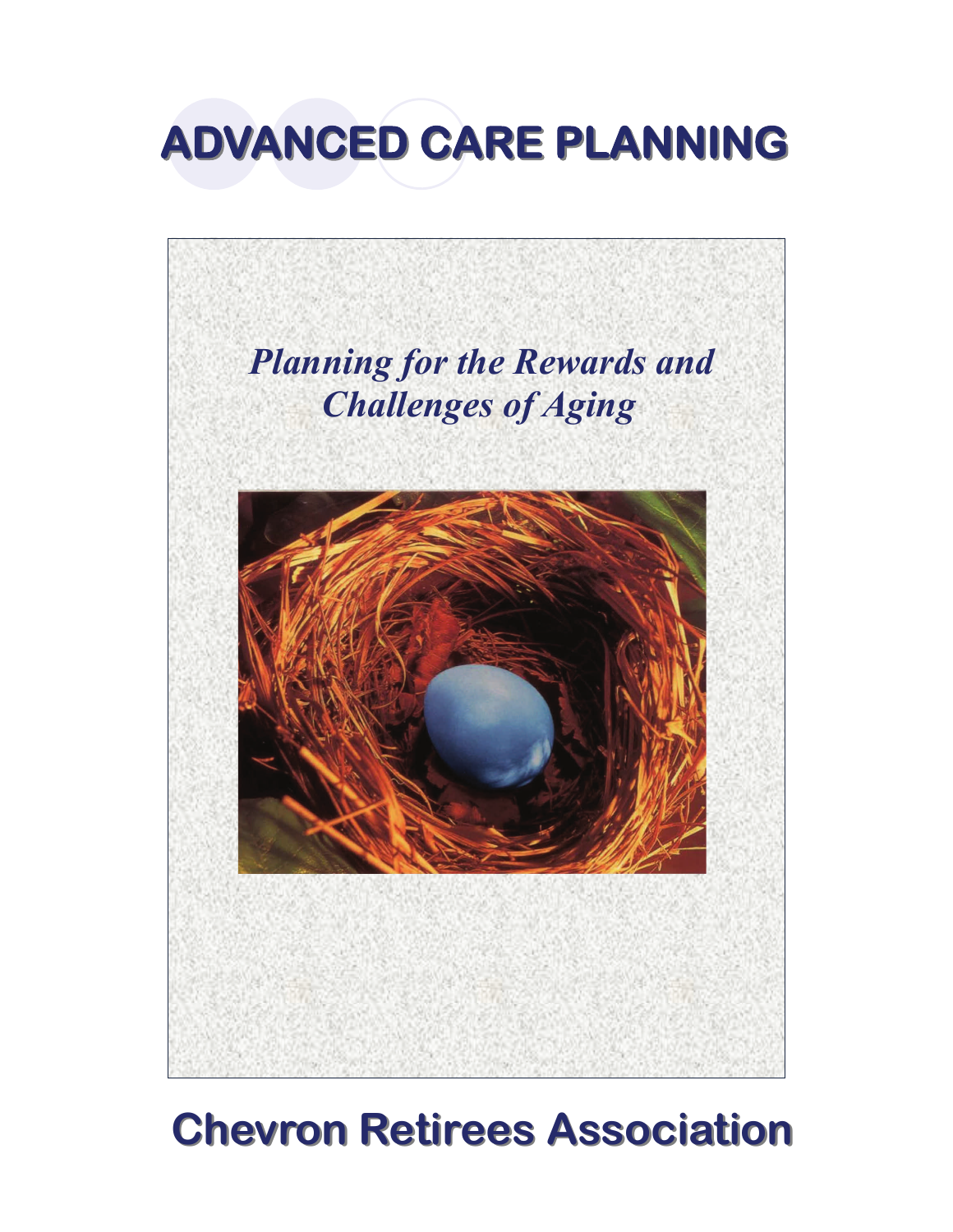## **TABLE OF CONTENTS**

### **SECTION PAGE**

| $\bullet$ | <b>Preparing for Current and Future Needs</b>           | 3  |
|-----------|---------------------------------------------------------|----|
| $\bullet$ | <b>Identifying Needs</b>                                | 4  |
| $\bullet$ | <b>Tips for a Caregiver</b>                             | 7  |
| $\bullet$ | <b>Considering Different Living Arrangements</b>        | 10 |
| $\bullet$ | <b>In-Home and Community Services</b>                   | 13 |
| $\bullet$ | <b>Evaluating Facilities and In-Home Providers</b>      | 16 |
| $\bullet$ | <b>Tracking Down Community Resources</b>                | 21 |
| $\bullet$ | <b>Service Resources</b>                                | 23 |
| $\bullet$ | <b>Health Care Coverage for Seniors</b>                 | 26 |
| $\bullet$ | <b>Insurance Checklist</b>                              | 30 |
| $\bullet$ | <b>Long-Term Care Insurance</b>                         | 32 |
| $\bullet$ | <b>Checklist for Long-Term Care Insurance</b>           | 34 |
| $\bullet$ | <b>Types of Long-Term Care</b>                          | 36 |
| ۰         | <b>Chevron Benefits and CRA Dental Benefits</b>         | 38 |
| $\bullet$ | <b>Appendix:</b>                                        |    |
|           | <b>Agencies on Aging</b><br>$\bullet$                   | 40 |
|           | <b>Other Resources</b><br>$\bullet$                     | 45 |
|           | <b>Information Assistance/Publications</b><br>$\bullet$ | 46 |
|           | <b>Suggested Reading List</b><br>$\bullet$              | 47 |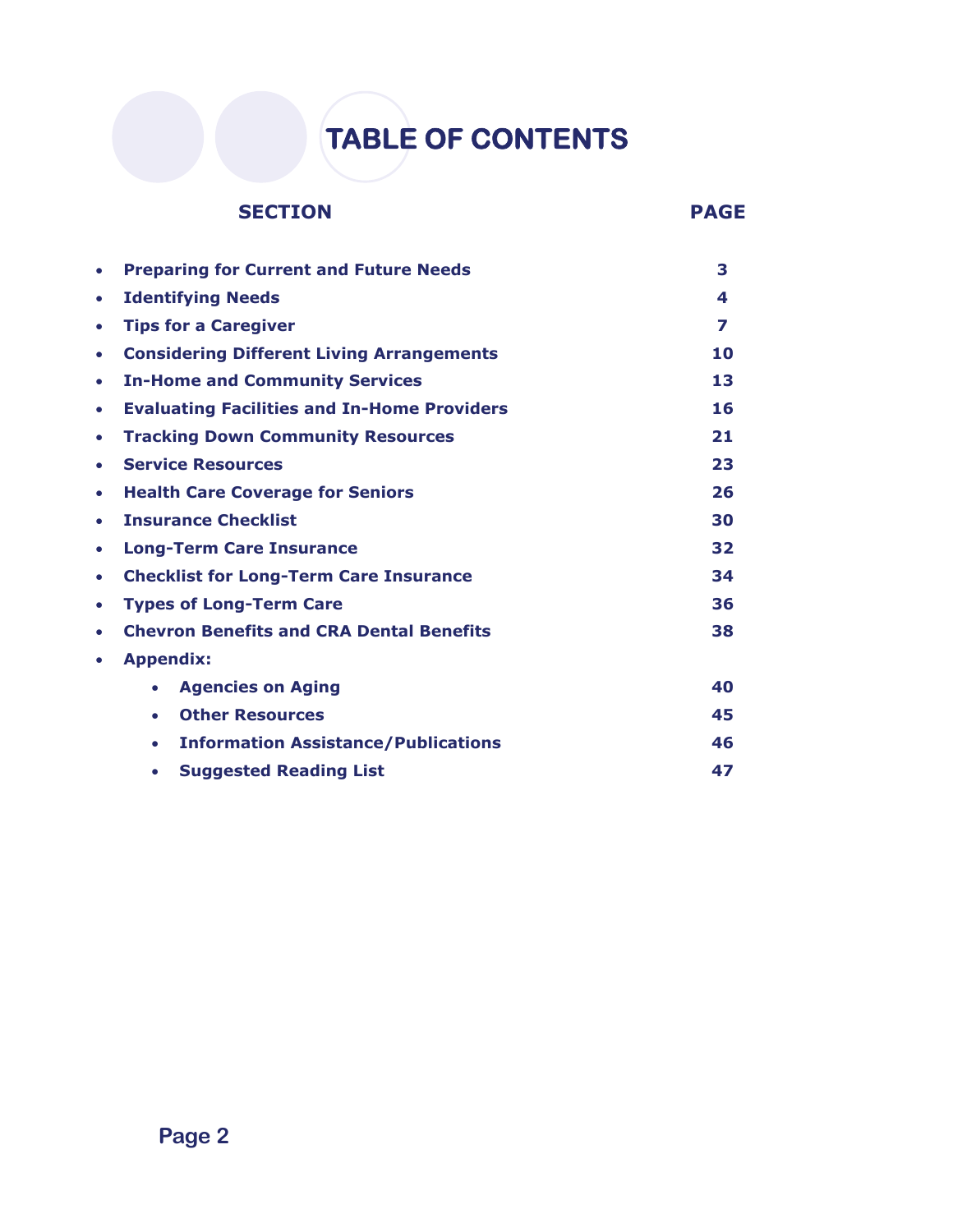### **PREPARING FOR CURRENT AND FUTURE NEEDS**

 $\bf J$ rowing older offers many rewards. However, along with the rewards of aging come new challenges. At some time you'll most likely face a senior care situation, either as the person in need of care or as a caregiver. Thirteen percent of people over age 65 need assistance with one or more daily activities (for example, walking or eating). It is estimated that more than 9 million senior Americans need some type of long-term care. A majority of that care is presently provided by a child or a spouse.

Most individuals are unfamiliar with the issues involved with senior care. And when managing older adult care, the financial, legal, and emotional concerns can be overwhelming. This booklet examines some senior care issues to help you handle current needs and plan for future care for yourself or a family member including: identification of senior care needs; evaluation of different types of care; and highlights of government and private insurance opportunities. In addition to the topics discussed here, you'll find a list of references covering a broad spectrum of senior care issues to help you find answers to other questions.

At the time this booklet was written, all contact information was accurate. However, as agencies change the focus of their services, these numbers may change. The Chevron Retirees Association regrets any inconvenience this may cause.

The material presented in this booklet is for information purposes only. It is not the intent of the Chevron Retirees Association (CRA) to offer advice or make suggestions about long-term care or senior care decisions. CRA is not a subsidiary of the Chevron Corporation (Chevron) but an independent organization comprised of retired employees of Chevron or its predecessor companies.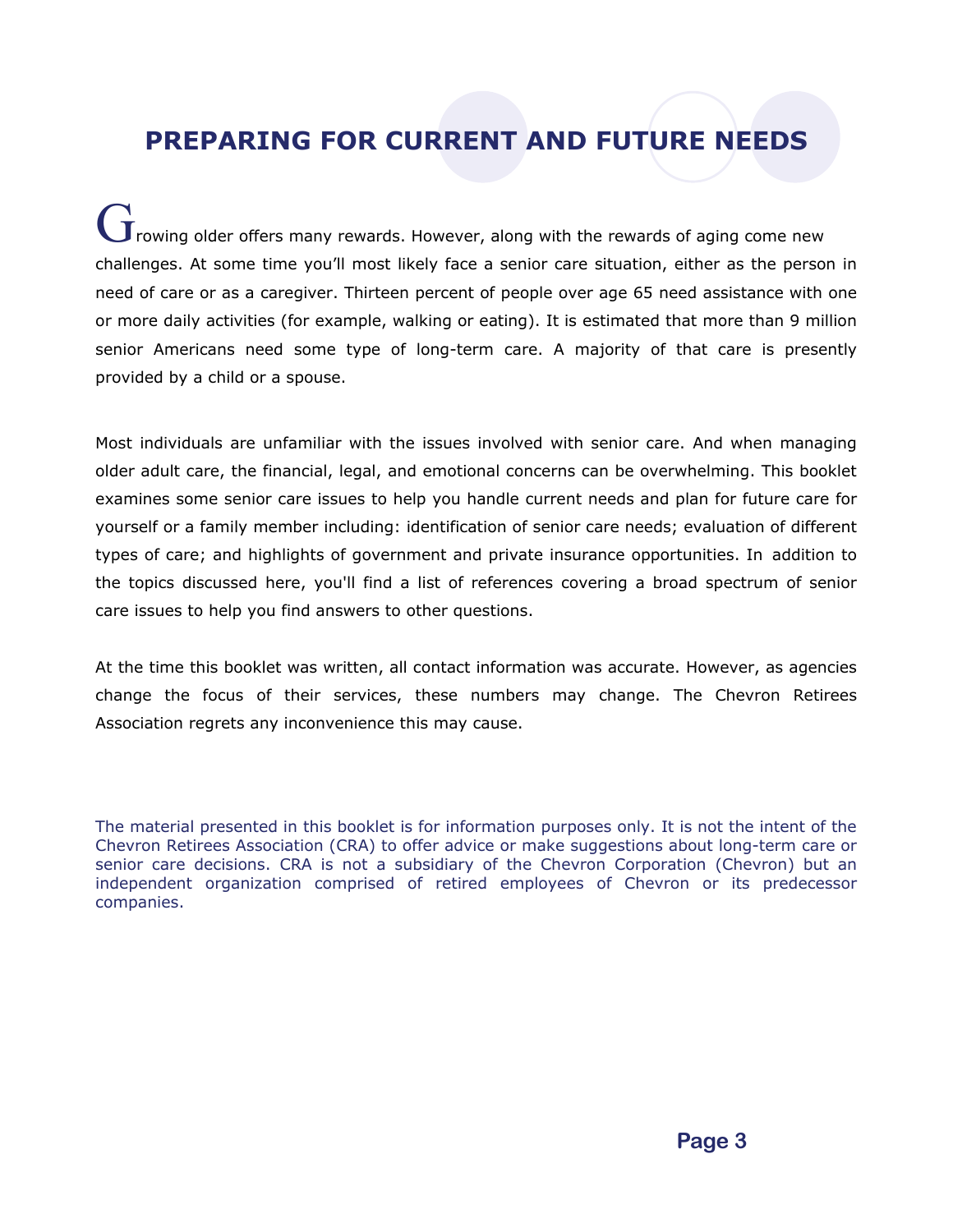### **IDENTIFYING NEEDS**

### $\blacksquare$  he most important step in preparing for aging is to identify current and future needs. The success of any care program is dependent upon an accurate understanding of an individual's needs.

#### **Senior Needs**

Older adults' needs span across a broad spectrum. Health care creates significant requirements for older adults. A doctor's diagnosis is an important part of the deliberation process; but, don't forget to consider other areas such as domestic needs. Many times, dayto-day personal and social needs are the greatest challenge for older adults. The listings shown below illustrate some of the needs of aging adults. Generally, when an adult needs help with two or more of these items, it is time to consider some type of senior care.

#### **Questions To Help Evaluate Needs**

Matching a senior's needs with a care program involves careful thought and a lot of research. Every senior situation is as unique as the person receiving the care. There is no precise formula that determines the exact timing and type of care. In some situations, the senior may abruptly require intensive long-term medical care. In this case, it is clear that immediate and acute care is necessary. Other times, a senior may gradually require help with small, everyday tasks and minor medical care. His or her needs may increase in increments, slowly moving from one level of care to another, lacking a clear delineation of when additional care is necessary. To identify when (and at what level) care is necessary, you should consider a variety of factors. Questions on the following page may help you. (From "*Taking Care: A Handbook for Family Caregivers to Older Adults", Second Edition by Mildred O. Hogstel, PhD, RN, C*.)

#### **Routine Living/Social Needs**

Transportation Shopping Companionship Social Activities Worship Services Banking Paying Bills Managing Finances Managing Assets

#### **Personal/Home Needs**

Nutritional Planning Cooking Dressing Bathing Laundry Home Security Home Cleaning Home Maintenance Home Repairs

#### **Health Care Needs**

Regular Checkups Ongoing Treatment Filling Prescription Taking Medications Correctly Emergency Care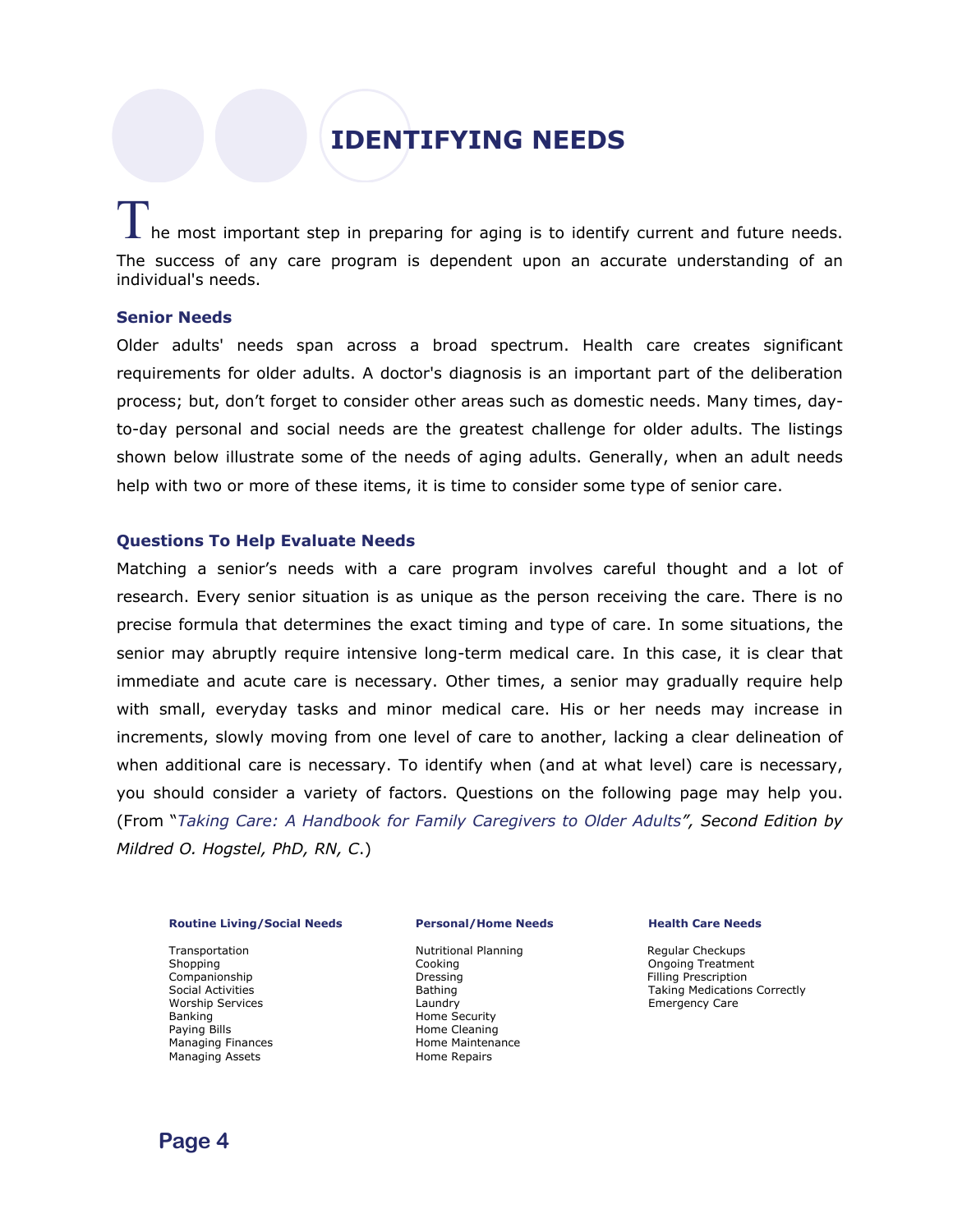## **IDENTIFYING NEEDS**

### **Physical/Health**

- What conditions have been diagnosed and are being treated?
- What can you anticipate regarding future health status?
- How satisfied is the family with current health care providers?
- What do you know about the senior 's eating habits and use of alcohol, drugs, and tobacco?
- Are there changes due to aging, such as hearing or vision loss, that can be corrected or improved?
- Has the senior executed an advance health care plan (living will) and named a health care agent to act when the senior is too ill to make medical decisions?

### **Living Arrangements**

- How manageable is the senior 's present living arrangement?
- How secure is the senior's home-both inside, in terms of features such as adequate lighting and safe access to bathrooms; and outside, in terms of safety in the neighborhood?

### **Support**

- How well does the senior get along with other people?
- To what extent is contact with friends and neighbors being maintained?
- How much assistance are you, your family, and friends able to provide?

### **Functional**

- How well does the senior handle the following activities of daily living?
	- Getting out of bed.
	- Toileting and bathing.
	- Preparing and eating meals.
	- Communicating needs.
	- Managing household chores.
	- Getting dressed and groomed.
	- Moving around the house.
	- Handling finances.
	- Shopping.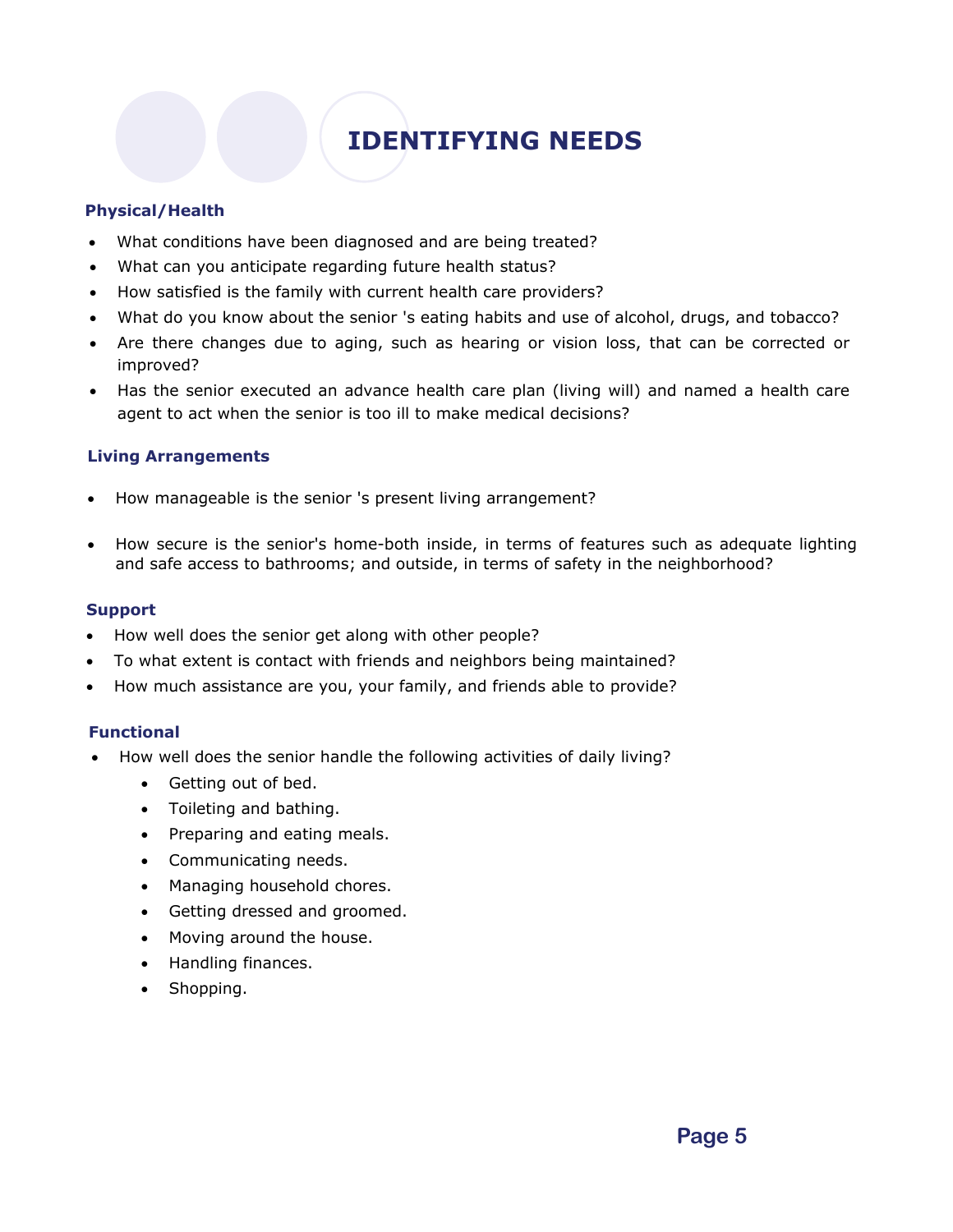### **IDENTIFYING NEEDS**

### **Emotional/Spiritual**

- How does the senior feel about his or her living situation?
- How has the senior handled difficulties in the past? Does he or she tend to depend on others, keep his/her problems to oneself, or ask for appropriate help? (This should provide insight into how he/she will act in the future.)
- How is the senior's memory and judgment?
- What spiritual or religious beliefs have been important to the senior, and is he or she able to continue to meet those needs?

### **Financial**

- What assets (e.g., savings, value of home) does the senior have? And, has he or she made his/her wishes clear for the disposition of those assets if it becomes necessary?
- What is the senior's regular income (e.g., monthly Social Security check, etc.)? Will that income continue in the future?
- What are the anticipated expenses for the senior's care?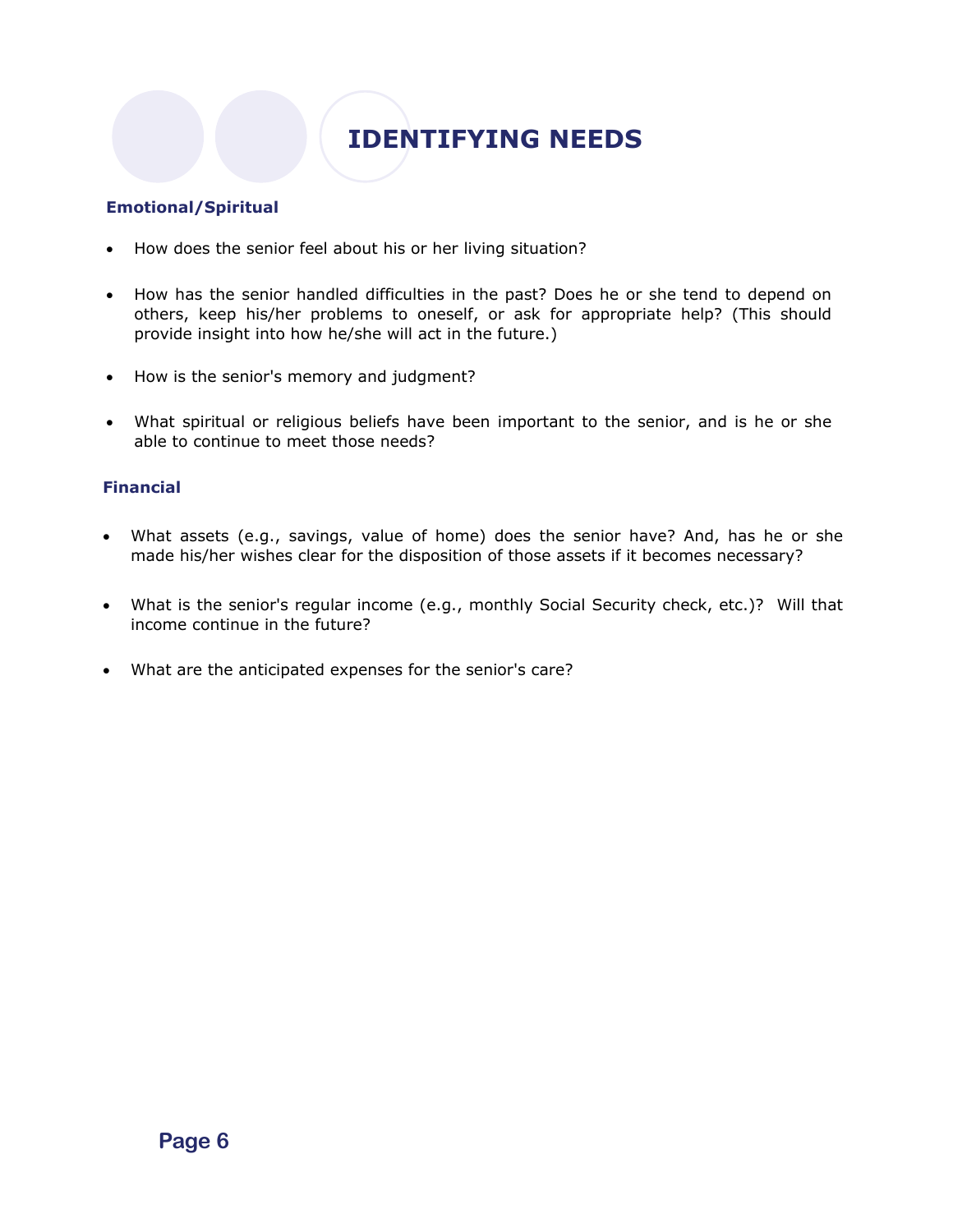## **TIPS FOR A CAREGIVER**

### aking decisions about the care of an older adult can be extremely taxing. The degree of worry and frustration is likely to be intensified by distance when parent and children live in separate cities, regions of the country, or abroad. Although care needs vary greatly depending on the person's situation, here are some general points to keep in mind when contemplating long-term care for an aging person:

- Recognize your responsibilities to yourself and the rest of your family. Ask "What am I willing to do for my parents?" "To what extent should my involvement affect my life?" "How do I feel about the type and amount of support I can give?" Resolving your feelings about caring for an aging person is a critical first step.
- Acknowledge the impending loss. Making the choice to live somewhere else often means a great sense of loss, because "home" is a symbol of personal control and independence. Even with limited help, an aging adult is frequently able to stay longer in his or her own home and remain happier.
- Involve the aging person to the fullest extent in decisions about care and living arrangements. Respect the aging person's "adulthood" and dignity.
- Involve other family members. Don't hesitate to ask other family members for help. However, be sure that your request is reasonable.
- Check out nursing homes and have one or two in mind in case home living arrangements don't work out. Having an aging person living with you just may not work. Be aware that many nursing homes (especially the better ones) have waiting lists of two or three years.
- Set up a file of personal information about the aging person.
	- Bank accounts, financial assets, and investments.
	- Credit cards.
	- Liabilities and debts.
	- Property.
	- Valuables.
	- Safety deposit boxes, email addresses, and computer passwords.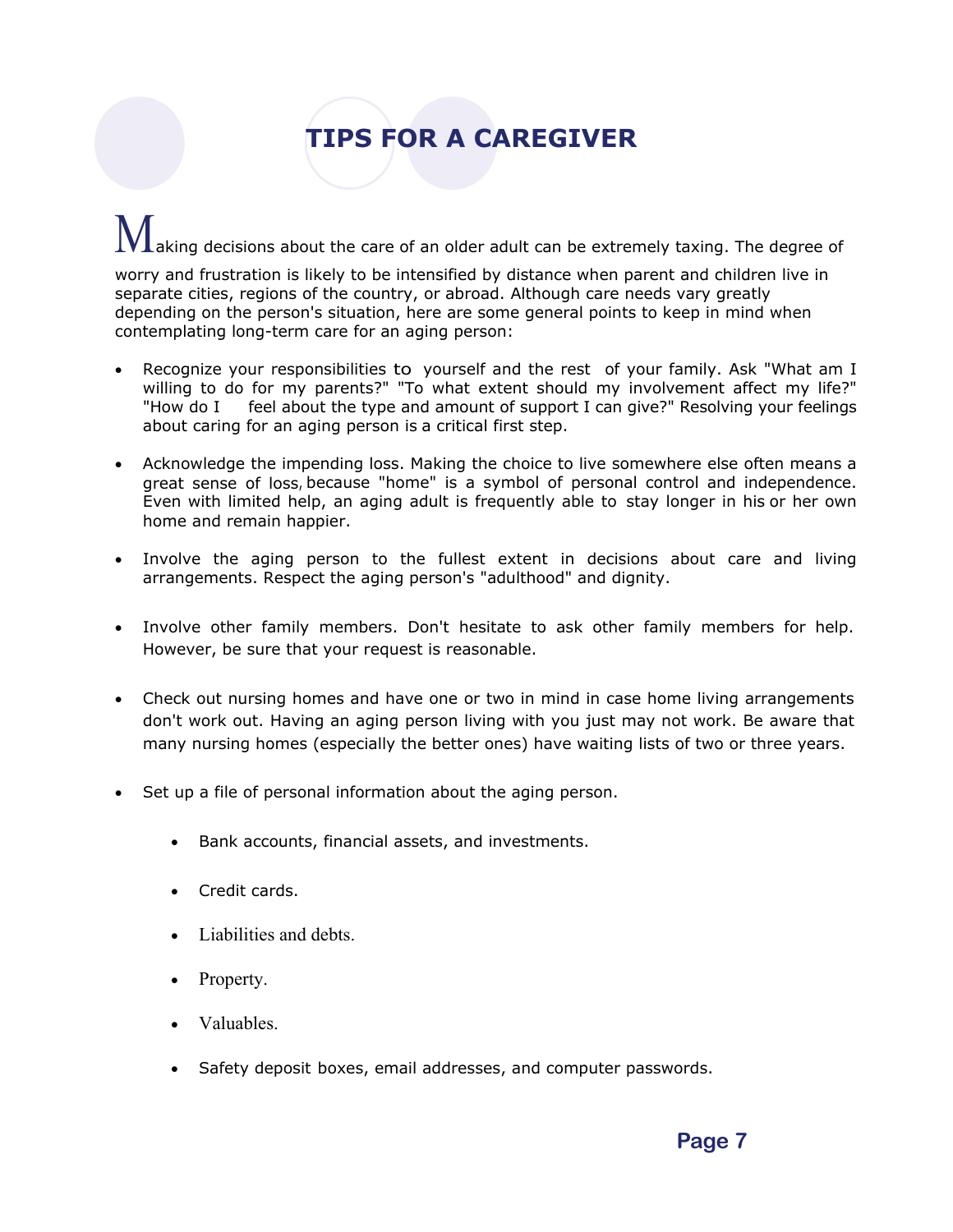## **TIPS FOR A CAREGIVER**

- Official certificates: birth; marriage; divorce; citizenship; death, if spouse is deceased; Social Security number, Medicare number, etc.
- Employment history.
- Insurance coverage and identification cards.
- Important names: relatives, friends, clergy, physicians, lawyers, financial advisers, etc.
- Medications and medical history.
- Location of the will and/or trust, advance care plan (living will), health care agent documents and any other powers-of-attorney documents.
- Requests.
- Preferences.
- Prearrangements for a funeral.
- Any other information that helps you administer the aging person's affairs.
- Consider what legal or financial assistance you may need to handle taxes (income, estate), trusts, guardianship of a parent, joint accounts of a parent, power-of-attorney, will, living will, etc.
- Actively search for information about community services for aging individuals and meeting a person's health needs.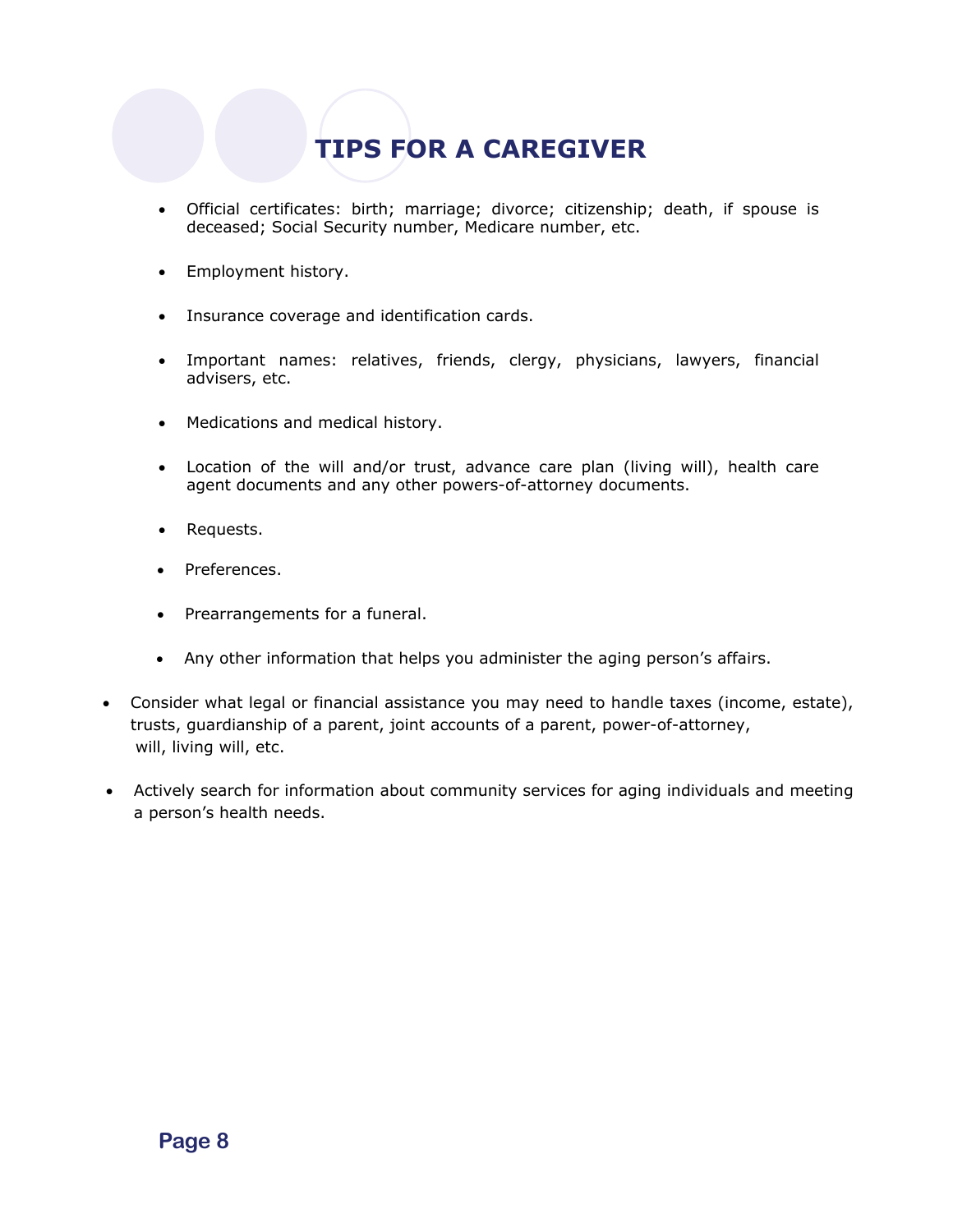### **TIPS FOR A CAREGIVER**

### **Resources**

- *For a nearby agency on aging, call the U. S. Administration On Aging's Eldercare Locator at 800-677-1116 on weekdays or go to their web site at [www.eldercare.gov](http://www.eldercare.gov/). (When calling, it will be required that one leave the zip code, city, and county for which one is needing information.)*
- *For information on a broad range of needs and provisions of care, there are often free brochures from:* 
	- *American Association of Retired Persons (AARP) 601 E Street, NW Washington, DC 20049 888-687-2277 or go to web site to print brochures at [www.aarp.org](http://www.aarp.org/).*
- *For geriatric care managers in your area, contact the following:* 
	- *National Association of Professional Geriatric Care Managers 3275 West Ina Road, Suite 130 Tucson, Arizona 85741 520-881-8008 or go to web site to locate area managers at [www.caremanager.org](http://www.caremanager.org/).*
- *To order other free related publications, contact the following:* 
	- *Medicare at 800-633-4227 or go to the web site to print brochures at [www.medicare/gov](http://www.medicare/gov). (If ordering brochures by telephone, please allow 3 weeks for delivery.)*

### **Words Of Caution:**

- **Remain Vigilant!**
- **Do Your Homework—It Pays Off!**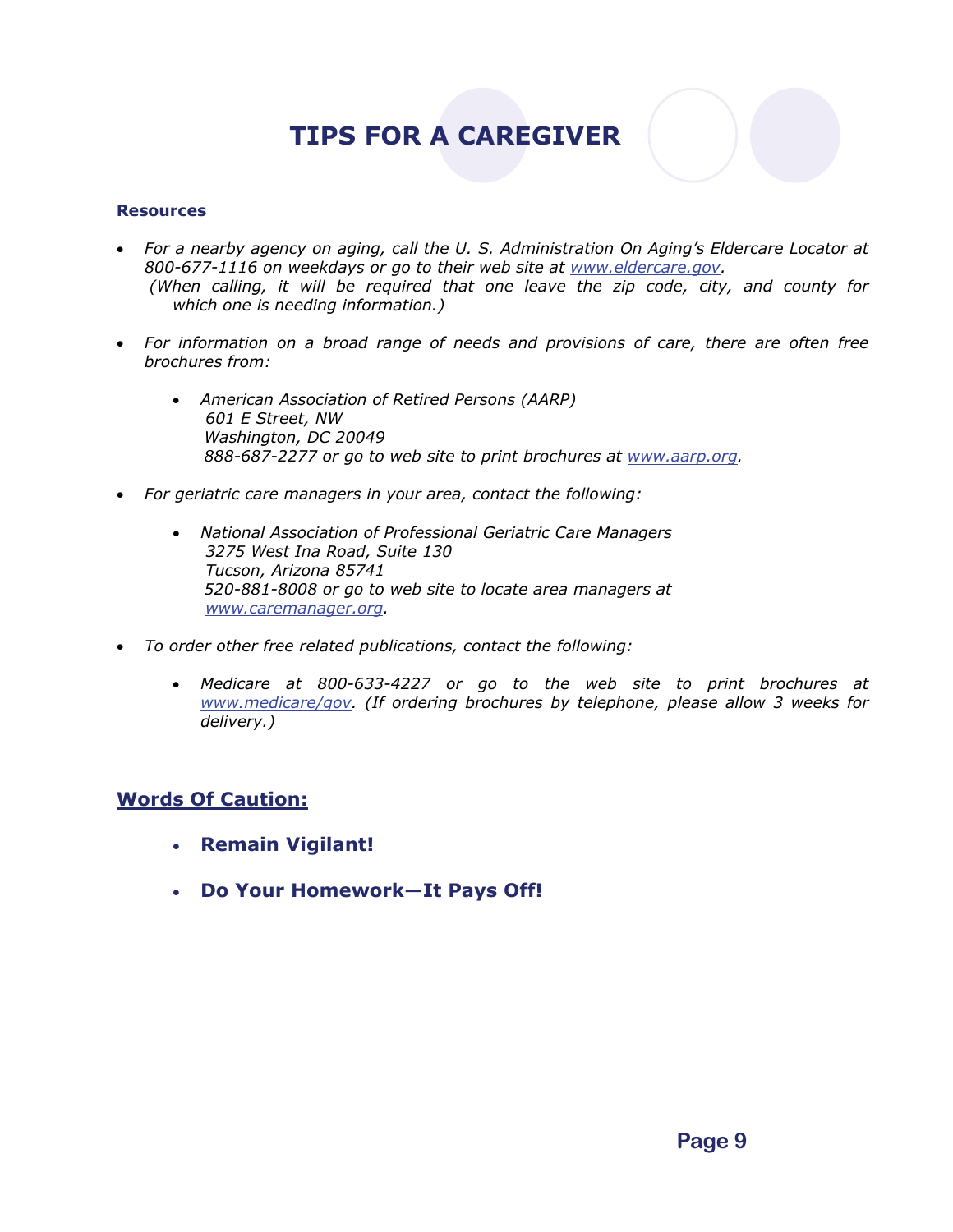### **CONSIDERING DIFFERENT LIVING ARRANGEMENTS**

he type of living arrangement that is right for the situation depends on the individual's medical, financial, and day-to-day needs. Outlined below are the most common aging adult living arrangements, and general costs.

### **Staying at Home**

Remaining in one's home is usually the senior 's first choice. This option offers freedom, independence, and the security of a familiar setting; however, it also means the continuation of maintenance activities and expenses. Many times, seniors living at home are assisted by different support services such as skilled nursing care/physical therapy, homemaker assistance, home health aid, home delivered meals, and emergency response systems. These are described in more detail in the **In-Home and Community Services** section of this booklet. In addition to these services, modifications to the home may ease domestic annoyances-for example: attaching lever handles to doors instead of knobs; making the house wheelchair accessible; and rearranging closets and cupboards.

#### **Home Matching**

If a senior has extra space in a home or apartment and needs help with expenses and household tasks, a home matching program may offer the necessary financial and home care assistance. The program matches the homeowner with someone needing housing such as another older person or a student. Usually, no fee is charged for the matching service, and the senior and the renter work out a financial arrangement.

#### **Federally Assisted "Subsidized" Housing**

An older adult who meets low income rules may find subsidized housing to be an attractive living option. Generally, rent is a percentage of the older adult's income set by annual national standard if operated by the government. Subsidized apartments are also operated by private management companies; however, both usually have long waiting lists.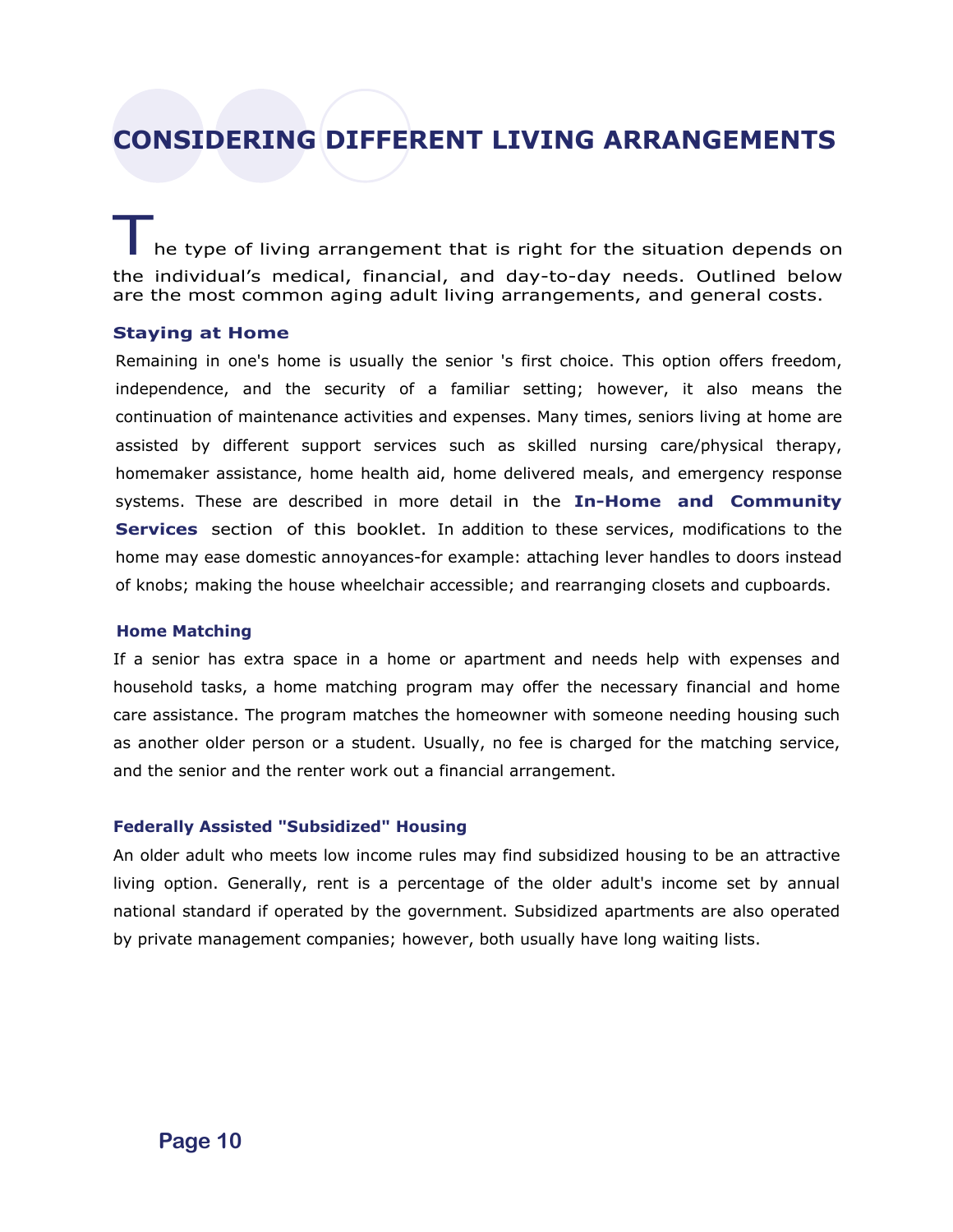### **CONSIDERING DIFFERENT LIVING ARRANGEMENTS**

#### **Shared Housing**

Some seniors may benefit from living in a housing arrangement in which three or more unrelated persons share a home or an apartment owned by an agency or an organization. Residents have private bedrooms, but share common areas such as living and dining rooms. This may be appealing to older adults who are capable of handling their personal needs, but may require help with support services such as transportation, housekeeping or preparing meals.

#### **Congregate** *or* **"Retirement" Communities**

Congregate communities are multi-unit rental apartments or homes planned to meet a wide range of interests and needs. Large communities such as Sun City and Leisure World not only have their own libraries, golf courses, and health clubs, but they also have facilities for lapidary, woodworking, sculpting, and painting. Some of the newer communities are more specialized and revolve around a theme, such as gourmet cooking or photography. Another approach to congregate communities is the "lifestyle town." For example, Worman's Mill in Maryland is organizing its community around an old-style farming village. Residents can raise their own animals or convert their downstairs into shops that face a town square. Byron Park, a 186-unit congregate living house in California, is reproducing an eighteenth century English country inn, including such finishing touches as a horseshoe-shaped courtyard with peacocks. (From "*Age Wave",* 1990, pages 134-142.) Most communities charge a monthly service fee. Support services may include housekeeping, meals, activities, and transportation. Additional support services are usually available for a fee.

#### **Continuing Care** *or* **Life Care Communities**

A life care community offers several levels of care so that residents do not have to relocate if their ability to function changes. The facility may include independent apartments and garden homes, assisted living, and nursing home care. This arrangement may provide a lifetime commitment to meet residents' housing needs. Costs can include a significant entrance or endowment fee in addition to monthly charges. Some also may sell a percentage of return of capital of the entrance fee to the resident or to one's estate.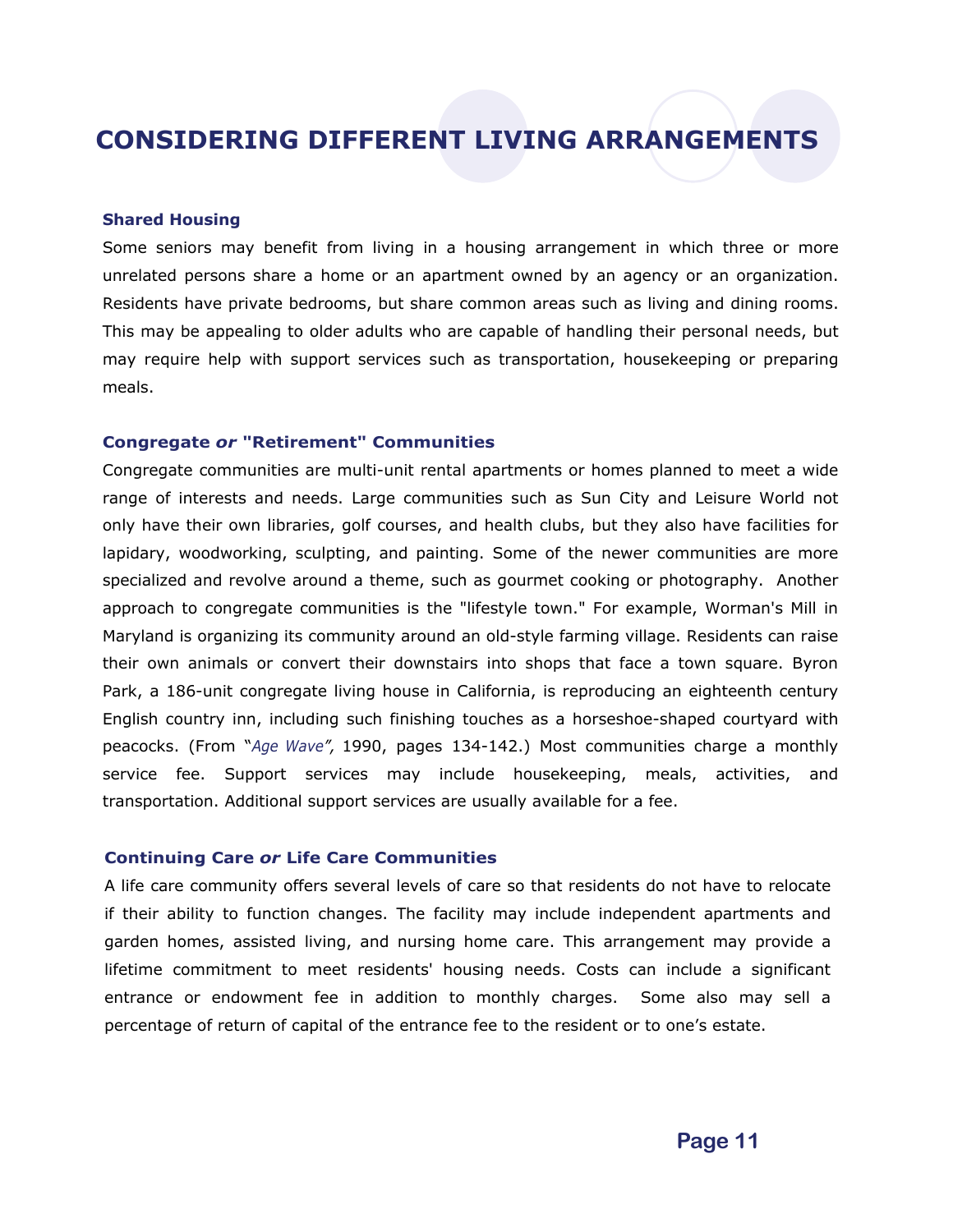### **CONSIDERING DIFFERENT LIVING ARRANGEMENTS**

Assisted living offers housing alternatives for seniors who need assistance with dressing, bathing, eating, and toileting but do not require intensive medical or nursing care. The senior may have a private apartment or room but shares common areas such as dining, parlor, meeting, and recreation.

### **Nursing Homes**

If a senior has difficulty caring for himself or herself and needs some degree of medical attention, a nursing home may be the answer. Nursing homes offer three different levels of care.

- Sheltered Care: Provides a safe environment for individuals who need minimal nursing care. Generally, they are frail and can no longer live on their own. The nursing home monitors their health, medications, and provides meals and social activities.
- Intermediate Care: Provides supervised 24-hour nursing care with the focus on personal care such as bathing, eating, dressing, and walking. This level provides care for people who have long-term disabilities or illnesses that have been stabilized. Rehabilitative services may also be provided.
- Skilled Care: Provides intensive medical treatment and monitoring by highly skilled medical personnel 24 hours a day. This level is also appropriate for seniors who need daily physical or occupational therapy.

### **Companionship of Adults Age 65 and Older**

Based on data from the U.S. Bureau of the Census, 2012 individuals have the following living arrangements:

- 56.75% live with their spouse
- 28.50% live alone
- 1.74% unmarried living with a partner
- 13.00% other living arrangements (live with others or in institutions, senior housing or group quarters)

Note: The percentages do not add up to 100% because of rounding differences.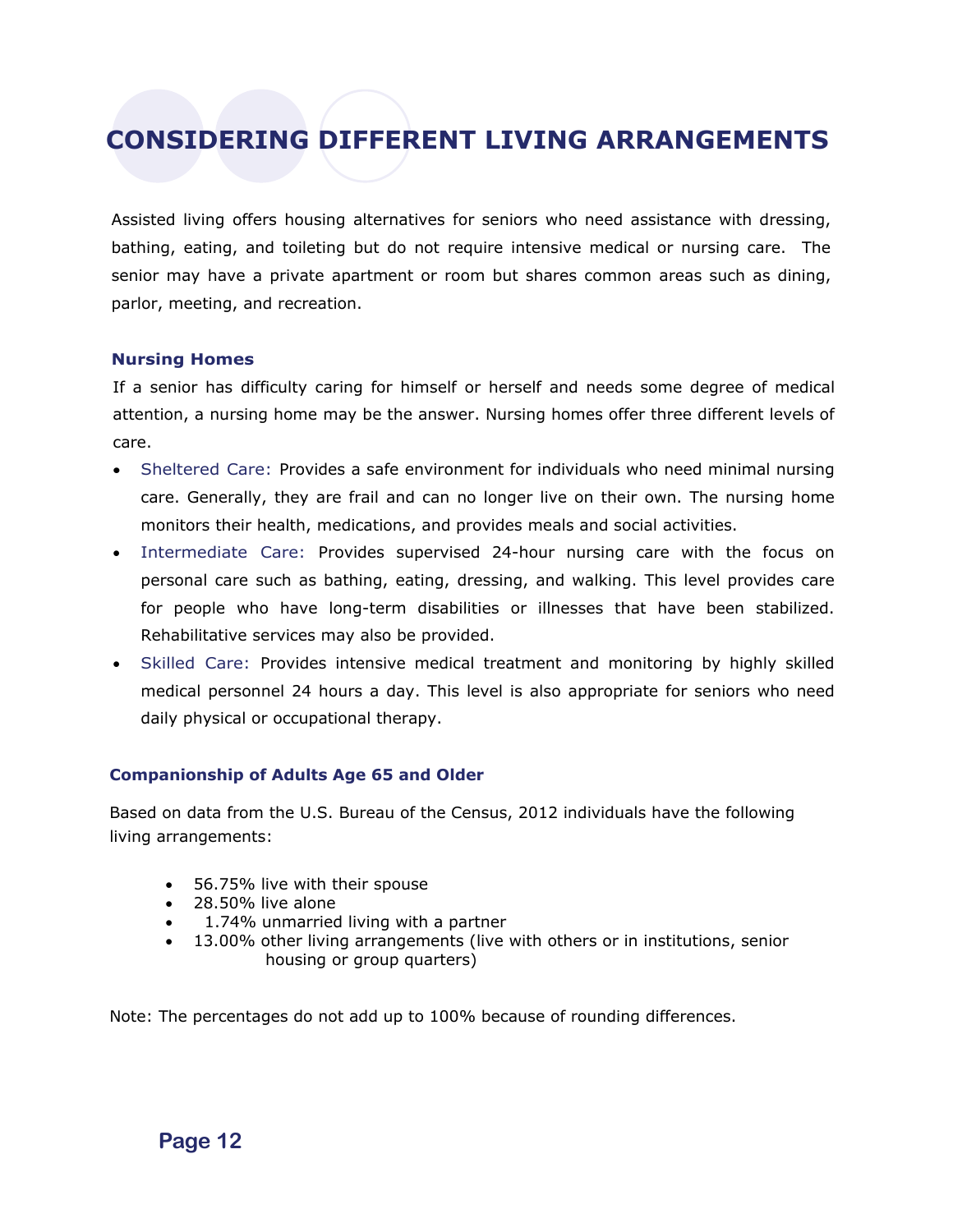### **IN-HOME AND COMMUNITY SERVICES**

-home care provides assistance with day-to-day and minor medical care. These services may be temporary (help while recovering from an illness) or ongoing.

#### **Skilled Health Care Services**

Generally, the goal of skilled health care services is to assist in the senior person's recuperation or rehabilitation following an illness or injury. These services are prescribed by a physician and performed under the direction of a registered nurse. These services include physical therapy, speech therapy, and nursing care.

#### **Homemaker/Home Health Aide**

If a senior needs assistance with domestic activities (e.g., housekeeping, cooking, etc.), you may wish to consider employing a homemaker or home health aide. In addition to domestic duties, the aides can assist with personal needs like bathing, dressing, and getting out of bed. These services can be given alone or in combination with skilled health services.

#### **Adult Day Care Centers**

Adult day care provides structured weekday programs that include recreational activities, health and rehabilitation services, and meals during the day. The supervised group environment offers a chance to interact with peers and receive care and nourishment. In addition, some centers offer transportation and special programs for individuals with special needs, such as dementia.

### **Senior Centers**

If a senior does not require supervised activity but wants a place to socialize, Senior Centers offer a variety of social, health, nutritional, educational, and recreational programs. Generally, they are community-based and operated by community agencies, park districts, and religious or ethnic organizations.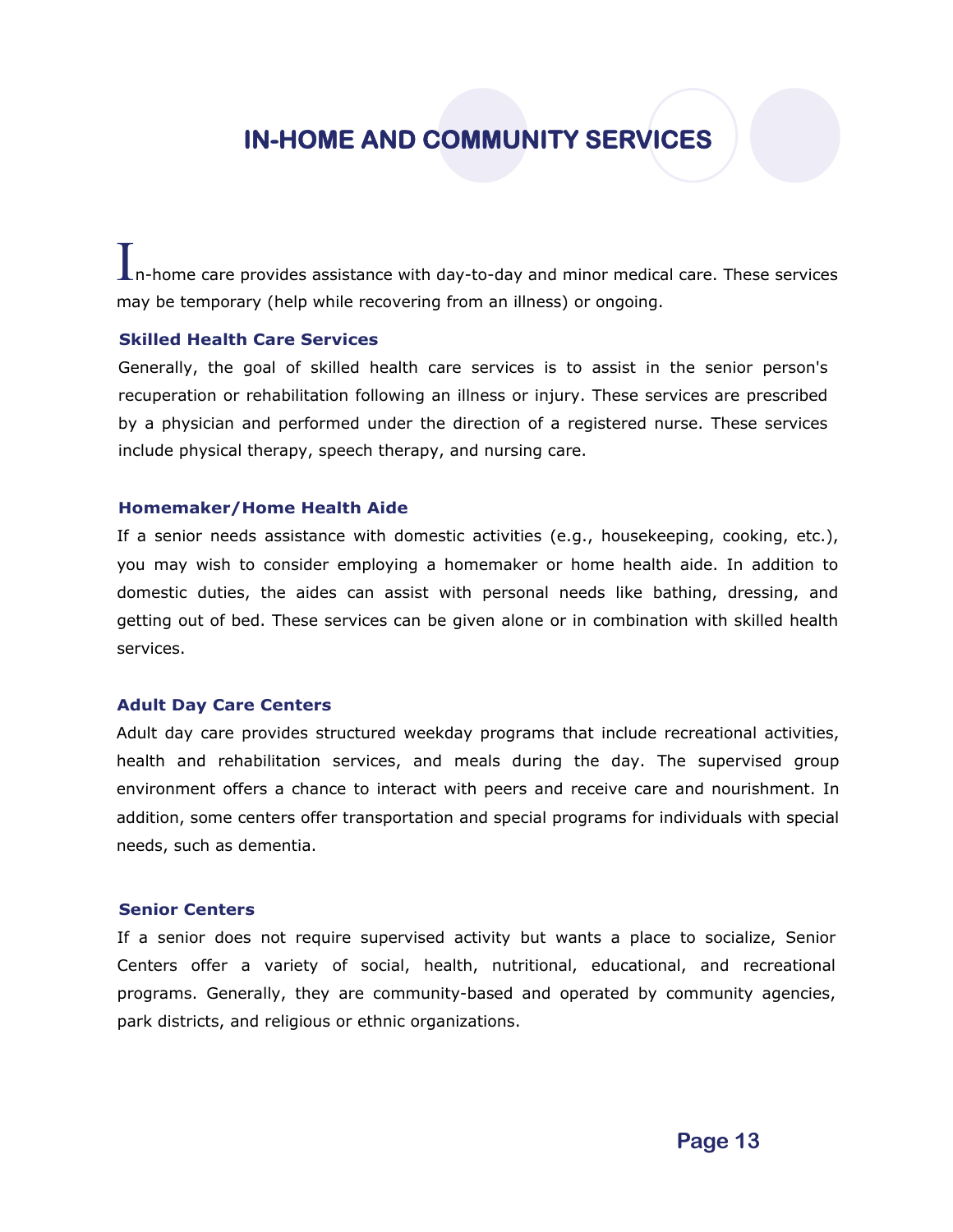### **IN-HOME AND COMMUNITY SERVICES**

#### **Home Delivered Meals**

Home delivered meals are available in most communities for older people who have difficulty shopping or cooking their own meals. Meals are either delivered hot and ready to eat or frozen so that they can be reheated.

#### **Nutritional Sites**

Older adults, who require a noon-time meal, may consider visiting a nutritional site. These sites include senior centers, housing developments, churches, synagogues, and other community locations. In addition to food, the sites provide companionship and possibly some social activities.

#### **Emergency Response Systems**

Emergency Response Systems (ERS) are devices which can help signal for assistance if an accident occurs when an individual is home alone. These devices vary in degree of sophistication and cost. They are often helpful in maintaining older persons in their homes.

#### **Telephone Reassurance**

Telephone reassurance is a support service provided by volunteers who make daily phone calls to older adults living alone to ensure that they are all right. This service is usually coordinated by your local Red Cross chapter, visiting nurse association, religious organization, or senior center.

#### **Friendly Visitors**

Non-profit organizations arrange for volunteers to regularly visit older adults to provide companionship. The visits may include activities, such as running errands, reading, writing letters and taking short walks. Friendly visits are usually provided by religious or voluntary organizations.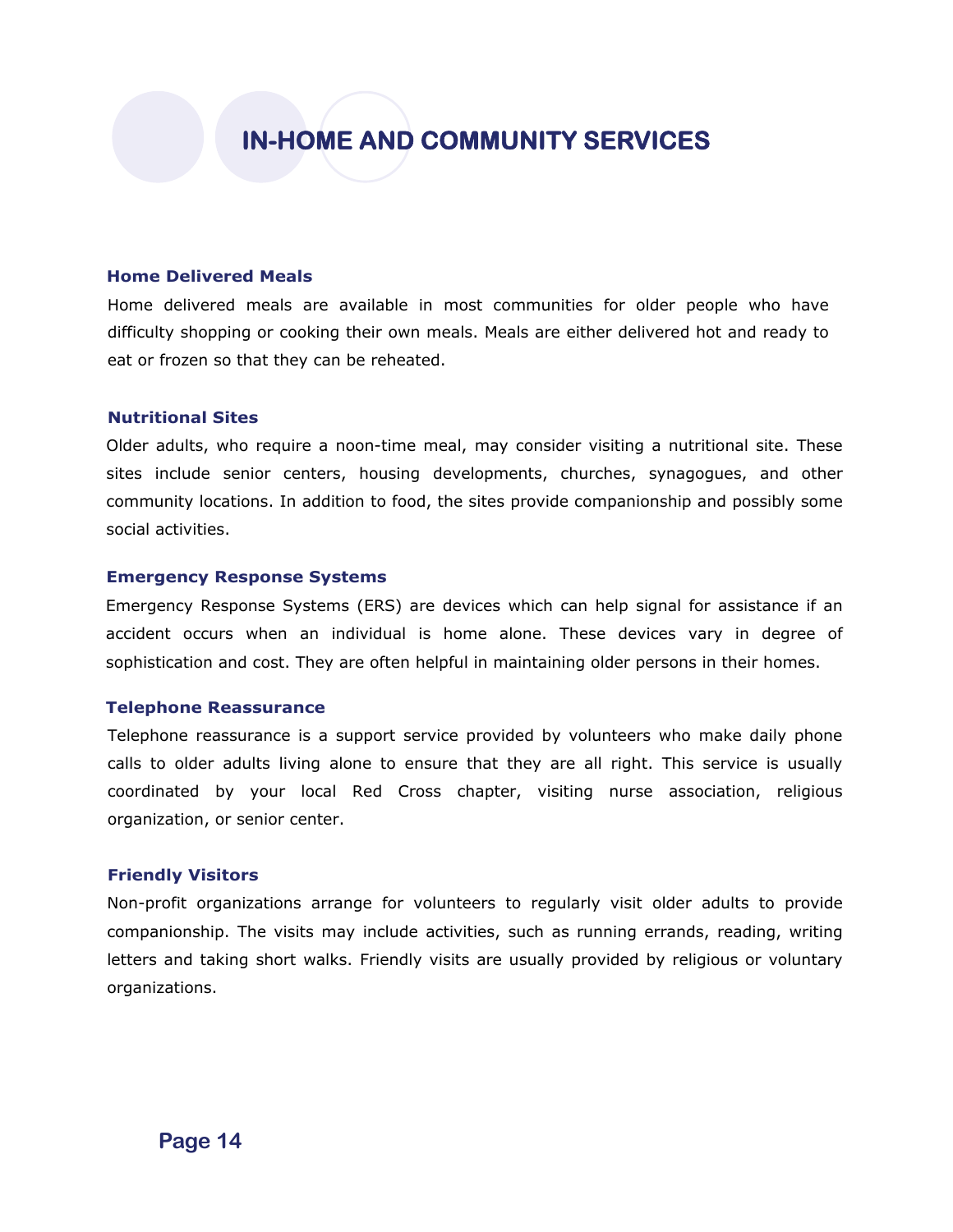### **IN-HOME AND COMMUNITY SERVICES**

Many adults over age 65 use some type of support service previously mentioned. Here is a breakdown of the most common services and the number of hours spent based on findings issued by the Administration On Aging in their Aging Network Program Reports in 2009:

- Personal Care and Chore Services: 28.7 million hours
- Transportation Rides: 27.5 million hours
- Day Care/Health Services: 8.0 million hours

### **Other Support Services in Your Area**

Many community agencies, both public and private offer different in-home support services in your area. These services include:

- Social activities and outreach;
- Health promotion;
- Home Health Care;
- Hospice;
- Senior rights advocacy;
- Legal aid;
- Respite care;
- Public benefits and insurance counseling;
- Senior abuse prevention; and/or
- Special transportation.

For more information on how to track down resources, please refer to the section of this booklet entitled **Tracking Down Community Resources**.

### **Resources**

*Turn to the section of this booklet entitled* **Evaluating Facilities & In-Home Providers**  *for a checklist which you may wish to use to help evaluate in-home services.* 

To learn more about helping the elderly live independent lives, call the National *Rehabilitation Center and ABLEDATA at 301-608-8998. ABLEDATA is a federally funded project whose primary mission is to provide information on assistive technology and rehabilitation equipment available from domestic and international sources to consumers, organizations, professionals, and caregivers in the United States. Alternatively, you canobtain their publications by visiting [www.abledata.com](http://www.abledata.com/) or by writing to 103 W. Broad St., Suite 400, Falls Church, VA 22046. There are 40,000 devices for impaired individuals.*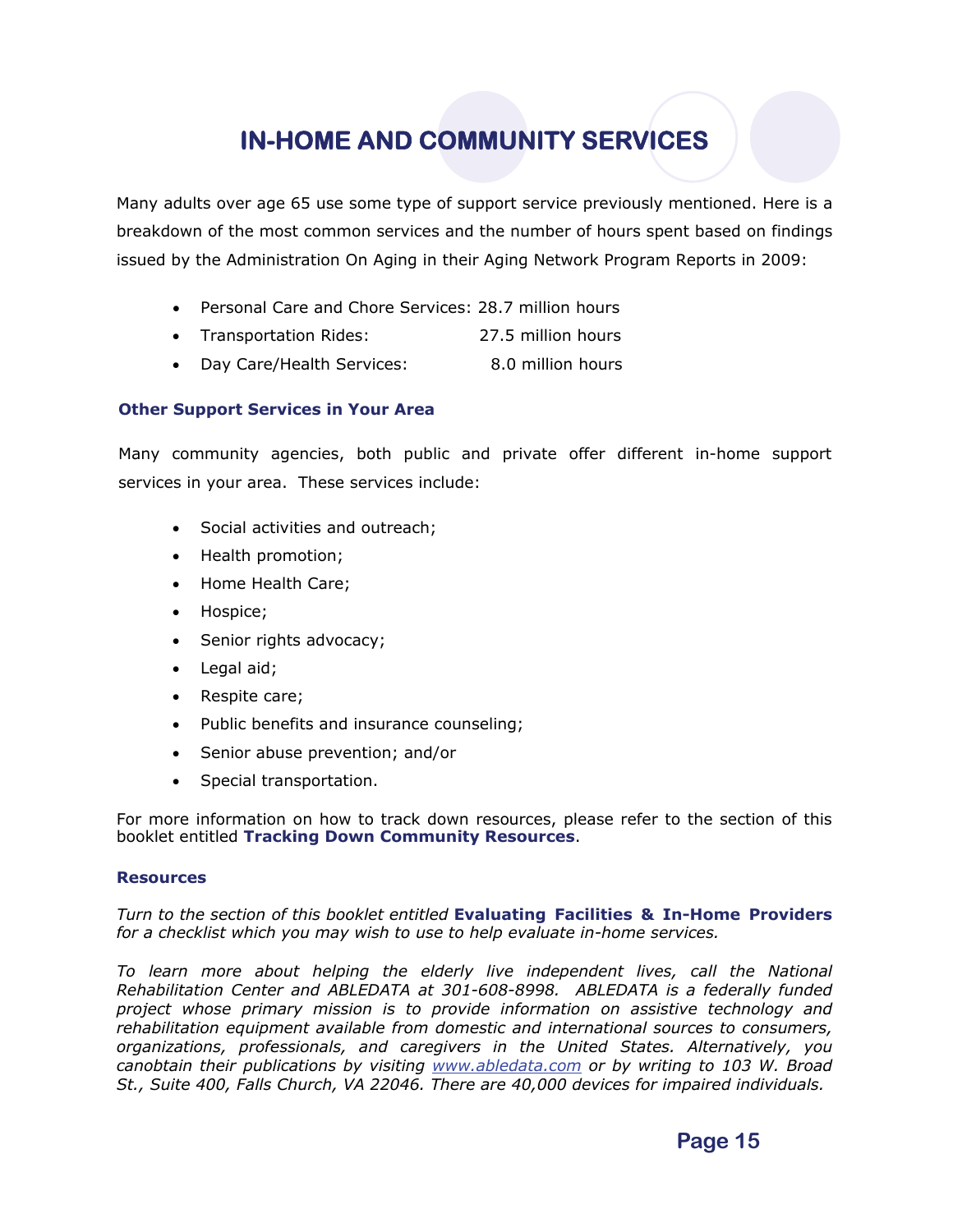fter determining the best type of senior care assistance, it's important to set a standard to evaluate the providers that offer the services. The following checklists can help you evaluate home health care and nursing homes.

#### **Home Health Care Agency Checklist**

Here are some questions to ask:

- Is the homemaker/aide an employee of the agency? (If no, see "Home Health Care Registry" in this section.) What type of employee screening is conducted by the agency?
- Does the agency have a current operating license and how long has the agency been serving the community?
- Does the agency provide service in your geographic area?
- What type of ongoing training and skilled supervision are provided to the staff?
- Are supervisors and back-up staff available to provide on call assistance 24 hours per day?
- Are they certified by Medicare and/or Medicaid, if appropriate? Is the quality of care certified by a national accrediting body such as the Joint Commission for the Accreditation of Healthcare Organizations?
- Does the agency provide a full assessment or plan of care that the patient, physician and family have input in the formulation? Is this ongoing process continued?
- Does the agency offer seniors a "Patients' Bill of Rights" that describe the rights and responsibilities of both the agency and the senior patient?

#### • Home Health Care Registry

- Does the agency allow you to interview the homemaker/aide?
- Is there an interview fee?
- Is there a placement fee paid to the agency for providing a homemaker/aide?
- Does the homemaker/aide have proper insurance and bonding and a list of good references?

**Page 16**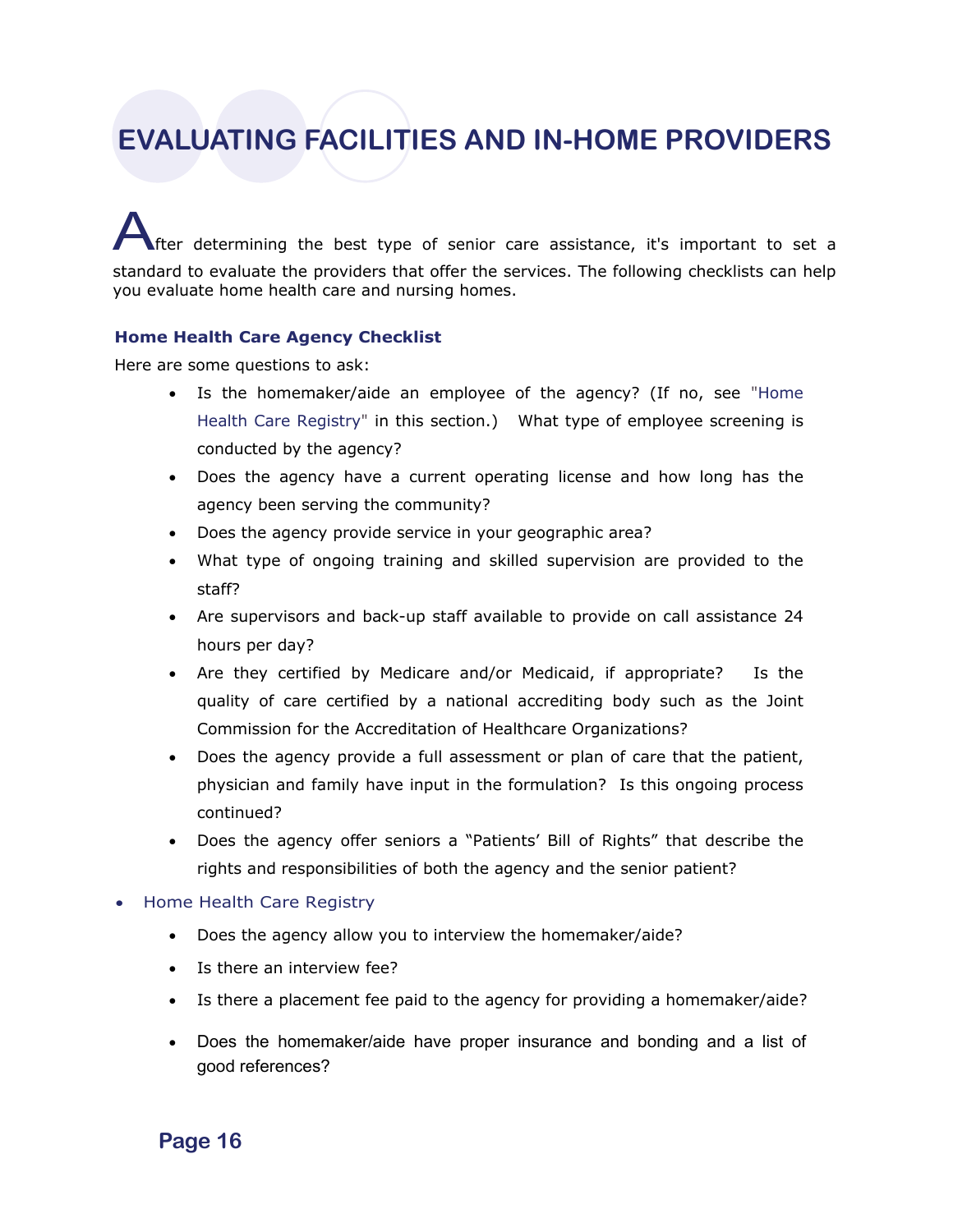- Does the placement fee guarantee a supply of homemakers/aides for a reasonable length of time?
- How does the registry screen its workers?
- Homemaker/Home Health Aide
	- Does the homemaker/aide have related work experience?
	- Does the homemaker/aide have an educational background, certification, or training in home health care?
	- Does the homemaker/aide enjoy working with older people?
	- Is the homemaker/aide able to commit to the length of time needed to care for the person?
	- Does the homemaker/aide have reliable transportation?
	- Does the homemaker/aide show good judgment in emergencies?
	- Does the homemaker/aide have good references?

### **Nursing Home Checklist**

Many seniors and caregivers are skeptical about nursing homes and the quality of their care. Selecting a nursing home that meets your standards is very important. Some of the same questions apply to retirement or life care communities. Following is a checklist of some items to look for when choosing living arrangements outside the home.

- Legal and Financial
	- Do the nursing home and its administrator have current state licenses? Is the licensing report available to read at the site? What are the state ratings for the home?
	- Is the home certified to receive reimbursement from Medicare and/or Medicaid, if applicable? What is the quality of care ratings the home has received?
	- Have you been provided with complete information on charges, applicable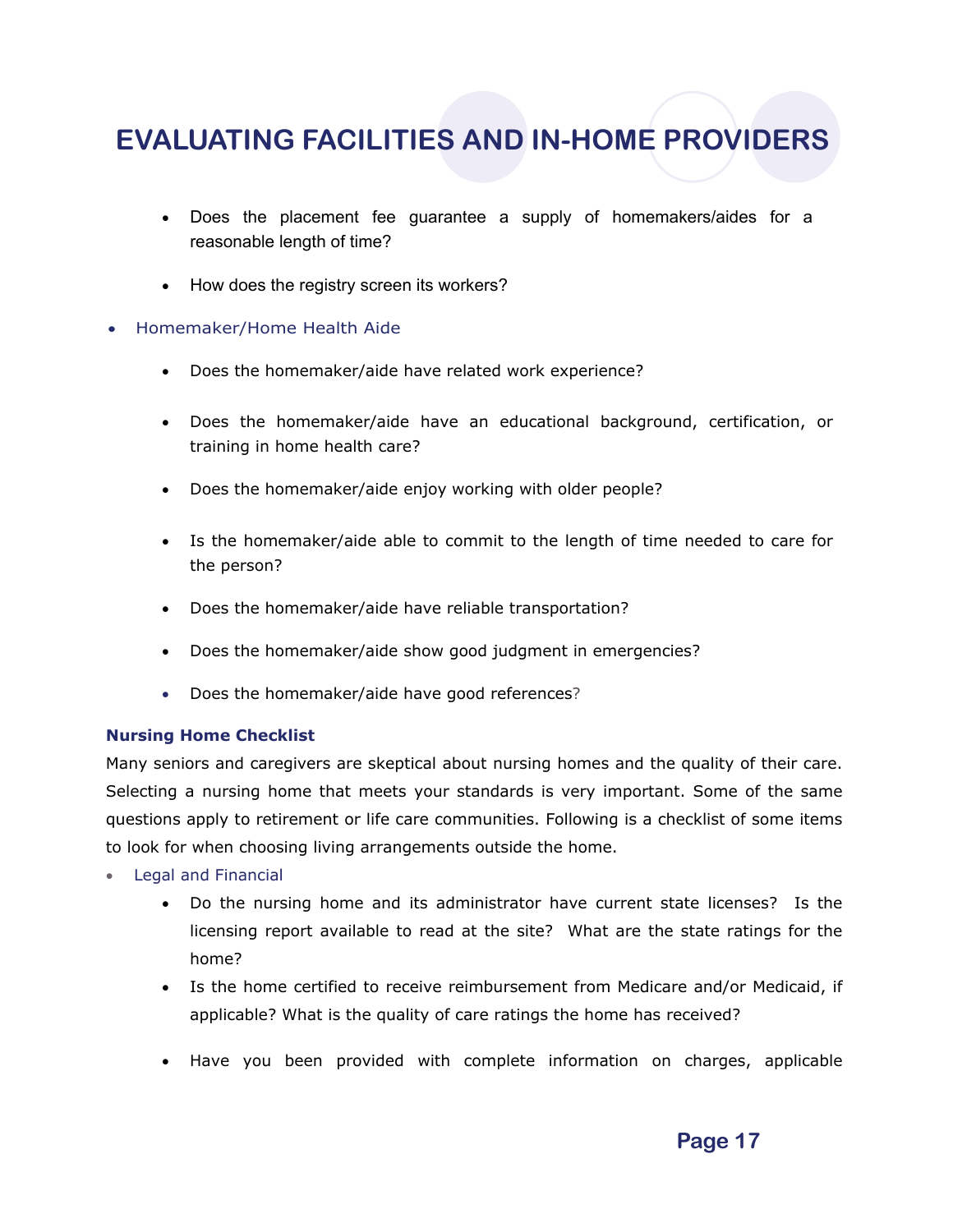insurance coverage, and a breakdown of monthly costs?

- Who owns the home?
- Have you been provided with information on what circumstances will cause charges to be raised or lowered?
- Do you know if a resident's space will be retained if one must be hospitalized?
- Environment: Making the transition to a new location can be stressful for a senior person. Here are some basic environmental attributes to look for to make the stay as comfortable as possible:
	- Does the location and setting meet with your requirements?
	- Are residents and guests invited to public spaces, such as lobbies, lounges and outdoor areas?
	- Is the home clean and free of persistent odors?
	- Is the environment safe; are traffic areas well-lit; and are there sufficient handrails, sturdy furnishings, adequate fire exits and sprinkler systems? (Ask to see a report of the last fire and safety inspection.)
	- Are residents permitted to smoke in their beds?
	- Are there procedures for reporting missing or stolen property?
	- $\bullet$  Does the home respect the privacy of the resident  $-$  do staff members knock before entering a closed door; do shared rooms have drapery partitions; and is the modesty of the resident respected?
- Meals: Visiting the home during a meal allows you to observe dining activities and taste

### **Page 18**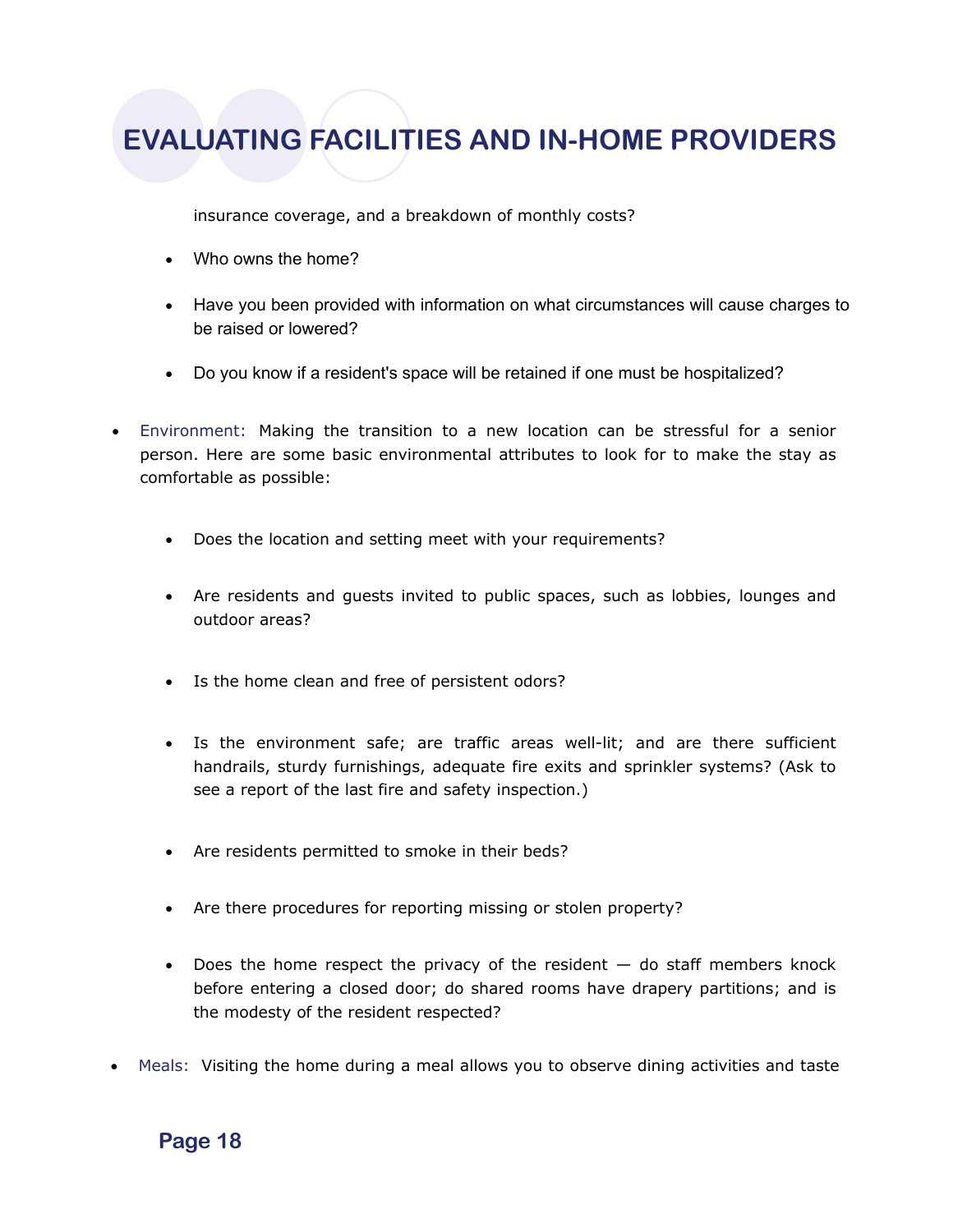the food. Here are some things to look for:

- Is the dining room attractive and inviting?
- Can residents choose from a selection of foods and eating times? Is a dietitian involved in planning the meals if a special diet is ordered by a physician?
- Is food accessible between meals?
- Does the food smell, look, and taste good?
- Are slow eaters allowed to finish?
- Care and Services: Care is one of the most important factors in determining satisfaction with a nursing home. To understand the home's care style, try to observe the nurses, physicians, and other staff members interacting with residents. Here are some questions about qualities that may promote a positive care environment:
	- What type of employee screening is conducted by the home, including criminal background check? What ongoing training is available for the staff?
	- Does the staff treat the residents in a warm and caring manner  $-$  such as the tone of voice, attitude and physical handling?
	- Are the residents properly dressed and groomed?
	- Are the conditions acceptable under which residents are physically situated?
	- Are health and personal services (e.g., pharmacists, physicians, dentists, beauticians, podiatrists, social workers, and physical therapists) regularly available, and is a physician on call for emergencies?
	- Are residents able to retain their private physicians?
	- Are matters concerning a resident's health handled appropriately  $-$  for instance, if a resident refuses to take medication or presents physical or emotional complaints, is the family notified, and are specific issues recorded?
	- Does the home ensure that advance directive (e.g., living will, do not resuscitate,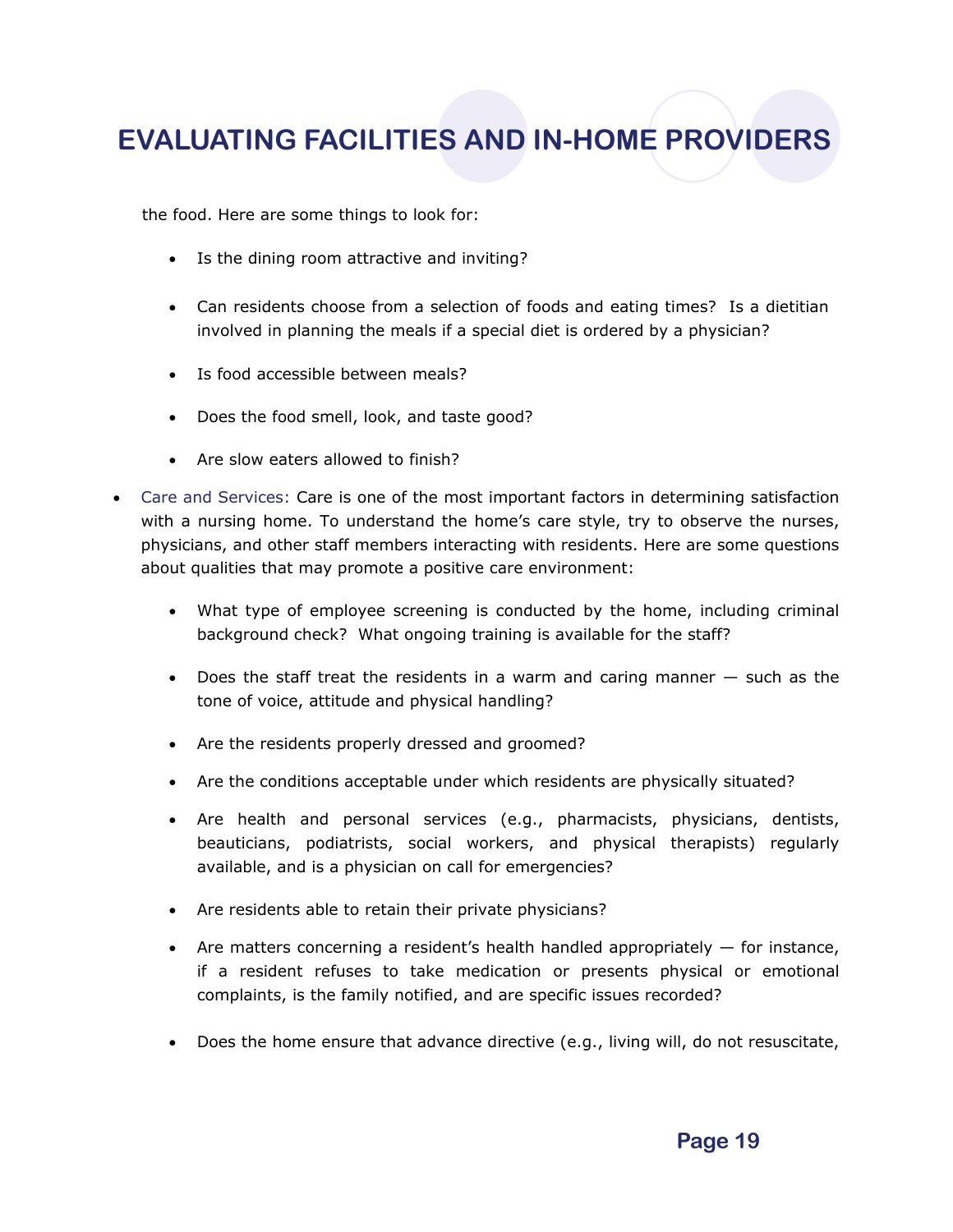and power-of-attorney for health care) documents are on file for each resident?

- What are the policies regarding telephone use, alcohol, smoking roommates, and physical intimacy?
- Social Therapeutic and Recreational Activities: Many nursing homes have a calendar listing their activities. You should view some of the publicized activities to see what actually occurs and the number of residents participating. The following are some things that may make a senior's stay more appealing:
	- Are there opportunities for religious services and practices?
	- Are activities geared toward assisting residents physically, psychologically, and socially?
	- Are there recreational trips outside of the home?
	- Does the home make available therapeutic group sessions such as "life review", art and music, memory improvement, and mild exercise?

### **Words Of Caution:**

- **Ask For References—Be Sure To Check Them Out!**
- **Ask Questions!**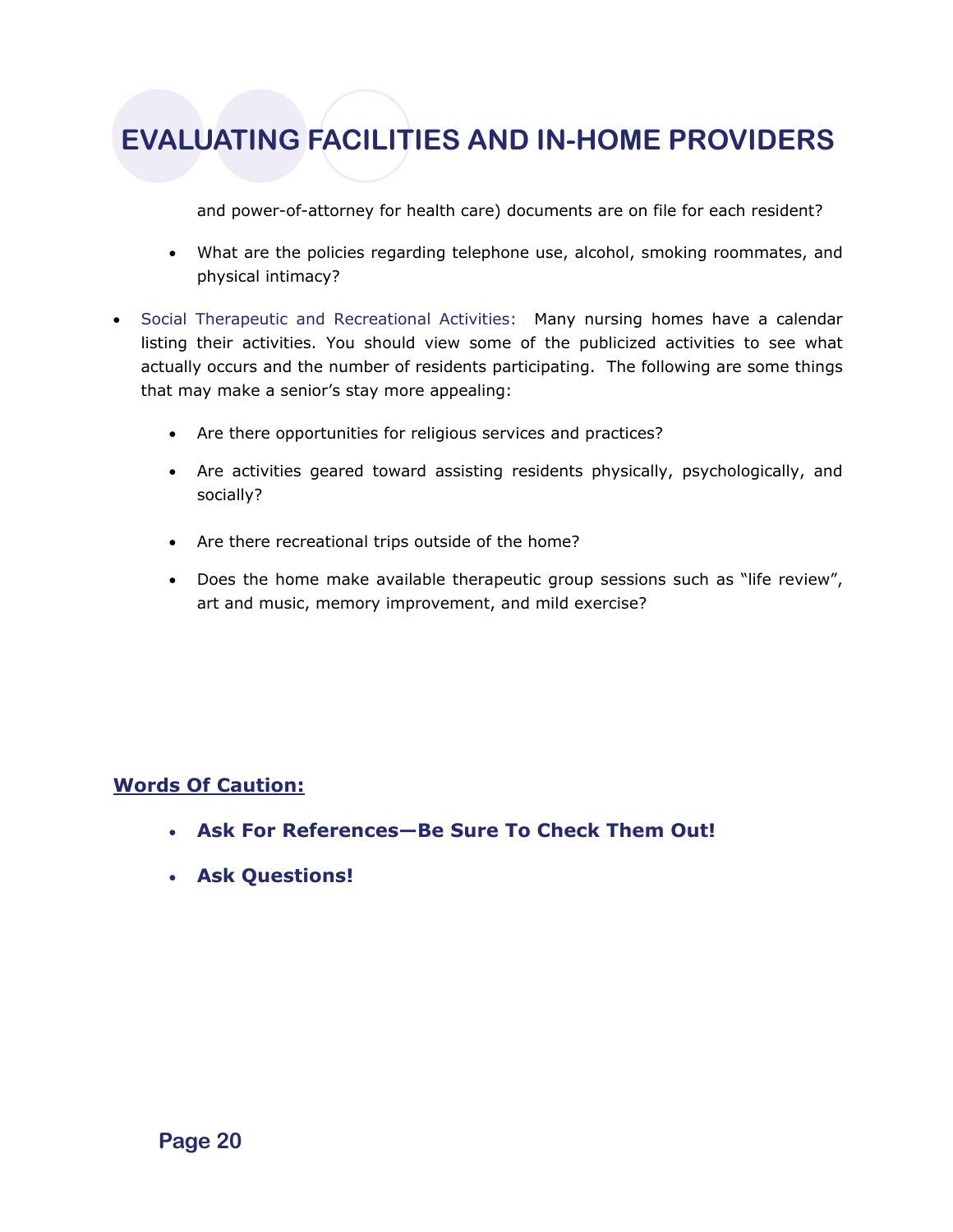## **TRACKING DOWN COMMUNITY RESOURCES**

**Resources offering support and services for the elderly are available in almost every** 

community. But tapping into them can be a challenge. With persistence and a number of well placed phone calls, you can begin to unravel an abundance of information and a wide variety of services. You may be surprised by the virtually hidden diversity of federal, state, and local government agencies, charities, and social and religious organizations that have been created specifically to serve aging people.

The following agencies sponsored by the U.S. Government and another organization will help you search for information and assistance.

- U.S. Administration on Aging: Coordinates funding and services of state and community agencies. Their address is 330 Independence Ave., SW, Washington, DC 20201; their phone number is 202-619-0724; and they can be found on the web at www.aoa.gov.
- National Institute on Aging: Provides printed materials on health, safety, and nutrition issues relating to the elderly. Their address is P.O. Box 8057, Gaithersburg, MD 20898; their phone number is 800-222-2225; and they can be found on the web at www.nia.nih.gov.
- Social Security Administration: Provides general information on Social Security benefits and specific information on personal accounts. Their address is 6401 Security Boulevard, Baltimore, MD 21235; their phone number is 800-772-1213; and they can be found on the web at www.ssa.gov.
- National Association of Area Agencies on Aging: Provides education about benefits and services for the elderly in local communities. Their address is 1730 Rhode Island, NW, Suite 1200, Washington, DC 20036; their phone number is 202-872-0888; and they can be found on the web at www.n4a.org.

The agencies listed above oversee a vast network of thousands of government offices and other groups that focus on in-home care services, community-based social services, and housing options other than nursing homes through:

- Informal caregivers.
- Homemaker services.
- Home-delivered meals (Meals-on-Wheels).
- Home health care.
- Hospice.
- Respite care services.
- Housing assistance.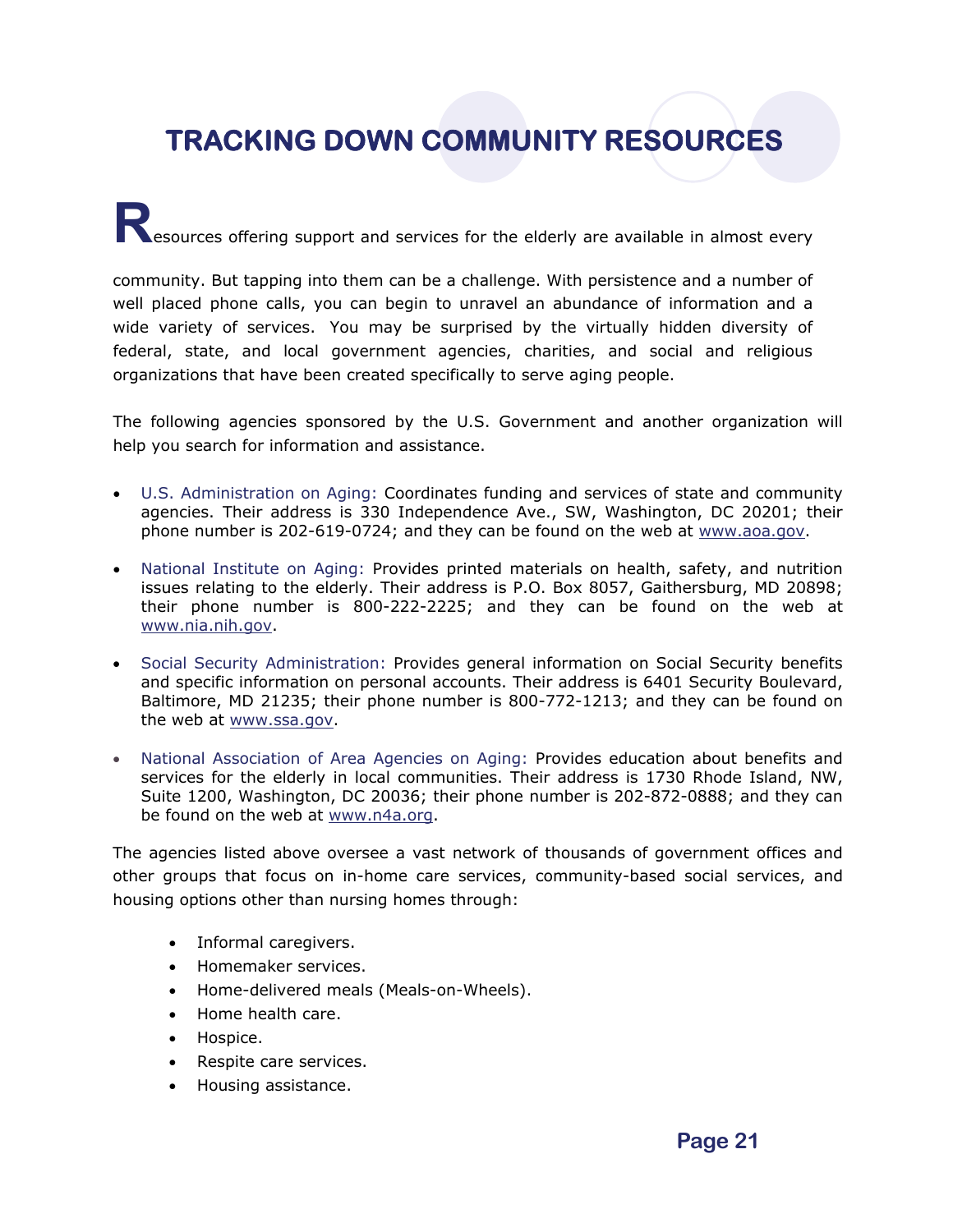## **TRACKING DOWN COMMUNITY RESOURCES**

- Group housing (senior apartments, continuation care retirement communities, assisted living facilities).
- Counseling.
- Special transportation services.
- Senior centers.
- Social activities and outreach.
- Health promotion.
- Senior rights advocacy.
- Legal services.
- Public benefit and insurance counseling.
- Senior abuse prevention.

### **Words Of Caution:**

- **Don't Get Frustrated—Stick With It!**
- **Be Persistent!**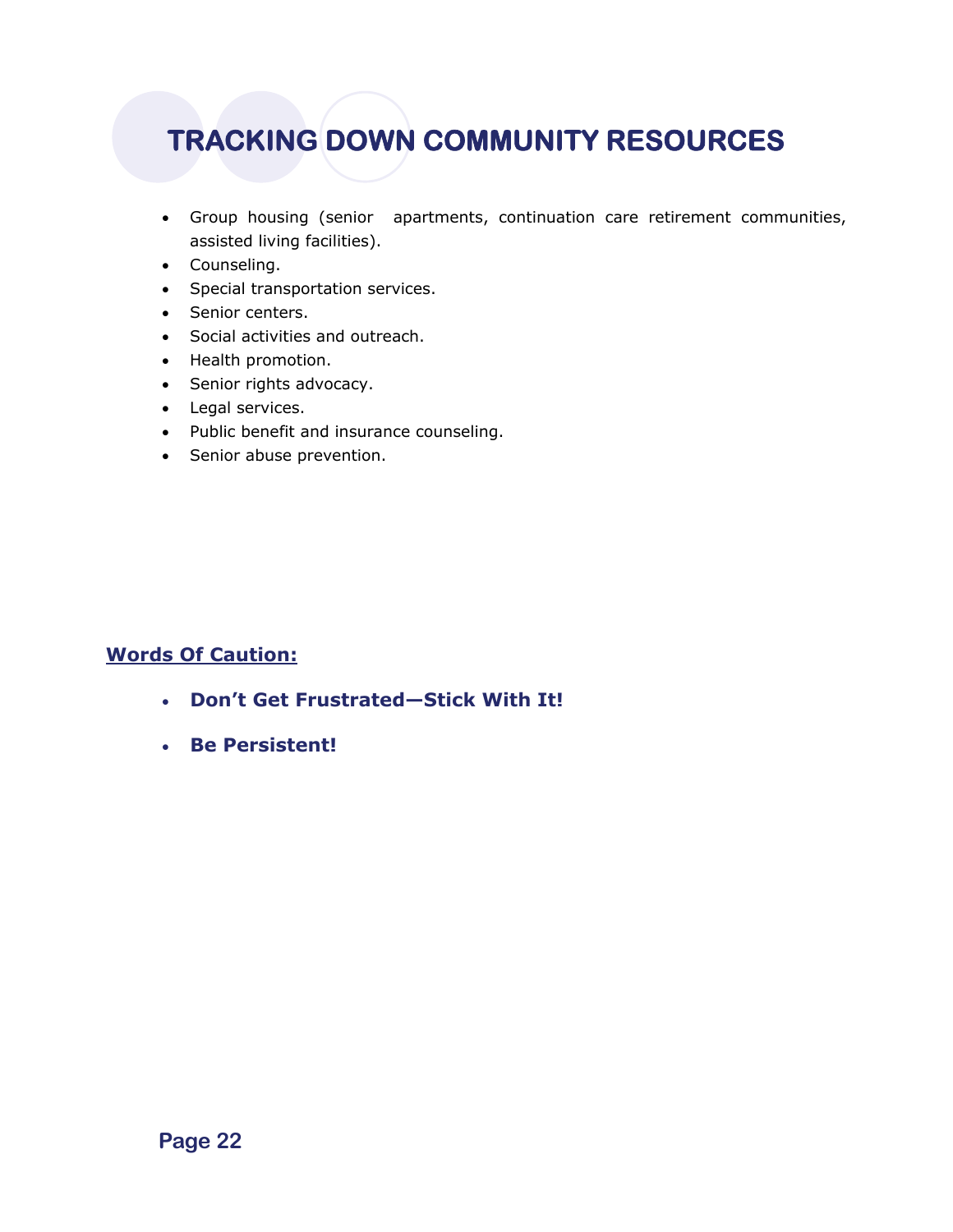## **SERVICE RESOURCES**

he following are resources to consider in dealing with Advanced Care Planning:

- American Association of Retired Persons (AARP): National Office offers publications, information and resources to a broad range of issues for the over age 50 population. Their address is 601 E Street, NW, Washington, DC 20049; their phone number is 888-687- 2277; and they can be found on the web at www.aarp.org.
- National Council on Aging: It provides advocacy, information and resources on disease, personal relationships and safety. It also offers Benefits-Check Up, which assists seniors in locating senior programs for medication, meals, health care and other essential services within your local community. Their address is 1901 L Street, NW, 4th Floor, Washington, DC 20036; their phone number is 800-424-9046; and they can be found on the web at www.ncoa.org.
- Lawyer Referral and Information Service: It provides referrals to legal services within your local community. Their address is American Bar Association, 321 North Clark Street, Chicago, IL 60654; their phone number is 800-285-2221; and they can be found on the web at www.findlegalhelp.org.
- National Association for Home Care & Hospice: It provides information and referrals on home health care and related services within your local community. Their address is 22287 7th Street, SE, Washington, DC 20003; their phone number is 202-547-7424; and they can be found on the web at www.nahcp.org.
- National Center for Assisted Living: It provides information and referrals on assisted living centers in your local community. Their address is 1201 L Street, NW, Washington, DC 20005; their phone number is 202-842-4444; and they can be found on the web at www.ncal.org.
- Assisted Living Federation of America: It provides information and referrals on assisted living centers in your local community. Their address is 1650 King Street, Suite 602, Alexandria, VA 22314; their phone number is 703-894-1805; and they can be found on the web at www.alfa.org.
- National Adult Day Services Association: It provides information and referrals on adult day services in your local community. Their address is 1421 East Broad Street, Suite 425, Fuquay Varina, NC 27526; their phone number is 877-745-1440; and they can be found on the web at www.nadsa.org.
- Veteran's Administration: For information on veteran's benefits and services call 800-827- 1000, or visit their website at www.va.gov, or write to the U.S. Department of Veterans Affairs, 810 Vermont Avenue NW, Washington, DC 20420.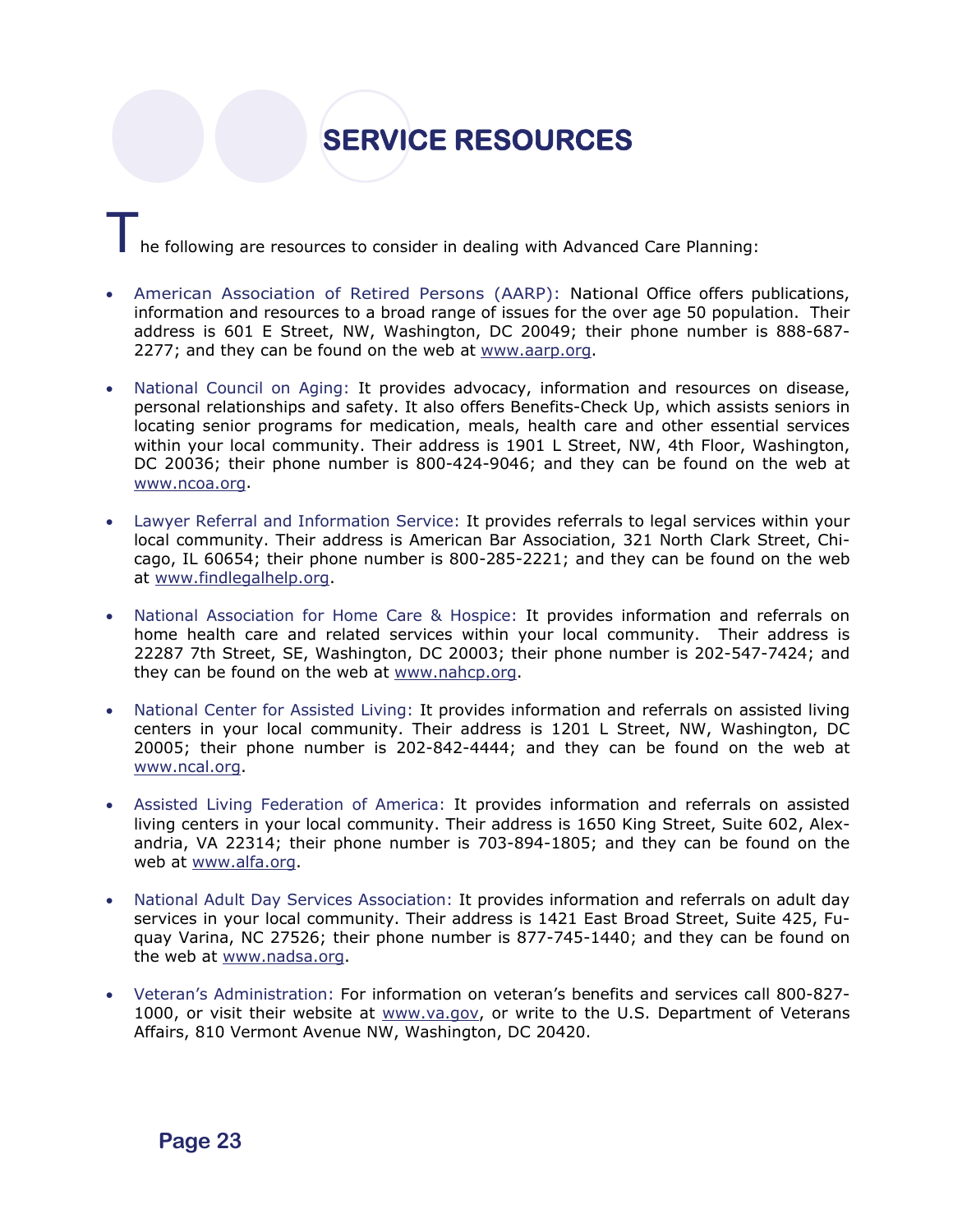## **SERVICE RESOURCES**

- Specialized Disease Organizations: The following are just a few of the specialized organizations that exist.
	- Alzheimer's Association: For information and assistance call 800-272-3900 or visit their website at www.alz.org. Additional information may be obtained by calling 800-438-4380.
	- American Cancer Association: For information and assistance call 800-227-2345 or visit their website at www.cancer.org.
	- American Diabetes Association: For information and assistance call 800-342-2383 or visit their website at www.americandiabetesassociation.org.
	- American Heart Association: For information and assistance call 800-242-8721 or visit their website at www.americanheartassociation.org.
	- American Lung Association: For information and assistance call 800-586-4872 or visit their website at www.lungusa.org.
	- American Parkinson's Disease Foundation: For information and assistance call 800- 223-2732 or visit their website at www.apdaparkinson.org.
	- Arthritis Foundation: For information and assistance call 800-283-7800 or visit their website at www.arthritis.org.
	- National Kidney Foundation: For information and assistance call 800-622-9010 or visit their website at www.kidney.org.
	- National Osteoporosis Foundation: For information and assistance call 800-231- 4222 or visit their website at www.nof.org.
- Other Local Resources: The following are just a few of the other resources that exist in most areas.
	- Health and Social Services Departments: Contact the local agency for your city or county.
	- United Way
	- YMCA or YWCA
	- Salvation Army
	- Local Hospital: Contact the Social Services Department for information and referrals for care services in your community.
	- Bookstores and Libraries: They generally have many excellent books and reference material about care giving and aging.
	- AARP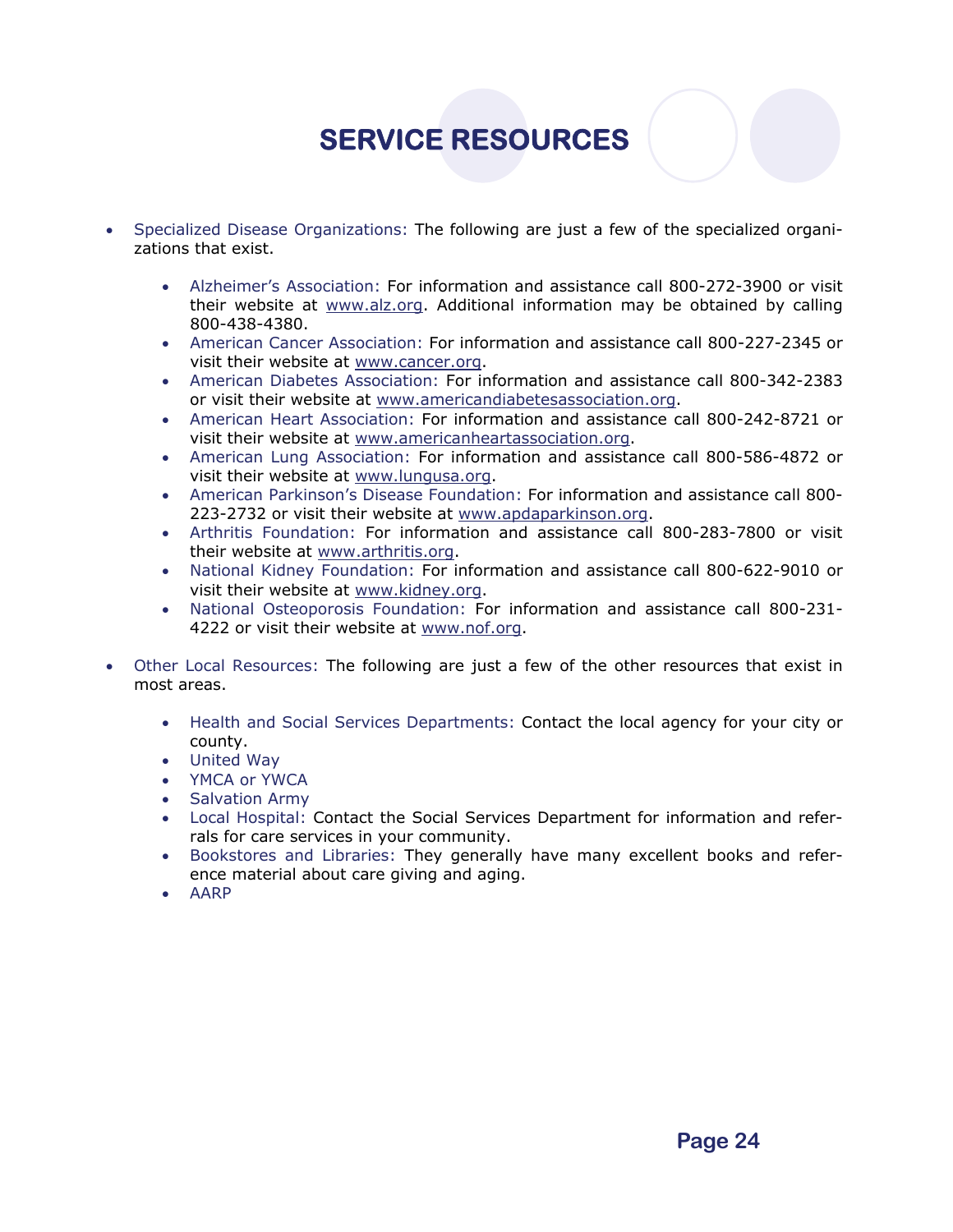## **SERVICE RESOURCES**

In addition to the above resources dealing with aging and medical conditions you should also remember that for daily living there are other resources that can afford you discounts on certain purchases. These include merchandise and services. Many older adult groups offer discounts to senior citizens. These discounts can be found on the following items:

- Apparel.
- **Groceries.**
- Hotels, car and truck rentals, cruises, tours and vacation packages.
- Health care (dental, hearing eyes, prescription medications, and health and beauty products).
- Financial services (credit cards and lifetime income options).
- Insurance (health, home, life, mobile home, motorcycle and automobile).
- Restaurants.
- Services (roadside assistance and legal help).
- Technology (cell phone service, internet access, computers, personal emergency response service and home security).
- Entertainment (games, leisure activities, flowers and other related items).

For more information about discounts that are available to seniors contact AARP by phone at 888-227-7669 or visit their website at www.aarp.org/discounts.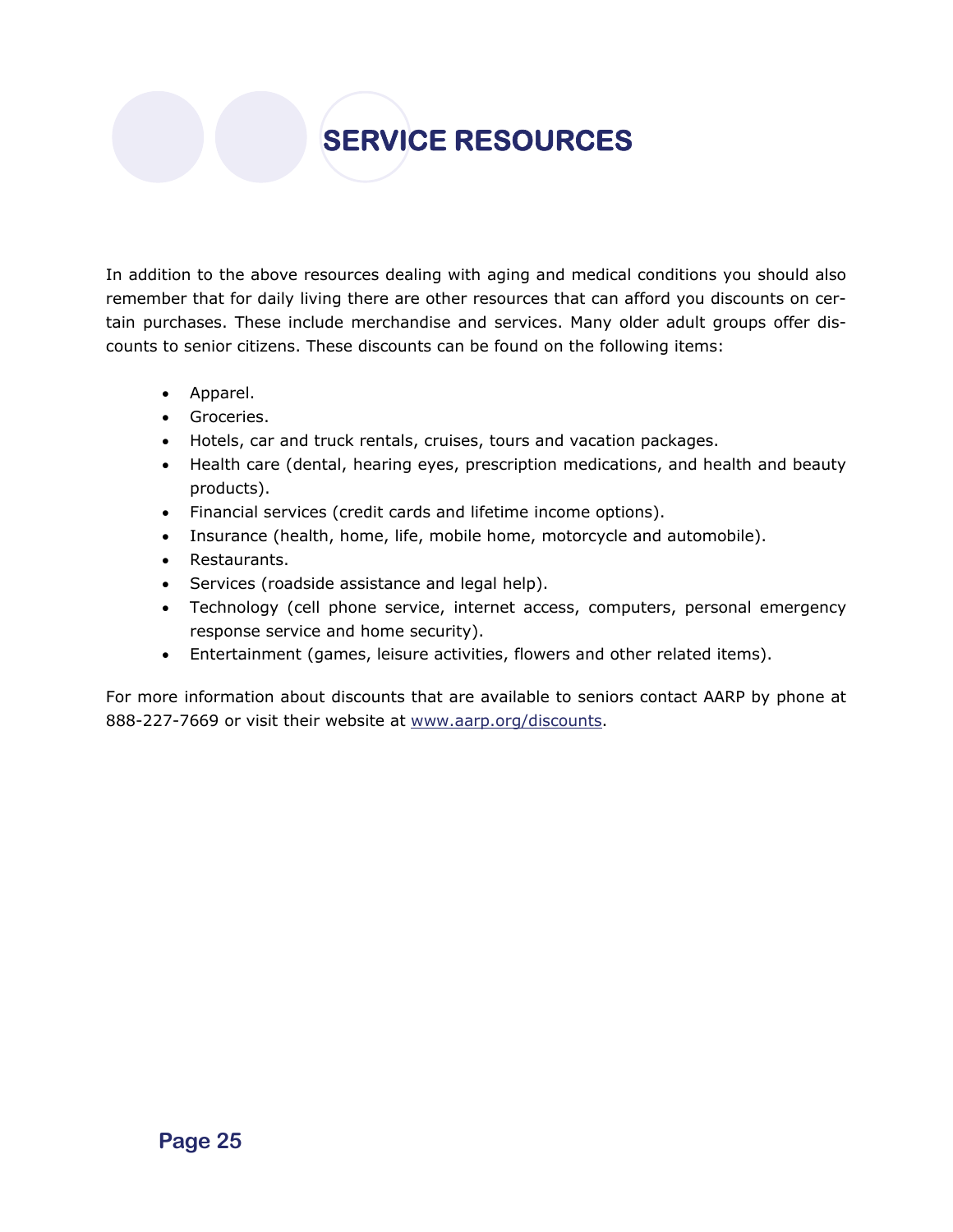nding your way through the maze of public benefits and private health care insurance requires patience and perhaps the assistance of a knowledgeable advisor. Available benefit resources may vary, and selecting the proper coverage depends on health needs, financial resources, and other factors. Generally, no combination of coverage provides reimbursement for 100% of an aging person's expenses. Personal resources generally will be required.

The following list will acquaint you with various types of health insurance for the elderly. Keep in mind these are highlights; you should base any decisions about coverage on specific plan details.

- **Medicare:** It helps pay the health care expenses of persons age 65 and over, persons of any age with permanent kidney failure, and certain disabled persons under age 65. Deductibles, coinsurance, and other "gaps" in coverage can leave sizeable expenses for you to pay. Medicare consists of a few parts which help pay hospital, doctor and drug expenses.
	- Part A (Hospital Expenses): Covers Medicare-approved expenses for hospital, skilled nursing facility, hospice, home health and psychiatric care. Coverage is provided automatically to anyone who qualifies for Social Security or Railroad Retirement benefits; other people may be able to purchase coverage at a monthly premium. Check with Medicare for current premiums. Medicare generally does not cover nursing home care and prescription drugs (unless you have a Part D Prescription Drug Plan described below).
	- Part B (Doctor Expenses): Covers part of expenses (on average about 80% of Medicare-approved expenses) for physician's services, X-rays and testing, physical and other therapy, and outpatient services. Helps cover some preventative services. You may purchase coverage within six months of becoming eligible for Part A coverage. You must sign up for Medicare Part B coverage when you attain age 65 or become eligible for Part A coverage, if earlier.
	- Part D (Drugs): A prescription drug option run by private insurance companies approved by and under contract with Medicare. Helps cover the cost of prescription drugs. Each plan can vary in cost and drugs covered.
	- Part C (HMO): A health care coverage option run by private companies approved by and under contract with Medicare. Includes Part A, Part B and usually other benefits that Medicare does not cover. Most plans also provide prescription drug coverage. Before choosing any such plan (referred to as Medicare Advantage plans) make sure you understand the pros and cons of joining one of these plans.

 *An important note regarding Medicare: If you work beyond age* 65 *and ARE NOT covered by an*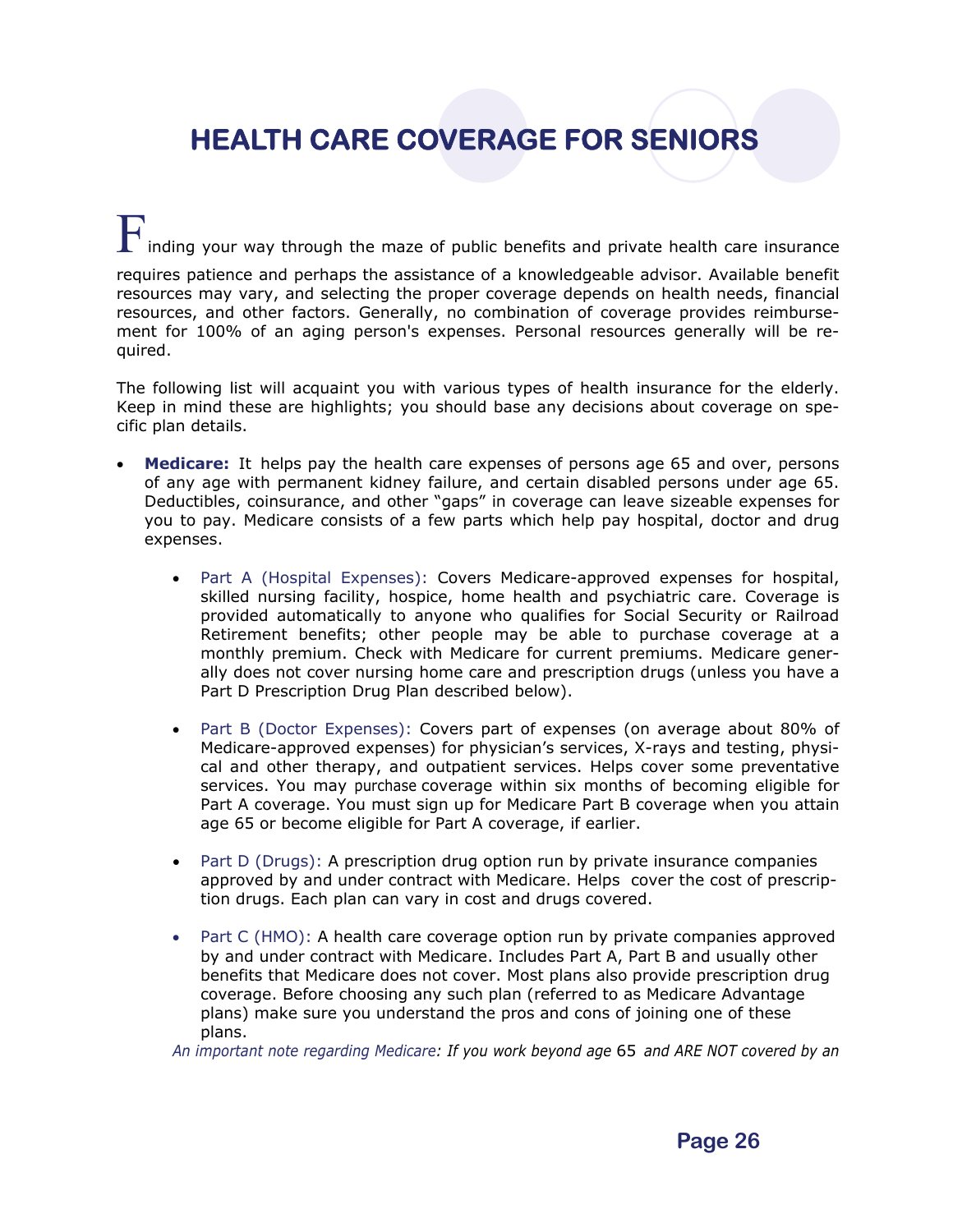*employer-provided medical plan, you should sign up for Medicare when you first become eligible. If you fail to enroll within a year of your initial eligibility period, you will have to pay permanently increased premiums when you do enroll. If you work beyond age* 65 *and ARE covered by your employer-provided medical plan, you can apply for coverage up to eight full months after your employer-provided coverage ends or when employment ends (whichever comes first) without paying increased prem*i*ums.* 

- **Medicaid:** This is the only government program that covers long-term care in nursing homes. In some states, Medicaid covers long-term care through home services too. Coverage is available only to people with relatively low incomes and minimal assets. Benefits and rules vary by state. This program is funded through federal/state taxes. To receive benefits the aging person must "spend down" personal assets to "poverty level" and they must use virtually all their income on nursing home costs. However, a portion of their assets and income can be reserved for their spouse.
- **Medicare Supplement Insurance ("Medigap" or "Medsup"):** This is private insurance that fills in benefit gaps in Medicare by paying some or all of the amounts that Medicare does not pay in full or care that it does not cover. There are ten standard plans, regulated by federal law, that are currently offered in almost all states. Each plan includes a different combination of coverage and varying premiums. Since Medigap benefits must be the same by law, you are shopping for service, convenience, reliability and price; as well as the combination of benefit coverage that best meet your needs. You must purchase coverage when you first become eligible for Medicare Part B, other wise conditions can be attached to your policy. Medigap does not pay for long-term care (nursing home) expenses.
- **Medicare Select Insurance:** It is the same as Medigap insurance, except you receive benefits (or the highest level of benefits) only if you receive benefits from a network of participating doctors and hospitals. Premiums often are lower than standard Medigap policies. Benefits are reduced or denied if you go outside the network for care. Also other similar limitations as a mentioned above for Medigap policies can apply.
- **Managed Care Plans:** This type of coverage is usually provided through Health Maintenance Organizations (HMO's). For the cost of Medicare Part B monthly premiums plus an additional monthly premium that can range from roughly \$11.00 per person to \$85.00 per person (2010 calendar year rates) this type of plan can provide Medicare Part A and Part B services and Medigap benefits to Medicare beneficiaries through a network of doctors and hospitals. Also, this type of plan typically offers prescription drug coverage. For non-Medicare HMO's, monthly premiums can range from roughly \$400 to \$425 for individuals; and family coverage can range from roughly \$1,100 to \$1,200 per month. (These are 2010 rates.) Note, depending upon the insurer, you may not receive benefits, including standard Medicare Part A and Part B benefits, if you go outside the network of providers for care. When considering a HMO, service, convenience, reliability, reputation and price should be taken into consideration. It should also be noted that managed care plans do not pay for long-term care (nursing home) expenses.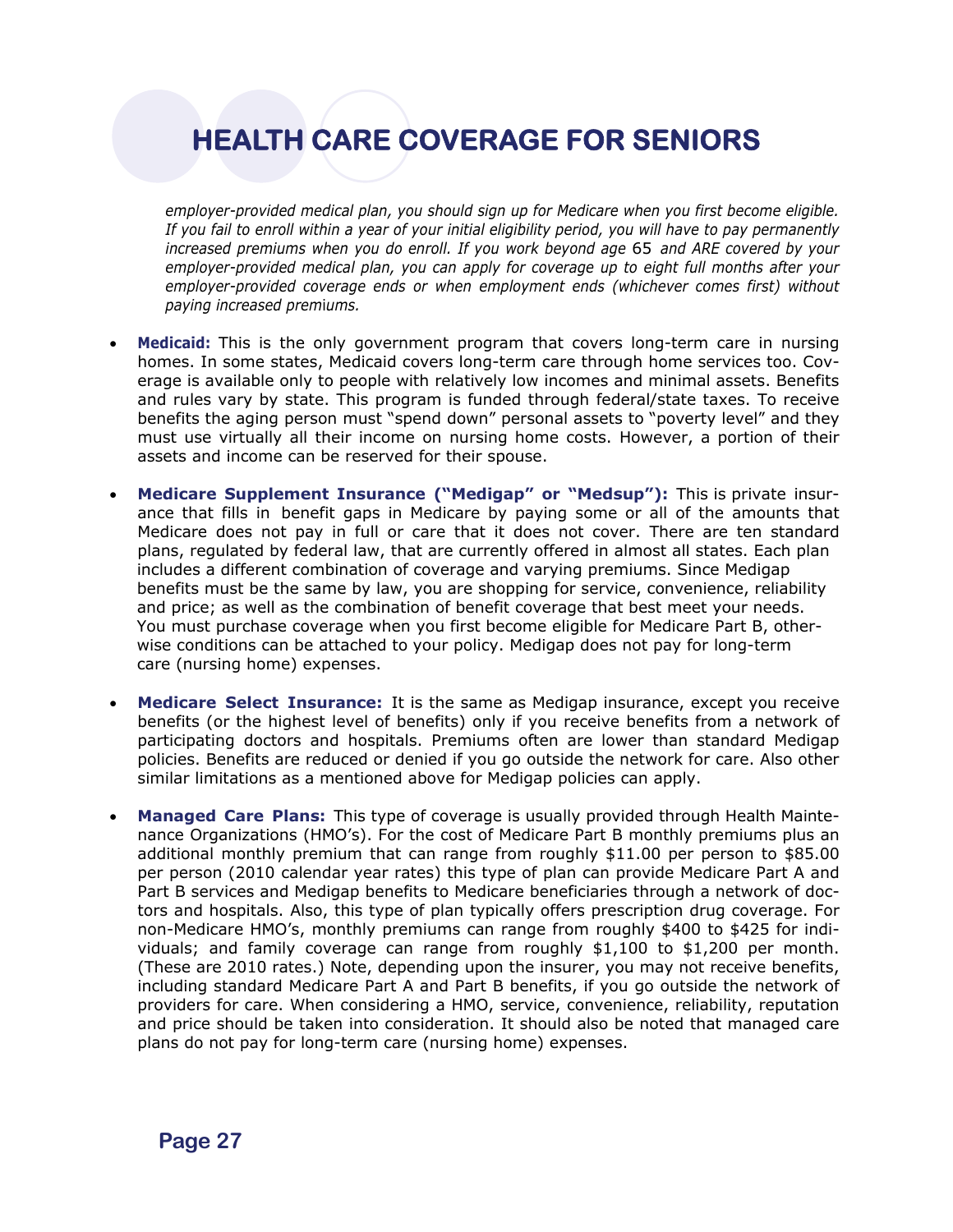**Employer Group Insurance for Retirees:** Some people can continue their employer or union sponsored health insurance after retirement. The retiree should always check the price of the coverage and the benefits provided, including whether a spouse/ domestic partner and other dependants can be insured. When checking the benefits you may wish to consider if coverage is provided for prescription drugs or dental care and how the benefits are integrated with Medicare, if you are eligible. In the case of individuals eligible for Medicare you may wish to determine if the employer/union health insurance is equal to, less than or greater than the coverage and premiums under Medigap policies.

 As a Chevron retiree you may be eligible for Chevron Medical coverage. Chevron Plans typically offer coverage for hospital, doctor, prescription and certain other services. In the case of Medicare eligible retirees typically the Plans only recognize expenses that are covered by Medicare. The Chevron Plans allow you to insure yourself, your eligible spouse/eligible domestic partner and your eligible children. Depending upon the Plan sel ected coverage may include: home nursing care; certain private duty nursing services (if medically necessary); second and additional surgical opinions; mental health/sub stance abuse treatment; hospice care; prescription drugs; and certain other treatments and procedures. For further details you should consult Chevron's Plan documents or con tact their Service Center.

 You should bear in mind that group plans can provide different coverage than Medigap insurance. This difference could include the amount of coverage that is provided for Medicare gaps, e.g., deductibles and coinsurance payments. Be sure to also check how the plan coordinates benefits with Medicare. Also, group plans, including the Chevron Medical Plans, usually do not cover long-term (nursing home) expenses. You should also remember that employers can terminate or change a plan, including your premium at any time.

 **Long-Term Care Insurance (for nursing home care or in-home care):** It covers some or all costs for nursing home care and it may include certain in-home care. Benefits are typically limited to a certain amount per day and/or lifetime (a set period of time or for specific health conditions). This type of insurance is sometimes referred to as "middle class coverage" since these are the type of individuals who generally consider purchasing coverage. It protects individuals from having to use up life savings and/or current income to pay for nursing home care or in-home care. Persons with limited savings and low current income may alternatively qualify for Medicaid coverage. Also, wealthy individuals may be better off paying for long-term care on their own. Likewise, if Medicaid is within reach, buying Long-Term Care Insurance may be wasteful. If you are considering purchasing Long-Term Care Insurance you should bear in mind that the older you are the most costly it will be. For example, the monthly premiums for \$100.00 per day coverage can vary dramatically; if purchased at age 40 it would be approximately \$5.00 per month; \$ 45.00 per month at age 65; and \$115.00 per month at age 75. (These are 2010 rates.) Also, the state of your health can play an important role in your ability to purchase coverage and its premium cost. If you are considering purchasing Long-Term Care Insurance you should remember that if you think you may qualify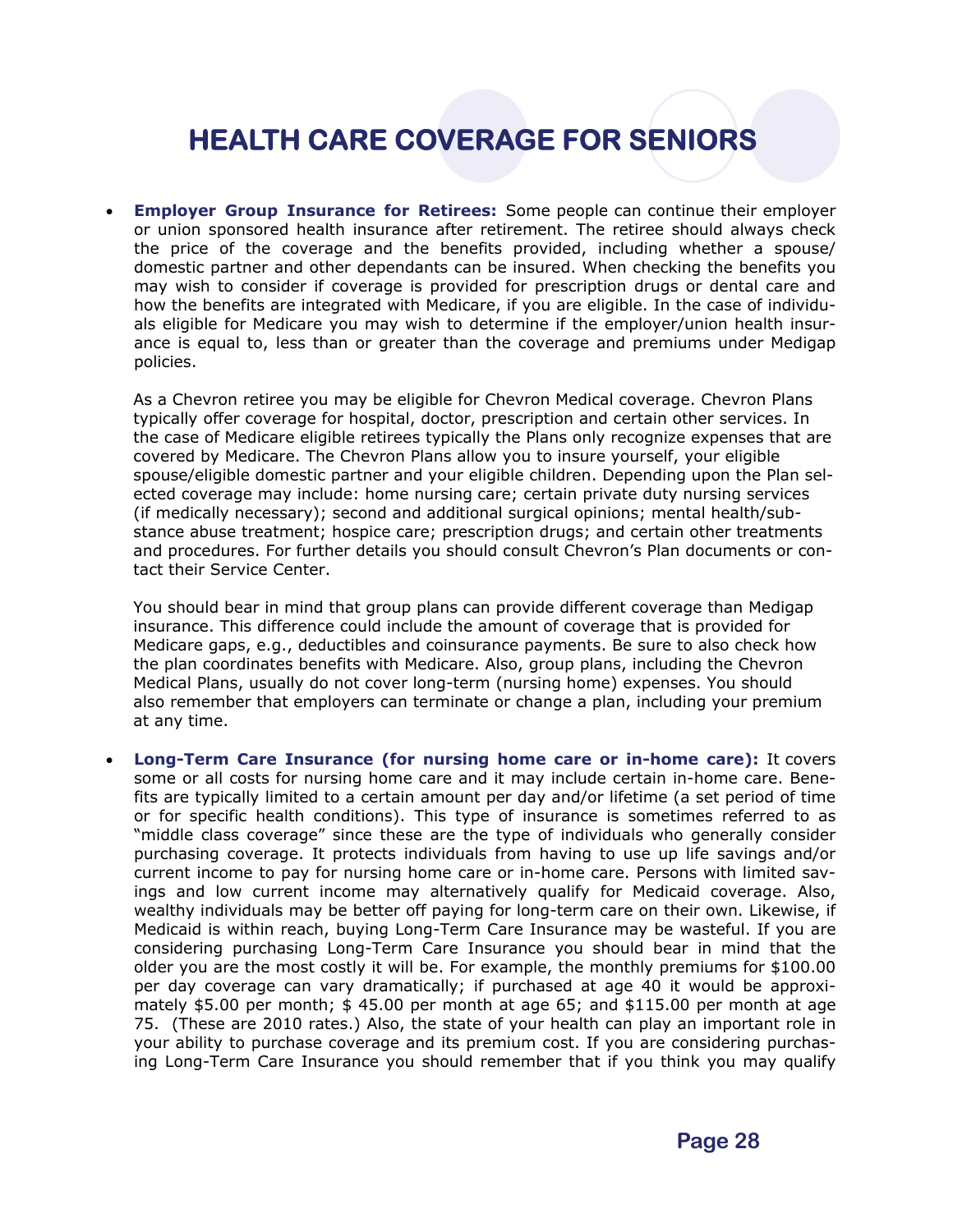for Medicaid coverage it generally duplicates Medicaid benefits. Before you agree to purchase a policy check the benefits and limitations carefully since some policies do not provide complete coverage. *(For a more detailed discussion of Long-Term Care Insurance please refer to the section entitled* **Long-Term Care Insurance***.)*

- **Hospital Indemnity Insurance:** It pays a fixed cash amount for each day you are hospitalized, up to a designated number of days. Some policies include benefits for surgery or skilled nursing home care. Most policies pay the daily amount regardless of any other health insurance you may have. Remember, some policies limit the number of days or the total payment amount. Also, these plans are not designed to fill gaps in Medicare coverage.
- **Specified Disease Insurance:** It pays a fixed amount of benefits for a single disease, such as cancer, or for a group of specified diseases. The value of the policy is predicated upon the insured becoming inflicted with the specified disease(s) and the amount of insurance carried. This type of insurance is not available in all states. Also this coverage is not designed to fill gaps in Medicare. Finally, policies limit the total amount payable.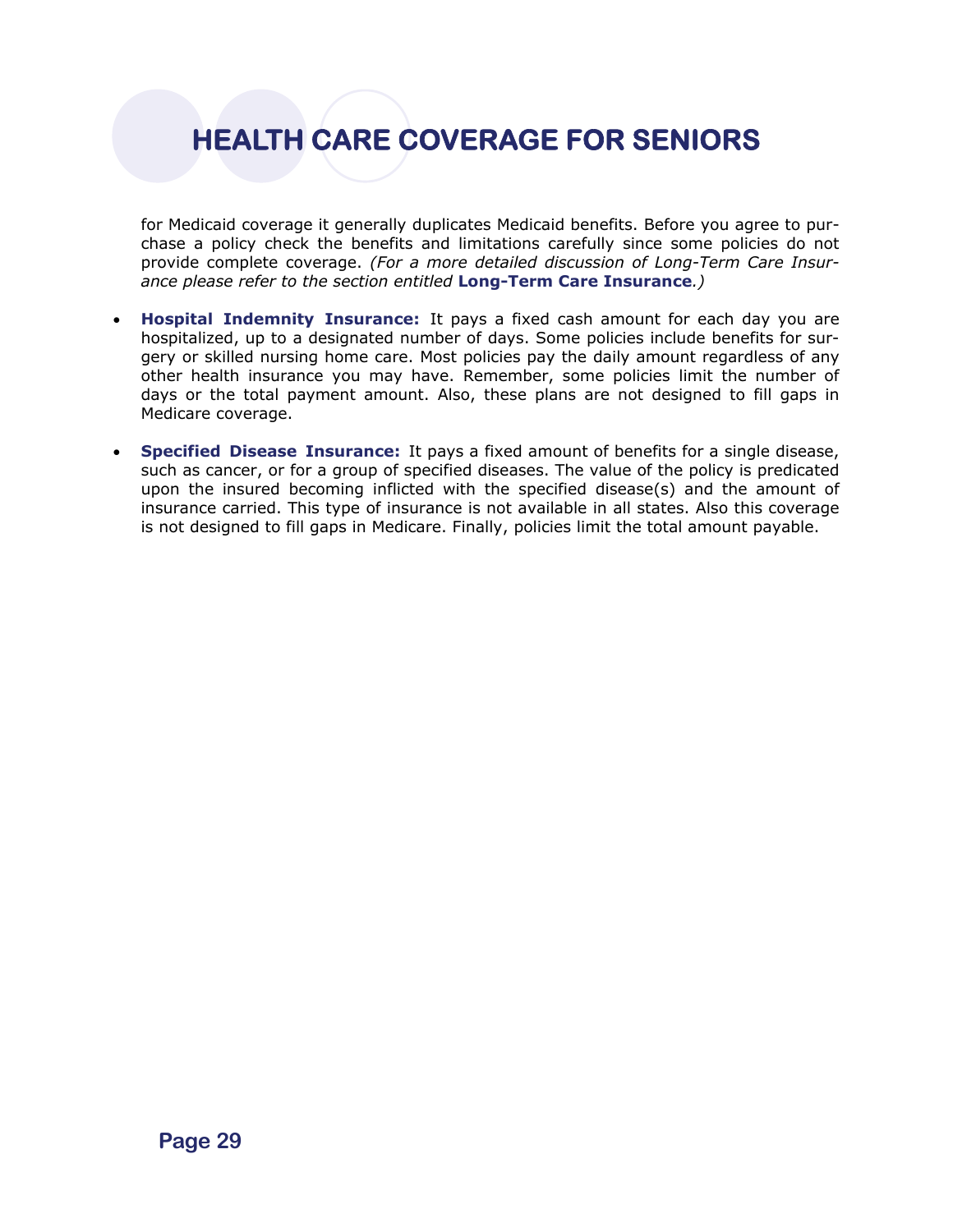## **INSURANCE CHECKLIST**

he following is a partial list of points to consider when buying most types of private insurance, especially Medigap coverage. Additional points to consider when purchasing Long-Term Care Insurance are covered under the section entitled **Checklist for Long-Term Care Insurance**.

- **Consider Your Alternatives:** You'll typically have a number of coverage possibilities, so consider the aging person's health care needs, current coverage, and the potential cost/benefit of added coverage.
- **Shop Carefully Before You Buy:** After selecting the "right" type of coverage, remember that policies differ in coverage and cost. Companies differ in service. Check out different companies and compare premiums.
- **Don't Buy More Than You Need:** One comprehensive policy is better than several policies with overlapping coverage.
- **Beware of Replacing Existing Coverage:** Have a good reason for switching from one Medigap policy to another — different benefits, better service, lower price, etc. In setting pre-existing condition restrictions, the new policy must give credit for time spent under the old policy. You must sign a statement that you intend to cancel the old policy but don't cancel it until you're sure you want to keep the new one.
- **Know the Benefit Maximums:** Most policies limit benefits in some way, either by dollar amount or number of days covered.
- **Check Your Right to Renew:** Medigap policies must be guaranteed renewable (unless you miss payments or falsify the application). Beware of older policies that let the company refuse to renew. Keep in mind that premiums can be raised even though coverage is renewable.
- **Know That Policies Aren't Government Sponsored:** State and federal agencies do not sell insurance or sponsor policies. You should report any person claiming otherwise to the State Board of Insurance.
- **Know With Whom You Are Dealing:** Check with the state insurance department to make sure the company and agent you are considering are licensed. Keep their name, address, and phone number.
- **Take Your Time:** Don't be pressured. Trustworthy salespeople will not rush you. (But remember, there is a time limit for Medicare Part B enrollees to buy a Medigap policy without restrictions being imposed.)
- **Don't Pay Cash:** Pay by check, money order, bank draft or credit card made out to the insurance company, not the agent or anyone else. Keep a receipt.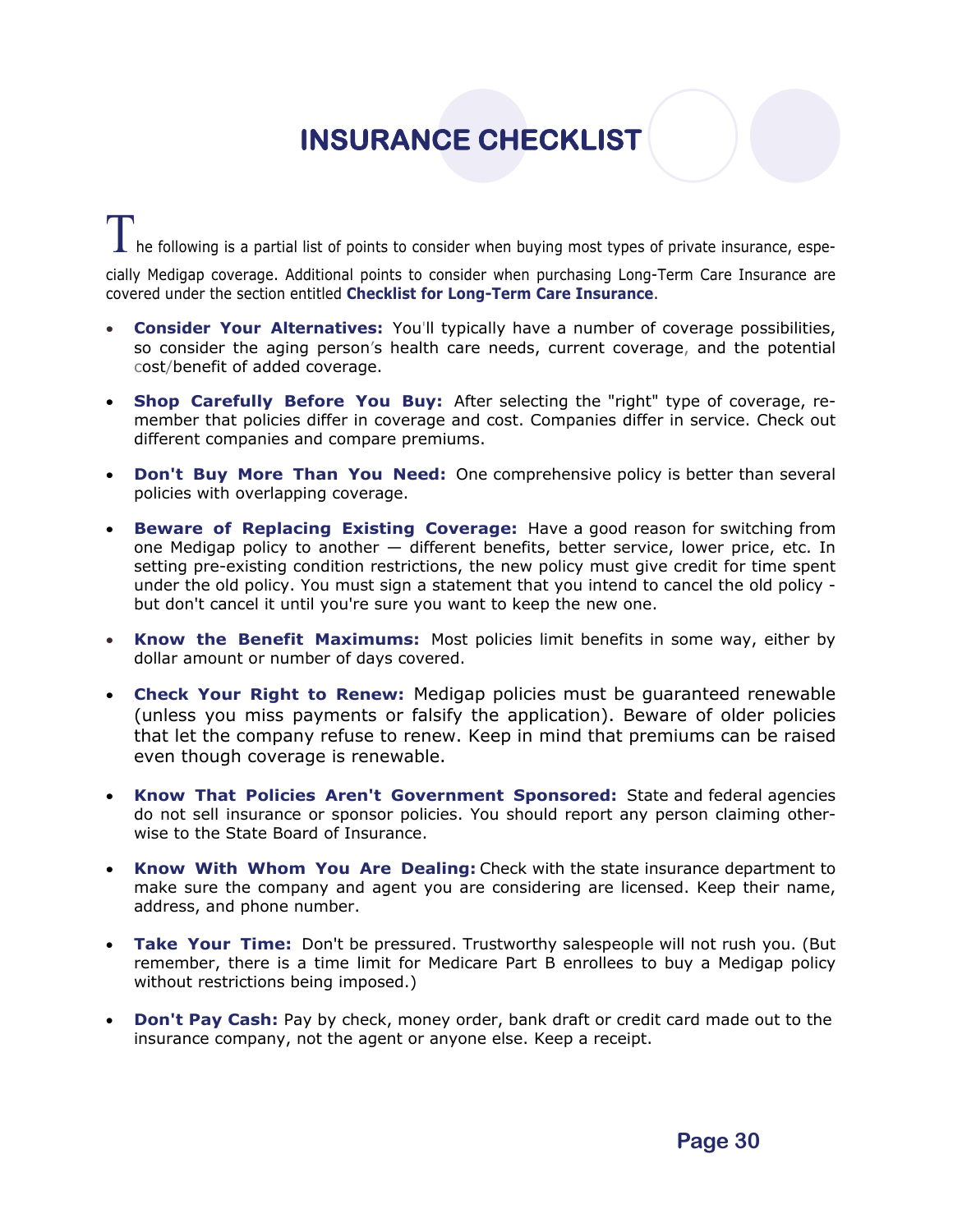# **INSURANCE CHECKLIST**

- **Expect Prompt Policy Delivery or a Refund:** If the policy isn't delivered in 30 days, write to the company. If 60 days go by without a response, contact the state insurance department.
- **Use the "Free-Look" Provision:** Insurance companies must give you at least 30 days to review a Medigap policy. If you decide you don't want it, send it back within 30 days.
- **Periodically Review Your Coverage:** After you purchase coverage you should periodically review your policy to be sure it still meets your needs. Also you should check the market to be sure that the protection and premium are still competitive.

### **Words Of Caution:**

- **Read The Fine Print!**
- **Know What's Covered And What's Not Covered!**
- **Match Your Needs To The Policy!**
- **Don't Be Pressured Into Buying a Policy!**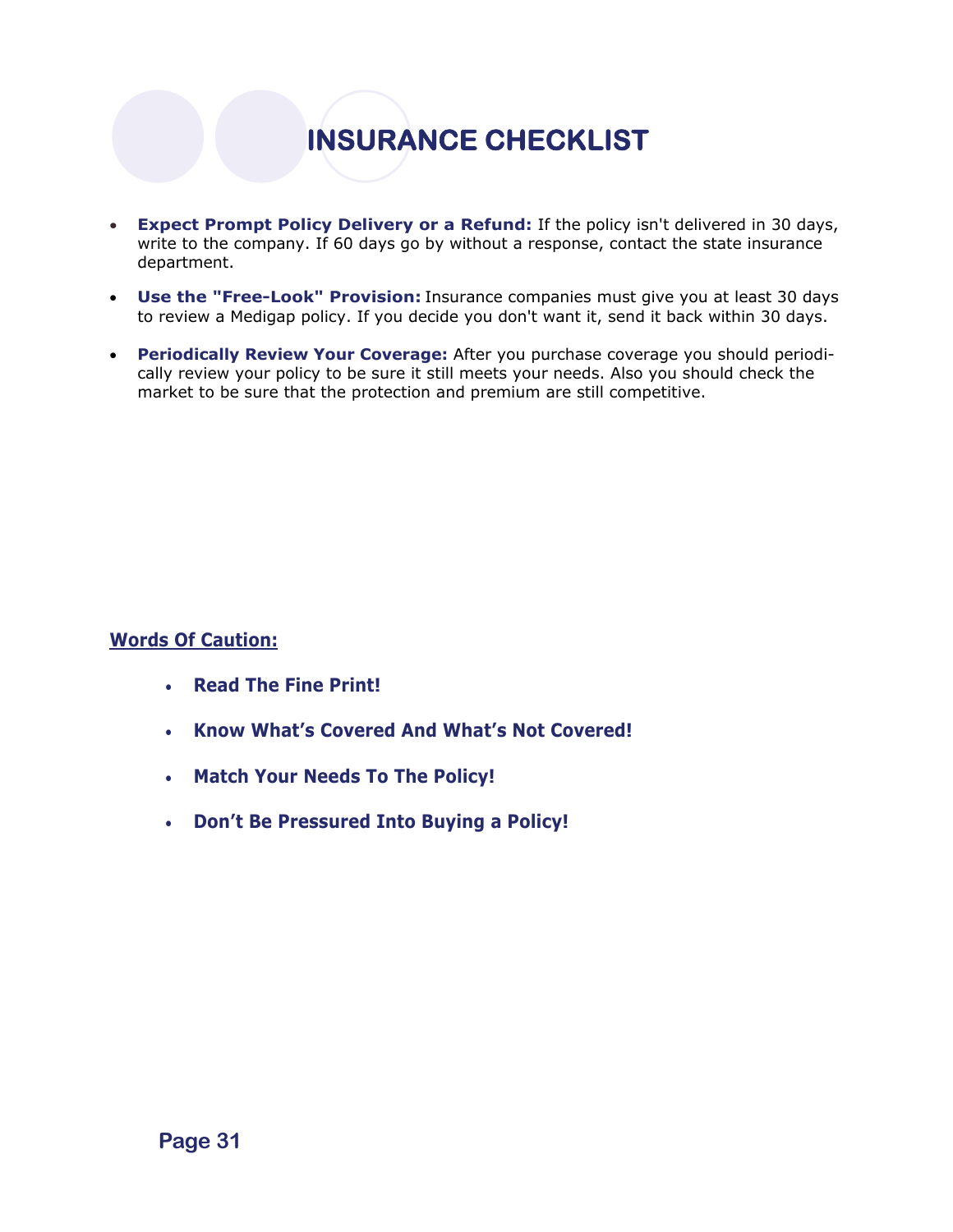## **LONG-TERM CARE INSURANCE**

ong-Term Care Insurance is designed to pay for nursing home care, home health care and other services for individuals who are unable to care for themselves because of a disabling medical condition. Generally, Long-Term Care Insurance is purchased by individuals who wish to protect their assets from erosion caused by the cost of receiving nursing home or similar care. It should be noted that at least 70% of retirees will require some form of long-term care during their lives. Also, the average stay in a nursing home is approximately 2 1/2 years.

Most long-term care services are not covered by Medicare or Supplemental Medicare Insurance, like Chevron's Medical Plans. Medicare only covers a very small portion of nursing home costs, which focus on immediate care rather than long-term care. Supplemental Medicare Plans typically do not cover nursing home costs. Medicare coverage is limited to 100 days per benefit period following a three day hospital stay. Supplemental Medicare Insurance typically assists with paying Medicare deductibles and copayments, and providing additional coverage where Medicare benefits are limited.

Unlike Medicare, Medicaid does provide nursing home coverage. While Medicaid is the primary means of financing nursing home stays, coverage is limited to individuals who qualify for financial aid. To qualify for financial aid, an individual must be at or near the poverty level of income and have limited assets. In 2007 Medicaid paid about 50% of long-term care costs; Medicare paid about 20%; individuals paid about 18%; Long-Term Care Insurance about 7%; and the balance came from miscellaneous sources.

### **Is Long-Term Care Insurance Necessary?**

This is an individual decision that should be based on your facts and circumstances. However, like any insurance, the main reason for purchasing Long-Term Care Insurance is to provide financial security. Generally, Long-Term Care Insurance is recommended for individuals who wish to protect their assets. Without insurance many long-term care recipients rely on Medicaid once they deplete their assets.

In considering whether to purchase Long-Term Care Insurance you may wish to first consider the cost of nursing home care in your area. Next, compare this cost to your current living expenses (food and shelter). If the cost of nursing home care is greater, you may wish to consider purchasing insurance for the difference. Alternatively, if you have minimum assets you may wish to determine if you qualify for Medicaid. You'll need to check your State's requirements for Medicaid.

Generally, financial planners recommend that individuals should consider purchasing Long-Term Care Insurance if they have assets greater than \$75,000, excluding the value of a house or a car; they have a retirement income of at least \$25,000 (\$35,000 for a couple); and they can afford to pay Long-Term Care Insurance premiums. (*Source: "Own Your Fu*ture," Issued by the Centers for Medicare & Medicaid Services, 2010) Before deciding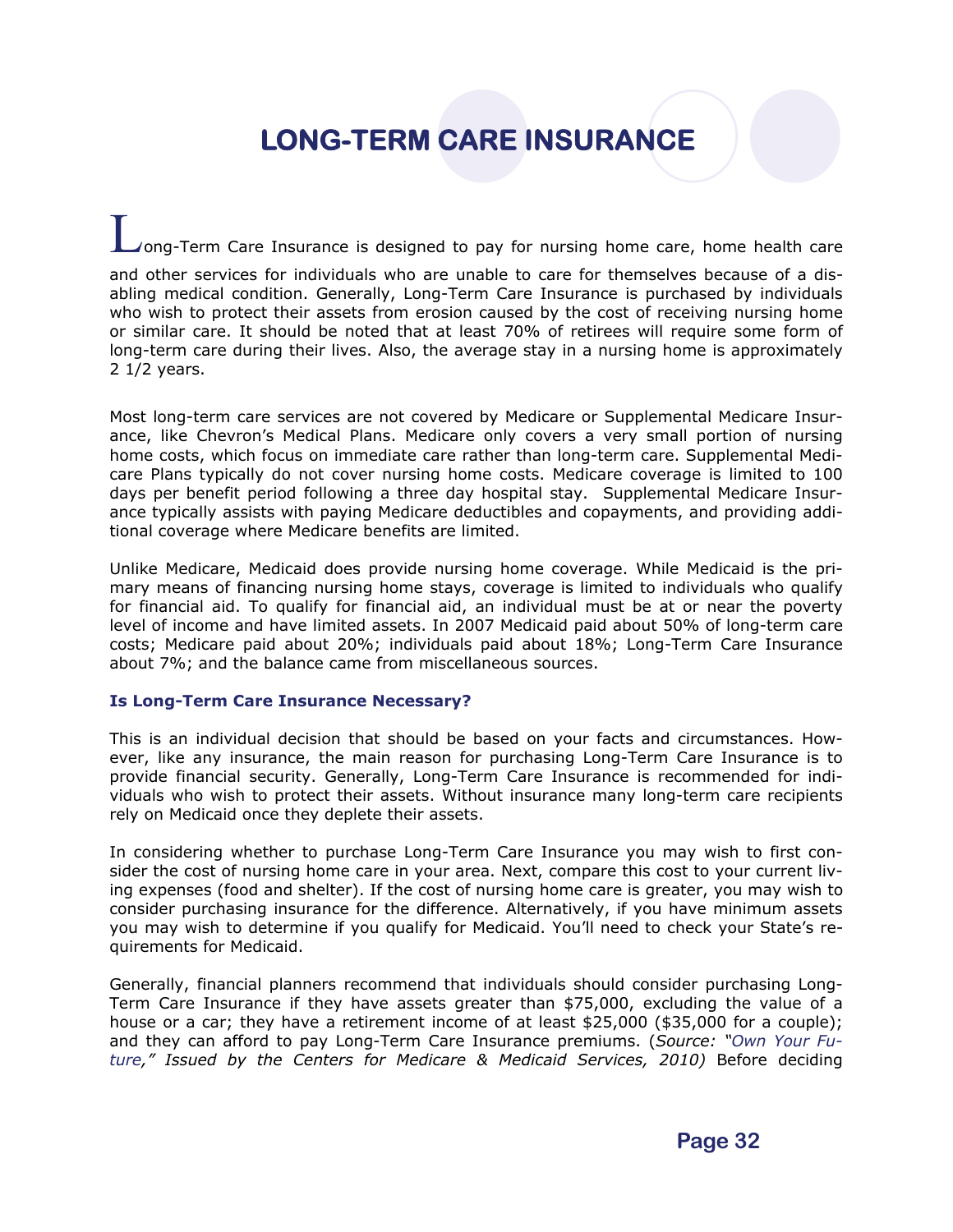**LONG-TERM CARE INSURANCE** 

whether to purchase insurance you may wish to discuss your situation with your financial advisor or lawyer.

### **The Cost of Long-Term Care**

The cost of living in a nursing home depends upon the type of home, its location, the services provided, and the quality and intensity of medical care. Nursing home costs for a private room in 2008 averaged \$75,000 nationally. Depending upon where you live this cost could be substantially different. We strongly encourage you to check nursing home costs in your area. Local costs can be found at www.ltcfeds.com. As mentioned earlier, Medicare only covers a very small part of nursing home costs. Most of the cost will be your responsibility or Medicaid, if you qualify.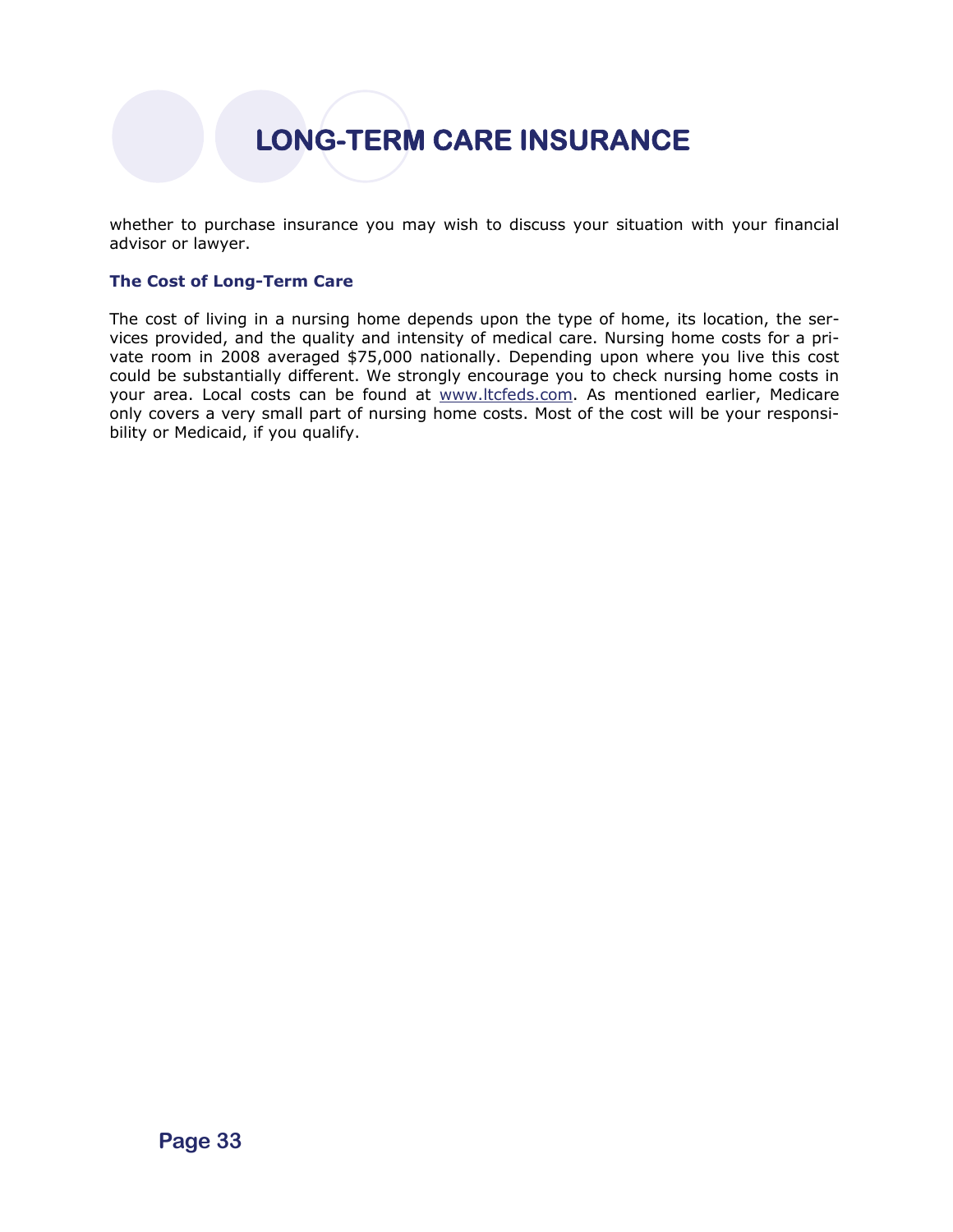## **CHECKLIST FOR LONG-TERM CARE INSURANCE**

**T**he following points which are in addition to the points already outlined in the section entitled **Insurance Checklist** should be considered when purchasing Long-Term Care Insurance.

- **Consider Your Age:** The premium cost for Long-Term Care Insurance is based on your age. The younger you are the less costly will be the insurance. In 2005, the average annual premium for Long-Term Insurance was approximately \$2,000 for individuals who were between ages 60 and 75. At age 60 the cost was about \$1,900 and at age 75 the cost was about \$2,600. (*Source: "America's Health Insurance Plans"*)
- **Consider Your Health:** The ability to purchase Long-Term Care Insurance, historically, has been directly correlated to the condition of the applicant's health. With the introduction of National Health Care Reform in 2010, we may see an easing of these restrictions. However, it's always wise to purchase coverage while you are in reasonably good health.
- **Individual Policy or Employer Sponsored Policy:** Generally, benefits and premium costs of individual and employer-sponsored policies are similar. However, the underwriting requirements for an Individual Policy can be more restrictive. When considering purchasing Long-Term Care Insurance two sources to consider are Chevron's coverage which is offered through MetLife and AARP's coverage. Also, beginning in 2011 the Federal Government will be offering Long-Term Care Insurance. Information on how to contact these sources may be found in the section entitled **Types of Long-Term Care**.
- **Amount of Insurance:** Typically, only a small percentage of people spend several years in a nursing home. To reduce the cost of the coverage, you may wish to consider a shorter benefit period. For example, there are some policies that cover a maximum of five years confinement to a nursing home for each covered person.
- **Consider What's Covered by the Policy:** Know what kind of care is covered (e.g., skilled nursing, intermediate nursing, custodial) and in what setting it can be provided (e.g., your home, nursing home, group setting/retirement community). Some policies also cover assistance with chores such as shopping and doing laundry. Read the policy's list of covered services as well as those that are not covered. Lastly, be sure to determine when benefits commence. Some policies start paying benefits when someone is considered dependent in two or more "activities of daily living" (e.g., eating, bathing, or dressing). Other policies may consider a person dependent only if he or she needs direct help every time an activity is performed; and still other policies may only require the person to need assistance or supervision. Also make sure the policy covers Alzheimer's disease.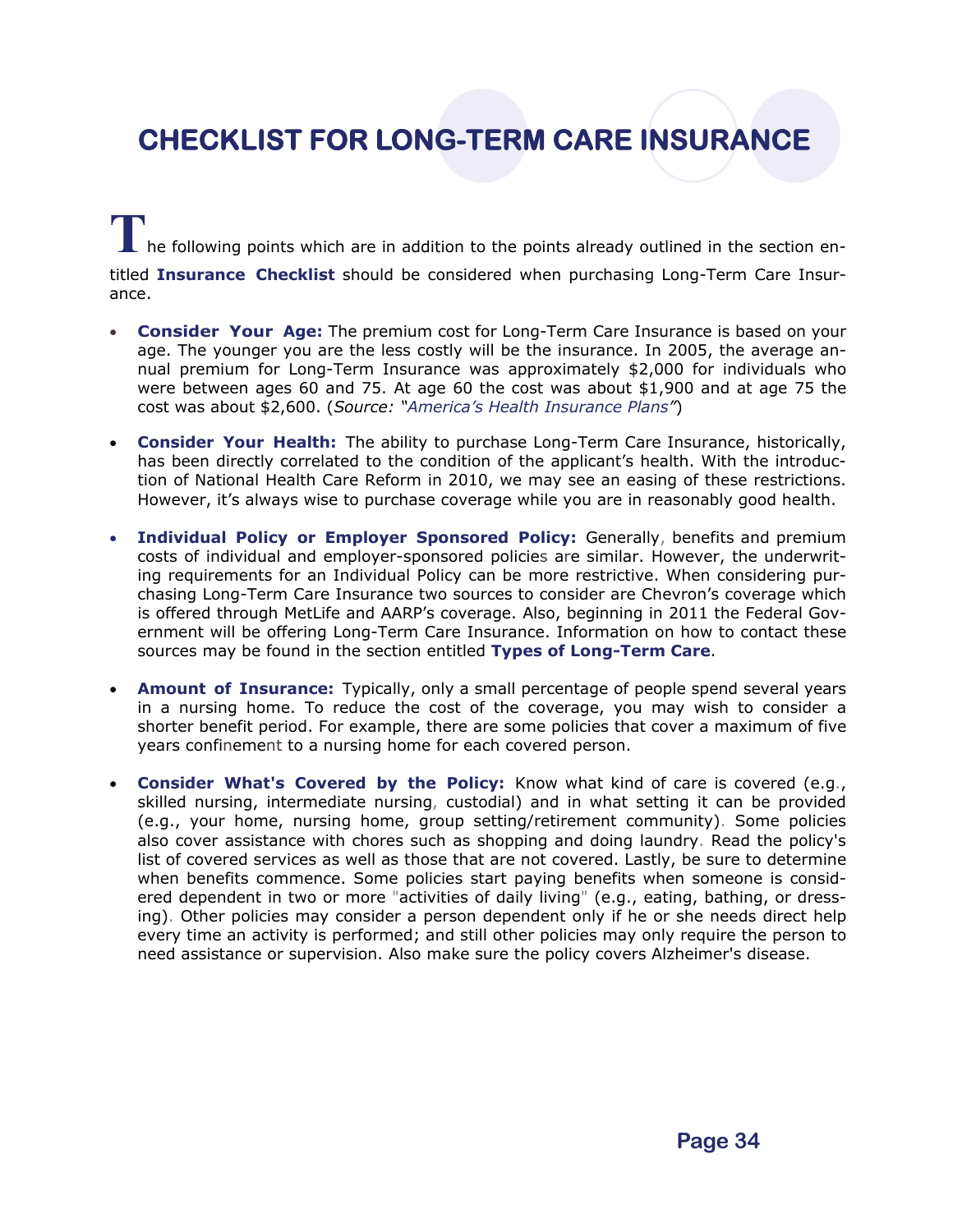## **CHECKLIST FOR LONG-TERM CARE INSURANCE**

- **Know What the Policy Pays:** Long-Term Care Policies pay a per diem amount for nursing home care. The greater the per diem amount the more costly will be the insurance. Therefore, you should consider purchasing only the amount of coverage you will need. One way of assessing your need is to start with the cost of nursing home care in your area; and then determine the amount of your current living expenses. You should then consider purchasing Long-Term Care with a per diem amount equal to the difference between your current living expenses and the cost of nursing home care. Because of inflation and other factors, the cost of nursing home care may increase. Therefore, you should consider purchasing Long-Term Care coverage that has a built-in inflation protection clause. As an alternative to purchasing automatic inflation protection some insurance companies will periodically allow you to increase your coverage. Be sure to check what is offered by insurance companies before purchasing a policy.
- **Additional Points to Consider:** When shopping for Long-Term Care Insurance you may wish to keep in mind that the best policies:
	- Do not require prior hospitalization;
	- Cover both skilled and non-skilled nursing care;
	- Provide at least three to five years of coverage;
	- Pay for home care as well as institutionalized care;
	- Guarantee protection against inflation (higher benefits as costs increase); and
	- Include patients with Alzheimer's disease and other degenerative illnesses.

You should find out if the policy:

- Pays back part of your premiums if you cancel without using the benefit (and how much this feature may add to the normal premiums);
- Applies any unused benefits to the remaining spouse where both spouses are insured and where one spouse dies;
- Pays death benefits; and
- Is guaranteed renewable even if the covered person's health worsens.

### **Words Of Caution:**

- **Know Your Financial Situation!**
- **Match Your Needs To The Policy—Don't Over Buy Or Under Buy!**
- **Seek Professional Advice!**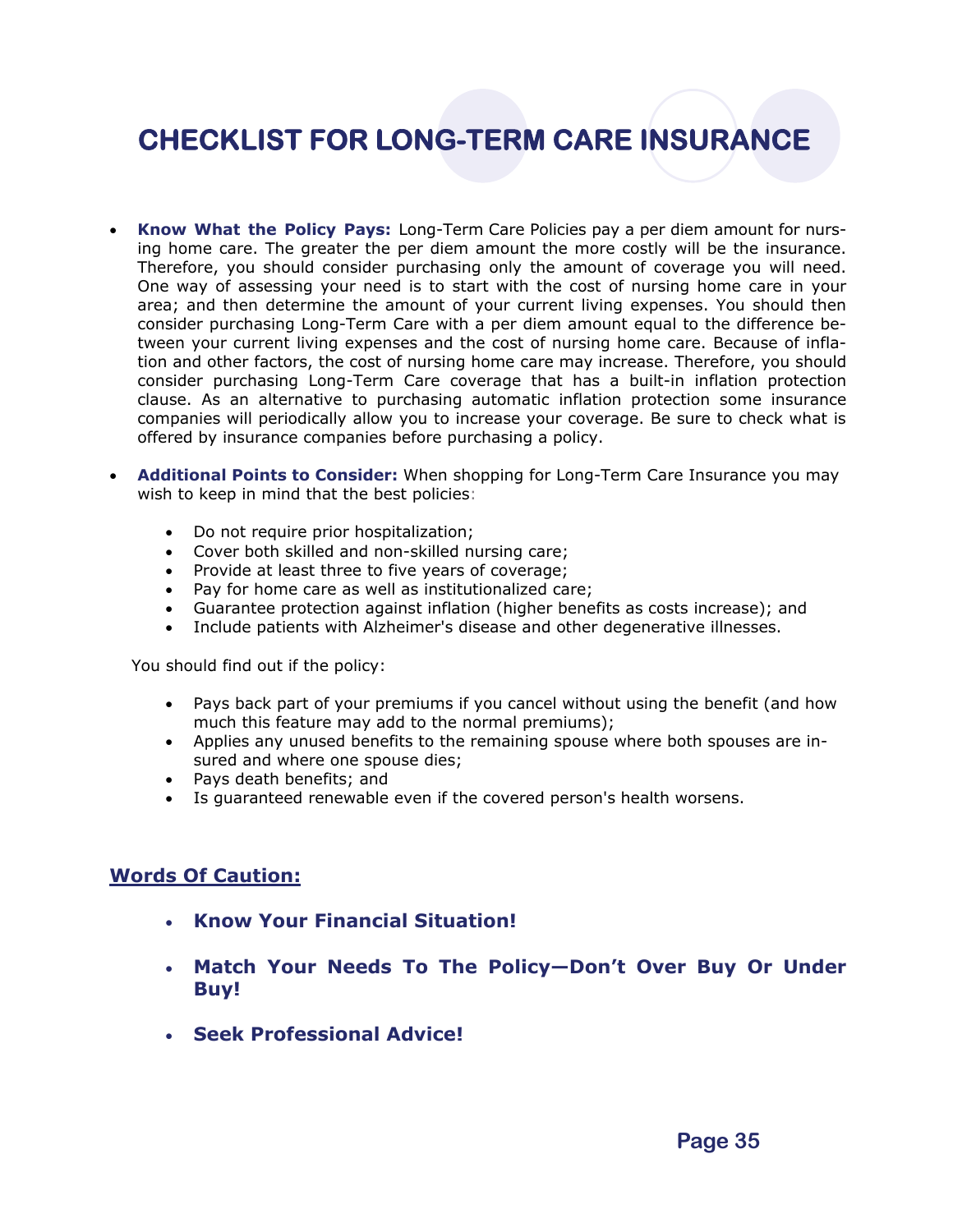## **TYPES OF LONG-TERM CARE**

When considering a policy, check to see if the following expenses (as defined below) are covered. (Note: Medicare and Medicaid definitions may vary.)

- **Skilled Nursing Care:** It is 24-hour-a-day care that is given by skilled medical personnel, such as registered nurses or professional therapists; ordered by a doctor; and it involves a treatment plan. It may be provided in-home and it must be needed for either a short or a long period of time.
- **Immediate Nursing Care:** It is care for a stable condition that requires daily, but not round-the-clock, nursing supervision. Also it is more oriented towards personal care; and it is generally needed for long periods of time.
- **Custodial Care:** It is care that helps a person perform activities of daily living, such as eating, dressing or bathing. The care is usually given by people without professional medical training. It can be provided in many settings, including nursing homes, adult day care centers or at home.

#### **Resources:**

*You may wish to consult the following resources for further information about Long-Term Care Insurance.* 

- *Centers for Medicare & Medicaid Services Phone: 877-267-2323; Website: [www.cms.gov](http://www.cms.gov/)*
- *National Association of Insurance Commissioners Phone: 816-842-3600, 816-783-8300; Website: [www.naic.org](http://www.naic.org/)*
- *AARP Phone: 888-687-2277; Website: [www.aarp.org](http://www.aarp.org/)*
- *NAIFA Phone: 703-770-8100; Website: [www.naifa.org](http://www.naifa.org/)*
- *The Federal Long-Term Care Insurance Program Phone: 800-582-3337; Website: [www.ltcfeds.com](http://www.ltcfeds.com/)*
- *U.S. Department of Health and Human Services National Clearinghouse for Long-Term Care Information Phone: 202-619-0724; Website: [www.longtermcare.gov](http://www.longtermcare.gov/)*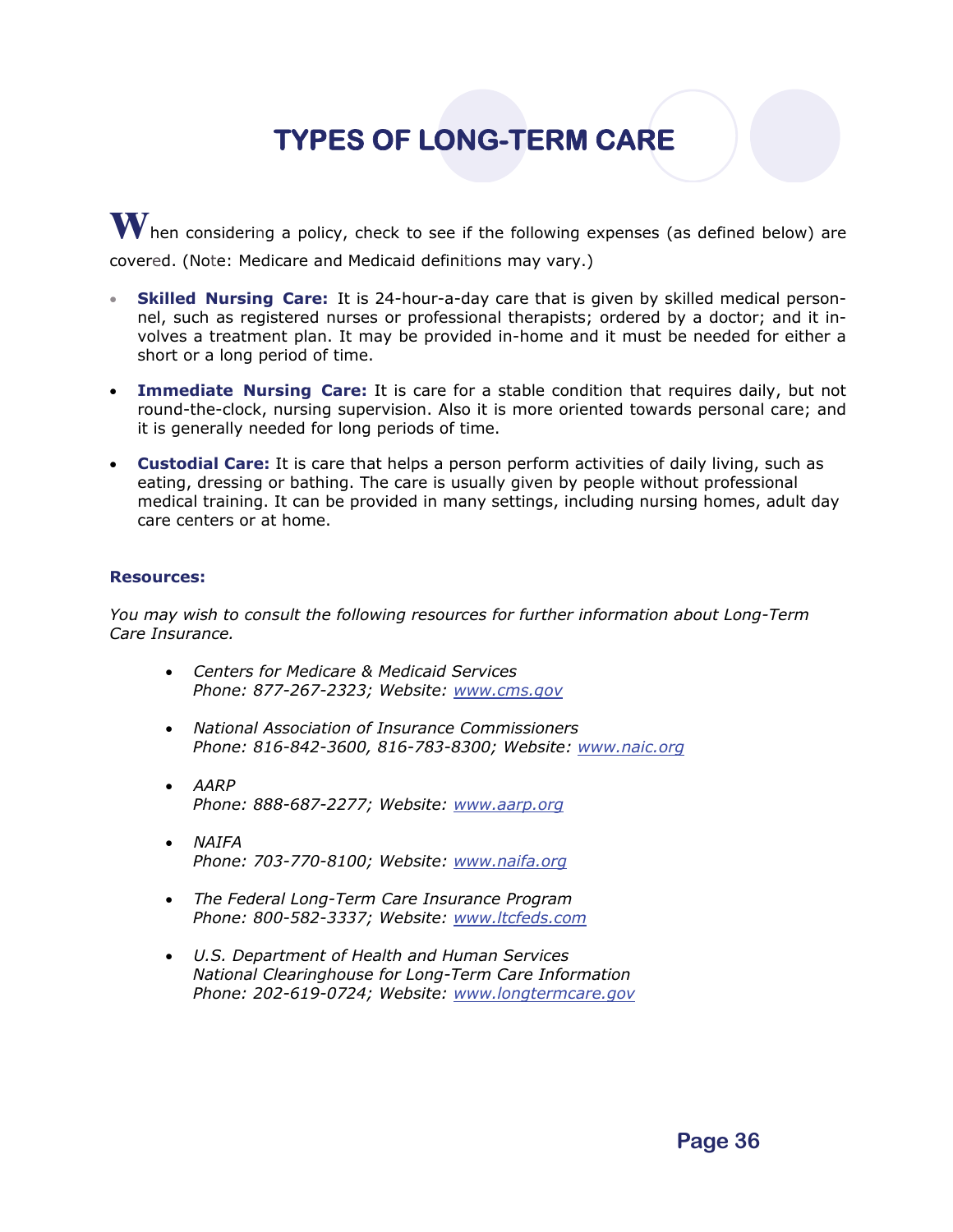## **TYPES OF LONG-TERM CARE**

- *John Hancock Insurance Company Website: www.johnhancock.com*
- *MetLife* 
	- *General: Website: [www.metlife.com](http://www.metlife.com/)*
	- *Chevron: Website: gltc.metlife.com*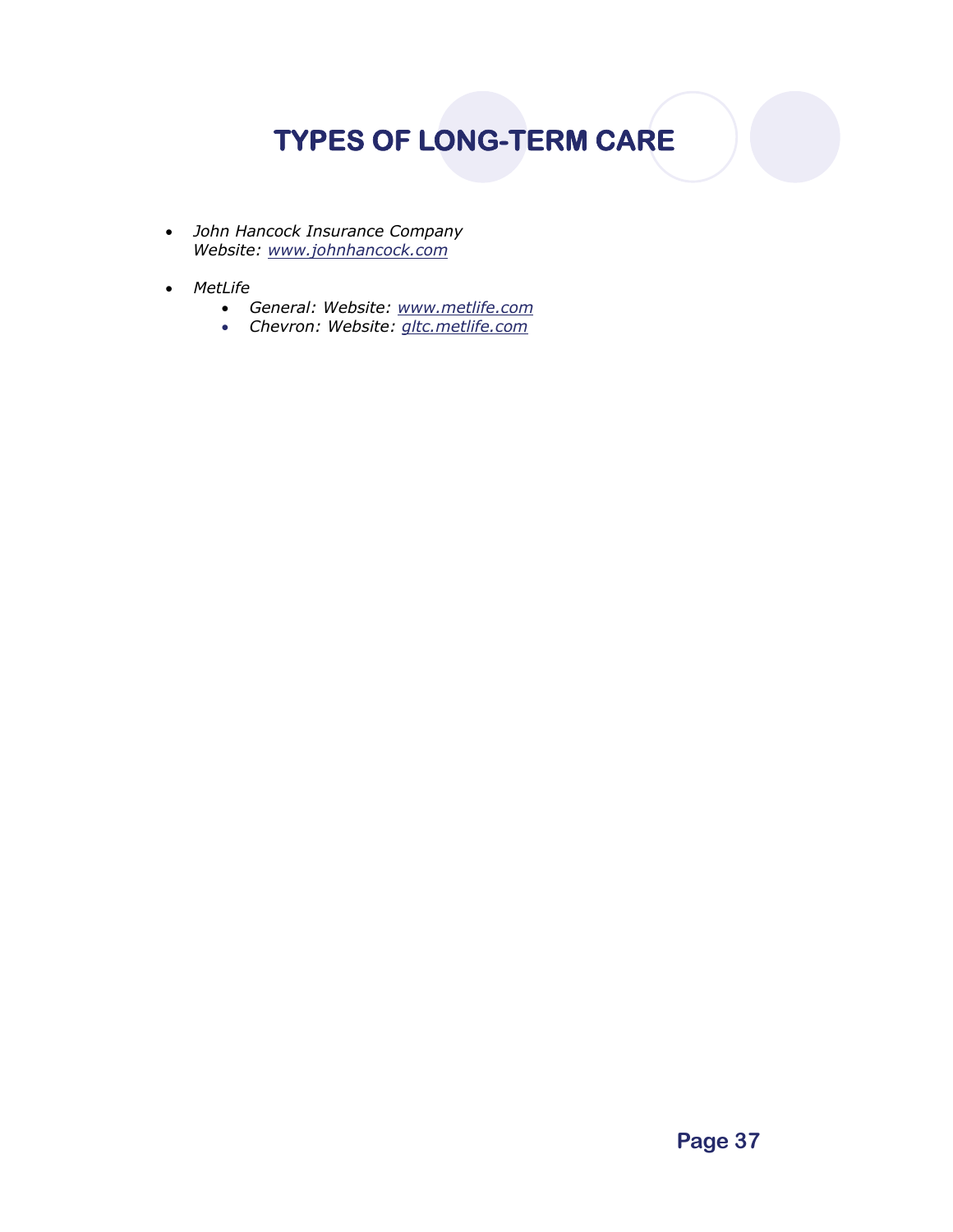## **CHEVRON BENEFITS AND CRA DENTAL BENEFITS**

hevron and CRA help by making available to eligible retirees and their dependents certain benefit plans.

#### **Medical Coverage**

To help handle the cost of health care Chevron offers eligible career employees the ability to continue into retirement Medical Plan coverage for themselves and their eligible dependents. Typically, they have the choice of different plans, including in some cases HMO coverage. These plans cover a variety of services, including office visits, hospital and surgical services and prescription drugs. Where retirees are also eligible for Medicare, the applicable Chevron Medical Plans are integrated with and are generally supplemental to Medicare coverage. The costs of the Chevron Medical Plans are shared by the retirees and the Company. In addition, benefits can continue for your spouse/domestic partner and other eligible dependents if you die, provided you and they were covered by a Chevron Medical Plan at the time of your death. For further information about the Chevron Medical Plans you should visit Chevron's benefits website or you should telephone their Service Center. Contact information is shown on the next page.

#### **Dental Coverage**

To assist with the cost of dental care Chevron offers eligible career Chevron legacy employees the ability to continue into retirement Dental Plan coverage for themselves and their eligible dependents. The cost of the Chevron Dental Plan is shared by the eligible retirees and the Company. For further information about the Plan you should visit Chevron's benefits website or you should phone their Service Center. Contact information is shown on the next page.

In addition CRA makes available to its dues-paying members a voluntary Dental Program. The Program consists of two Dental Plans – a Low Plan and a High Plan. Coverage can be elected for themselves and their eligible dependents. The cost of the coverage is determined by where the member lives; and the member pays the full cost. Note the main purpose of this Program is to make available dental coverage to non-Chevron legacy retirees. For further information about the Program you should visit CRA's dental website or you should phone their representative. Contact information is shown on the next page.

#### **Long-Term Care Insurance**

To assist with the expenses of long-term care Chevron makes available through MetLife Long -Term Care Insurance. Eligible retirees can cover themselves and their eligible dependents. The terms and conditions of coverage are governed by MetLife and the full cost of the coverage is paid by the retiree. For further information you should contact MetLife as shown on the next page.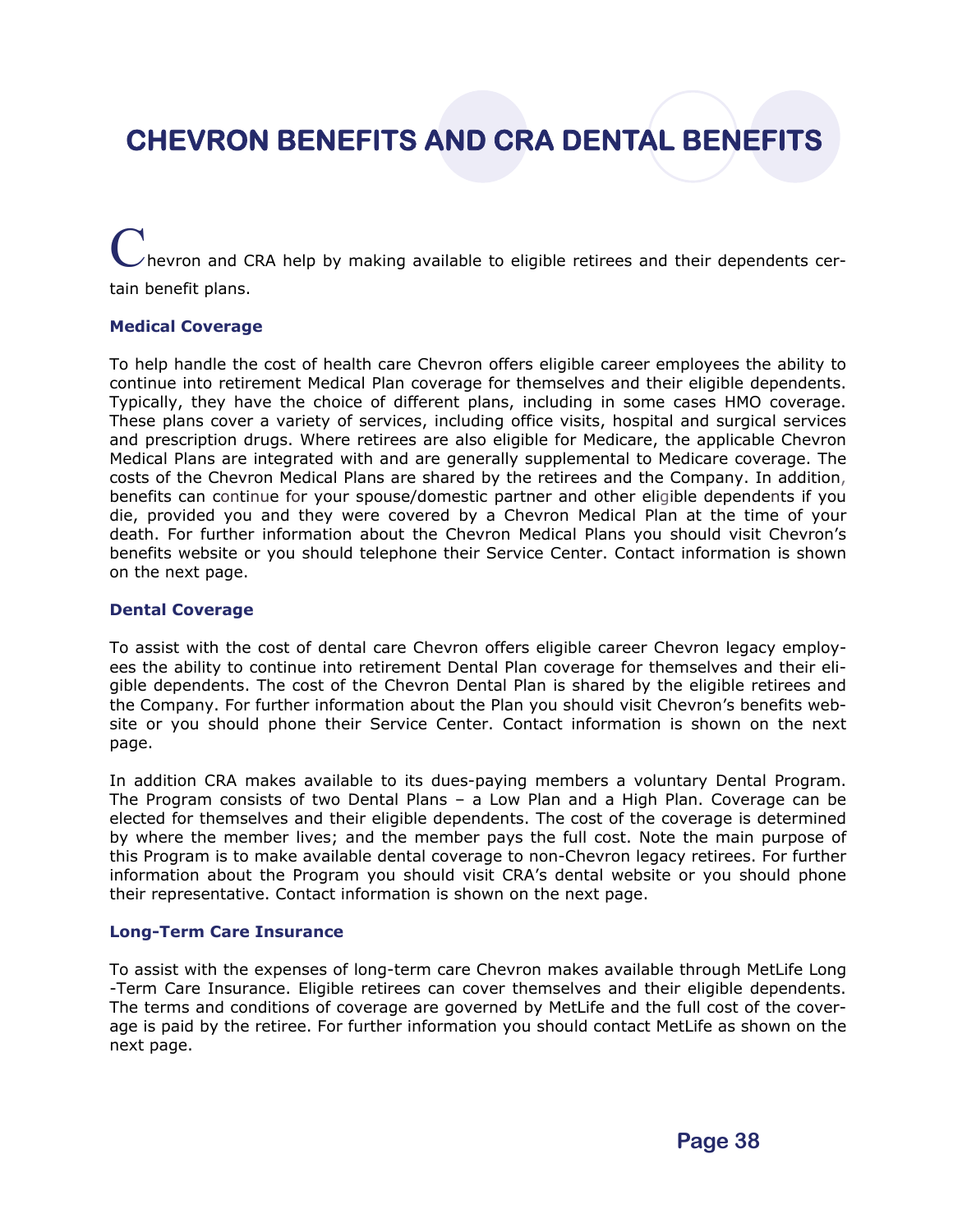## **CHEVRON BENEFITS AND CRA DENTAL BENEFITS**

### **Group Life Insurance**

To assist eligible career employees with financial security, certain legacy companies provide/ make available Life Insurance coverage during retirement. To determine if you qualify for continued Life Insurance you should refer to the documents that you received at retirement from your retiring company. For further information about your Life Insurance you should visit Chevron's benefits website or you should phone their Service Center. Contact information is shown below.

#### **Retirement Benefits**

Depending upon whether you were employed by Chevron or a legacy company you may be receiving a monthly pension benefit. You may also have residual benefits remaining under a savings plan. The terms and conditions of payment of these benefits are strictly governed by their plan rules. For further information you should consult the documents that you received at retirement from your retiring company. In addition, if you are receiving a pension supplementation payment from Chevron the terms and conditions of payment are set forth in documents you received from Chevron or a legacy company. For further information about these benefits you should visit Chevron's benefits website or you should phone their Service Center. Contact information is shown below.

#### **Contact Information**

- Chevron's Service Center:
	- Phone: 888-825-5247
	- Website: hr2.chevron.com
- CRA Dental:
	- Phone: 412-992-2820
	- Website: [www.cradental.com](http://www.cradental.com/)
- Chevron Long-Term Care Insurance:
	- Phone: 800-438-6388
	- Website: chevron.metlife.com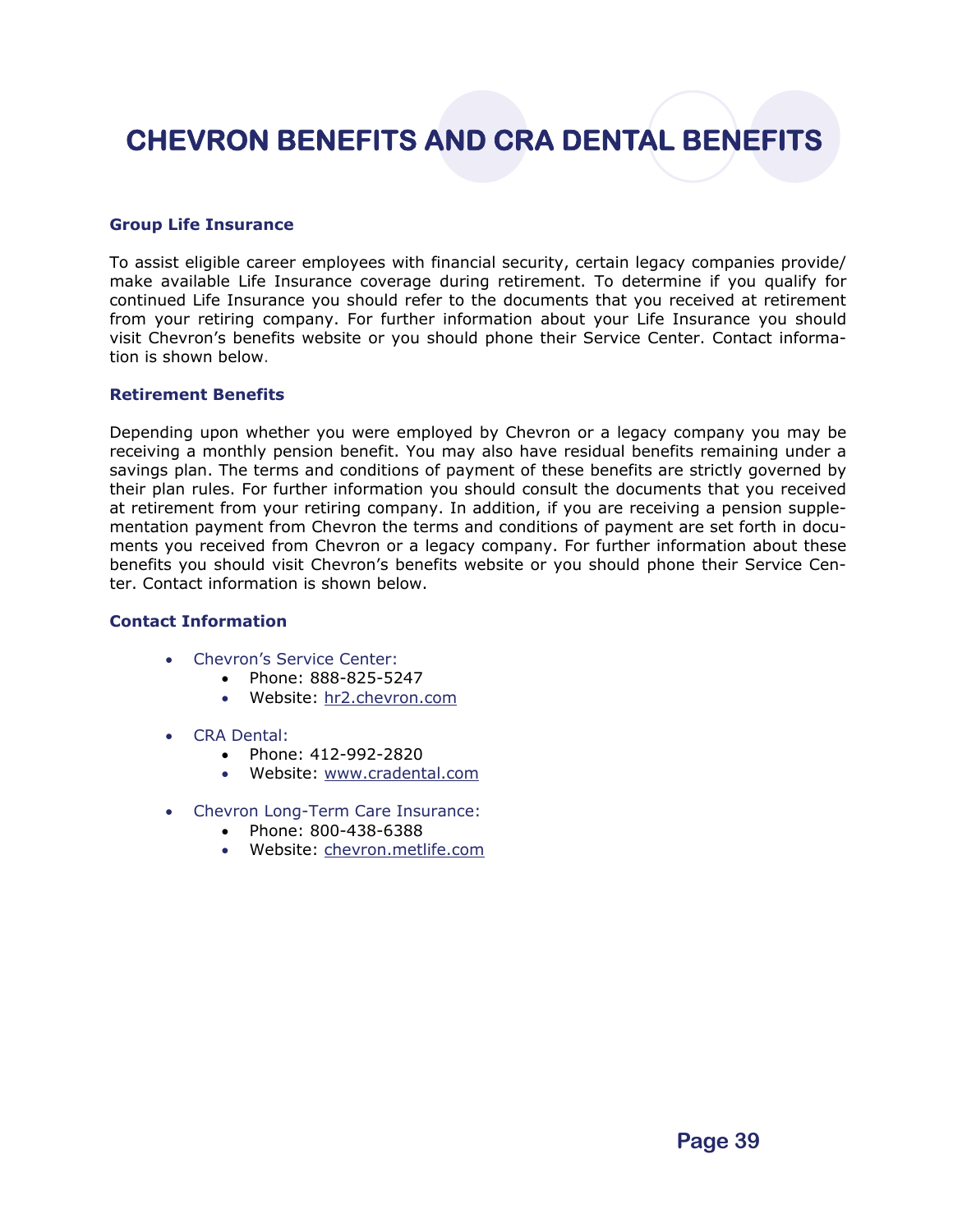

#### **AGENCIES ON AGING**

To find out about services offered in specific stares and to obtain estimates of associated costs, please write directly to the state's agency on aging or call the U.S. Administration On Aging's Eldercare Locator at 800-677-1116, weekdays from 9:00 a.m. to 11:00 p.m. EST.

#### **ALABAMA**

Irene Collins, Commissioner Alabama Department of Senior Services P. O. Box 301851 770 Washington Avenue, RSA Suite 570 Montgomery, AL 36130-1851 Phone: 334-242-5743, 800-243-5463 Fax: 334-242-5594

#### ALASKA

Denise Daniello, Executive Director Alaska Commission on Aging Dept. of Health and Social Services 150 Third Street , No. 103 P.O. Box 110693 Juneau, AK 99811-0693 Phone: 907-465-3250 Fax: 907-465-1398

#### ARIZONA

Melanie Starns, Assistant Director Division of Aging & Adult Services Department of Economic Security 1789 W. Jefferson Street, No. 950A Phoenix, AZ 85007 Phone: 602-542-4446 Fax: 602-542-6575

#### ARKANSAS

Krista Hughes, Assistant Director Division of Aging and Adult Services Dept. of Health & Human Services P. O. Box 1437 700 Main Street, 5<sup>th</sup> Floor, S530 (72201) Little Rock, AR 72203-1437 Phone: 501-682-2441 Fax: 501-682-8155

#### CALIFORNIA

Lynn Daucher, Director Department of Aging (CDA) 1300 National Drive, Suite 200 Sacramento, CA 95834 Phone: 916-419-7500 Fax: 916-928-2268

#### COLORADO

Todd Coffey, SUA Director Division of Aging and Adult Services Department of Human Services 1575 Sherman Street, 10th Floor Denver, CO 80203 Phone: 303-866-2800 Fax: 303-866-2696

#### **CONNECTICUT**

Pamela Giannini, Director Department of Social Services Aging Services Unit, State Unit on Aging 25 Sigourney Street Hartford, CT 06106 Phone: 806-424-5274 Fax: 860-424-5301

#### DELAWARE

Guy Perrotti, Director Division of Services for Aging and Adults with Physical Disabilities Department of Health and Social Services 1901 N. DuPont Highway New Castle, DE 19720 Phone: 302-255-9390 Fax: 302-255-4445

#### DISTRCIT OF COLUMBIA

Clarence Brown, Director Office on Aging One Judiciary Square 441 4th Street, NW , Suite 900 South Washington, DC 20001 Phone: 202-724-5622 Fax: 202-724-4979

#### FLORIDA

Charles T. Corely, Interim Secretary Department of Senior Affairs 4040 Esplanade Way, Suite 315 Tallahassee, FL 32399-7000 Phone: 850-414-2000 Fax: 850-414-2004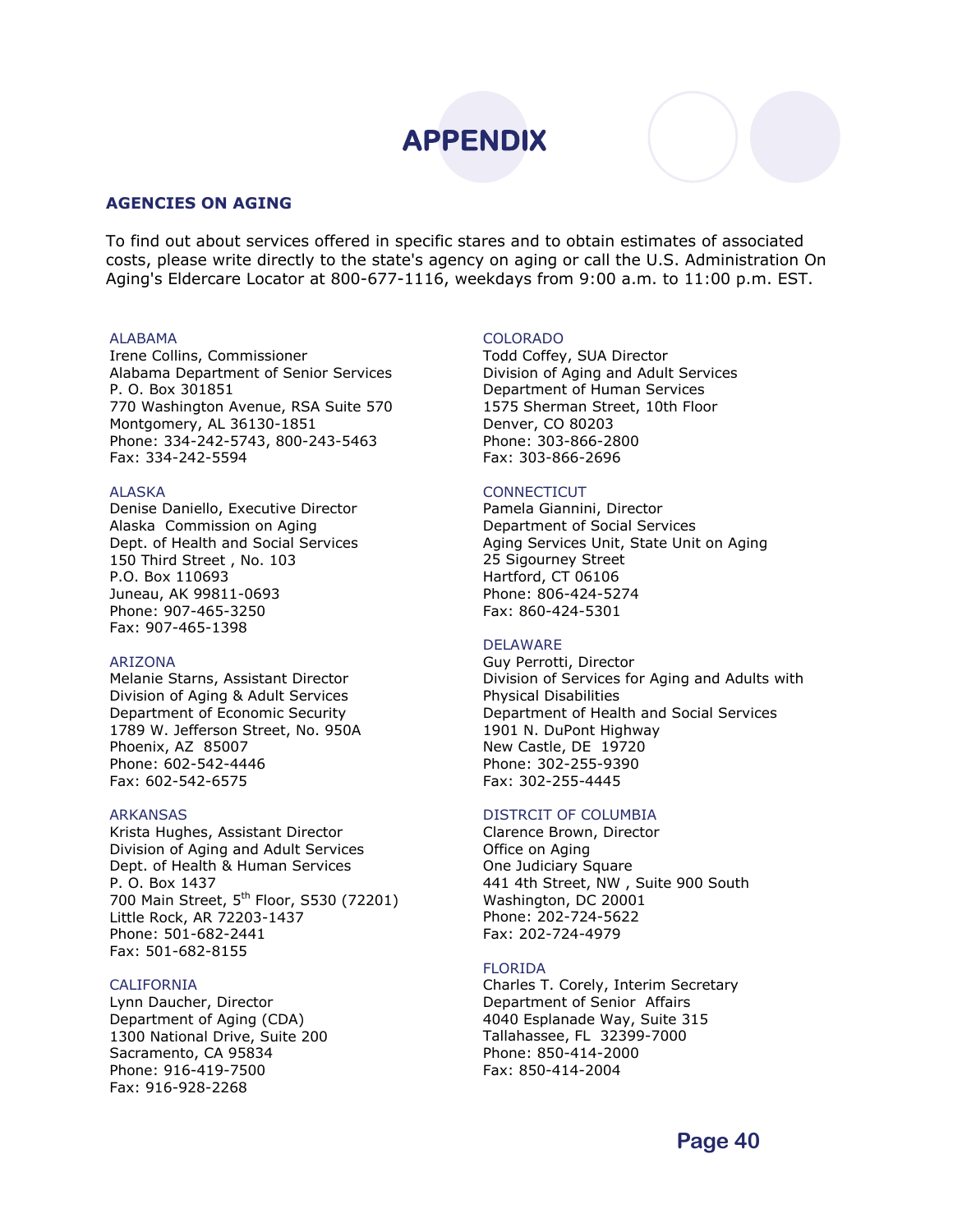#### GEORGIA

James Bulot, Director Division of Aging Services Department of Human Services 2 Peachtree Street, NW, 9th Floor Atlanta, GA 30303 Phone: 404-657-5258 Fax: 404-657-5285

#### GUAM

Arthur U. San Agustin, Senior Citizens Admin Division of Senior Citizens Dept. of Public Health and Social Services Government of Guam 130 University Drive, Suite 8, University Castle Mall Mangilao, Guam 96913-6304 Phone: 011-671-735-7011 Fax: 011-671-735-7316

#### HAWAII

Noemi Pendelton, Director Executive Office on Aging No. 1 Capitol District 250 South Hotel Street, Suite 406 Honolulu, HI 96813 -2831 Phone: 808-586-0100 Fax: 808-586-0185

#### IDAHO

Kim Toryanski, Administrator Commission on Aging 3380 Americana Terrance, No. 120 PO Box 83720 Boise, ID 83720-0007 Phone: 208-334-3833 Fax: 208-334-3033

#### **ILLINOIS**

Charles D. Johnson, Director Department on Aging 421 East Capitol Avenue Springfield, IL 62701-1789 Phone: 217-785-3356 Fax: 217-785-4477

#### INDIANA

Faith Laird, Director Division of Aging Family and Social Services Administration 402 W. Washington Street P. O. Box 7083 Indianapolis, IN 46207-7083 Phone: 317-232-7020, Fax: 317-232-7867

#### IOWA

Ro Foege, Director Department of Senior Affairs Jessie Parker Building 510 East 12<sup>th</sup> St., Suite 2 Des Moines, IA 50319-9025 Phone: 515-725-3333 Fax: 515-725-3300

#### KANSAS

Martin Kennedy, Secretary Department on Aging New England Building 503 South Kansas Avenue Topeka, KS 66603-3404 Phone: 785-296-5222 Fax: 785-296-0256

#### **KENTUCKY**

Deborah Anderson, Commissioner Department For Aging & Independent Living Cabinet for Health & Family Services 275 E. Main Street Frankfort, KY 40621 Phone: 502-564-6930 Fax: 502-564-4595

#### LOUISANA

Governor's Office of Elderly Affairs 525 Florida, 4<sup>th</sup> Floor Baton Rouge, LA 70801 Phone: 225-342-7100 Fax: 225-342-7133

#### MAINE

Diana Scully, Director Office of Elder Services Deptartment of Health & Human Services 11 State House Station Augusta, ME 04333-0011 Phone: 207-287-9200 Fax: 207-287-9230

#### MARIANA ISLANDS

Melvin Faiao, Acting Director CNMI Office on Aging Commonwealth of the Northern Mariana Islands PO Box 502178 Saipan, MP 96950-2178 Phone: 607-233-1320 or 670-233-1321 Fax: 670-233-1327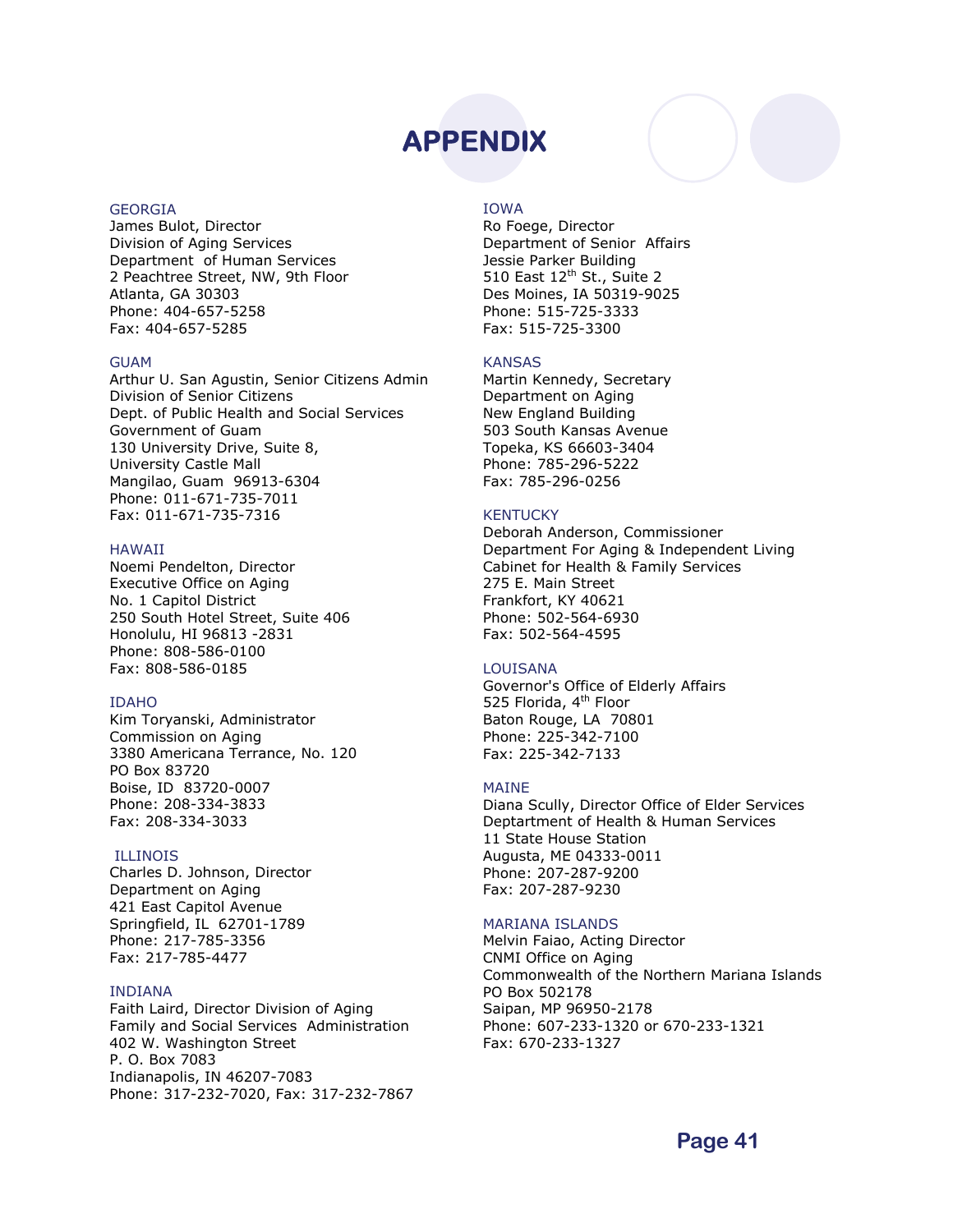#### MARYLAND

Gloria Lawiah, Secretary Department of Aging 301 W. Preston Street, Suite 1007 Baltimore, MD 21201 Phone: 410-767-1100 FAX: (410) 333-7943

#### **MASSACHUSETTS**

Ann Hartstein, Secretary Executive Office of Elder Affairs One Ashburton Place Boston, MA 02108 Phone: 617-727-7750 Fax: 617-727-6944

#### MICHIGAN

Sharon Gire, Executive Director Office of Services to the Aging P. O. Box 30676 Lansing, MI 48909-8176 Phone: 517-373-8230 Fax: 517-373-4092

#### MINNESOTA

Jean Wood, Director Board on Aging Dept. of Human Services PO Box 64976 St. Paul, MN 55164-0976 Phone: 651-431-2500 or 800-882-6262 Fax: 651-431-7453

#### MISSISSIPPI

Dan George, Director Division of Aging & Adult Services 750 N. State Street Jackson, MS 39202 Phone: 601-359-4929 Fax: 601-359-4370

#### MISSOURI

Connie Boeckman, Interim Division Director Division of Senior Services Department of Health & Senior Services P. O. Box 570 Jefferson City, MO 65102-0570 Phone: 573-526-3626 Fax: 573-751-8687

#### MONTANA

Charles Rehbein, Aging Services Bureau Chief Office on Aging Senior and Long Term Care Division Dept. of Public Health and Human Services 111 Sanders Street P. O. Box 4210 Helena, MT 59604 Phone: 406-444-7788 or 800-551-3191 Fax: 406-444-7743

#### **NEBRASKA**

Sarah Briggs, Director Health and Human Services – State Unit on Aging P.O. Box 95044 301 Centennial Mall South Lincoln, NE 68509 Phone: 402-471-2307 Fax: 402-471-4619

#### **NEVADA**

Carol Sala, Administrator Aging and Disability Services Division Dept. of Health & Human Services 34i6 Goni Road, Building D-132 Carson City , NV 89706 Phone: 775-687-4210, Ext. 226 Fax: 775-687-4264

#### NEW HAMPSHIRE

Kathleen F. Otte, Administrator Bureau of Elderly and Adult Services Brown Building -129 Pleasant St. Concord, NH 03301-3857 Phone: 603-271-4394 Fax: 603-271-4643

#### NEW JERSEY

Patricia A. Polansky, Assistant Commissioner Division of Aging & Community Services Dept. of Health & Senior Services 240 W. State Street (Fed Ex Zip 08608-1002) PO Box 807 Trenton, NJ 08625-0807 Phone: 609-292-4027 Fax: 609-943-3343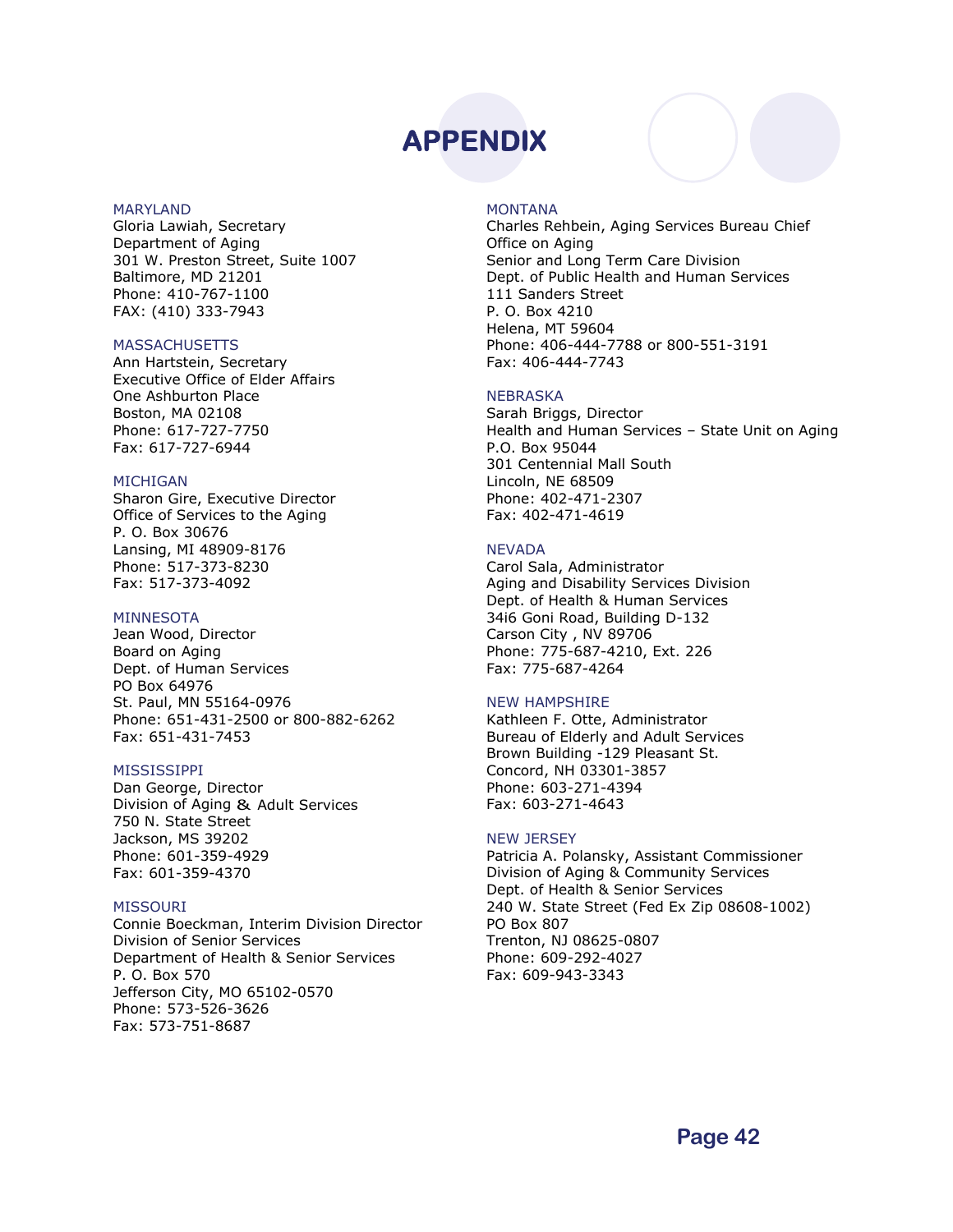#### NEW MEXICO

Michael Spanier, Secretary Aging and Long-Term Services Department 2550 Cerrillos Road Santa Fe, NM 87505 Phone: 505-467-4799 (main) Phone: 505-476-4755 (direct) Dept. Fax: 505-476-4836 Office of the Secretary Fax: 505-476-4750

#### NEW YORK

Michael Burgess, Director State Office for the Aging Two Empire State Plaza Albany, NY 12223-1251 Phone: 518-474-7012 Fax: 518-474-1398

#### NORTH CAROLINA

Dennis W. Streets, Director Division of Aging & Adult Services Dept of Health and Human Services 2101 Mail Service Center 693 Palmer Drive (Fed Ex Zip 27603) Raleigh, NC 27699-2101 Phone: 919-733-3983 Fax: 919-733-0443

#### NORTH DAKOTA

Linda Wright, Director Aging Services Division Department of Human Services 1237 West Divide Avenue, Suite 6 Bismarck, ND 58501 Phone: 701-328-4601 Fax: 701-328-8744

#### OHIO

Barbara E. Riley, Director Department of Aging 50 W. Broad Street -9th Floor Columbus, OH 43215-5928 Phone: 614-466-5500 Fax: 614-466-5741

#### OKLAHOMA

Lance A. Robertson, Director Aging Services Division Department of Human Services 2401 N.W. 23rd Street, Suite 40 Oklahoma City, OK 73107-2442 Phone: 405-521-2281 Fax: 405-521-2086

#### OREGON

James Toews, Assistant Director Seniors & People With Disabilities Department of Human Resources 500 Summer Street, NE, E02 Salem, OR 97301-1073 Phone: 503-945-5811 Fax: 503-373-7823

#### PENNSYLVANIA

John Michael Hall, Secretary Department of Aging 555 Walnut Street, 5<sup>th</sup> Floor Harrisburg, PA 17101-1919 Phone: 717-783-1550 Fax: 717-772-3382

#### PUERTO RICO

Rossana Lopez Leon, Executive Director Governor's Office of Elderly Affairs P.O. Box 191179 San Juan, PR 00919-1179 Phone: 787-721-6121 Fax: (787) 721-2919

#### RHODE ISLAND

Corinne Calise Russo, Director Department of Elderly Affairs John O. Pastore Center Hazard Building, No. 74 West Road Cranston, RI 02920 Phone: 401-462-0501 or 401-462-0565 Fax: 401-462-0503

#### (AMERICAN ) SOMOA

Faafiti P.T. Tauanu'u , Director Territorial Administration on Aging American Samoa Government Pago Pago, AS 96799 Phone: 011-684-633-1251 or 633-1252 Fax: 011-684-633-2533

#### SOUTH CAROLINA

Tony Kester, Interium Director Lt. Governor's Office on Aging 1301 Gervais Street, Suite 350 Columbia, SC 29201 Phone: 803-737-9900 Fax: 803-734-9886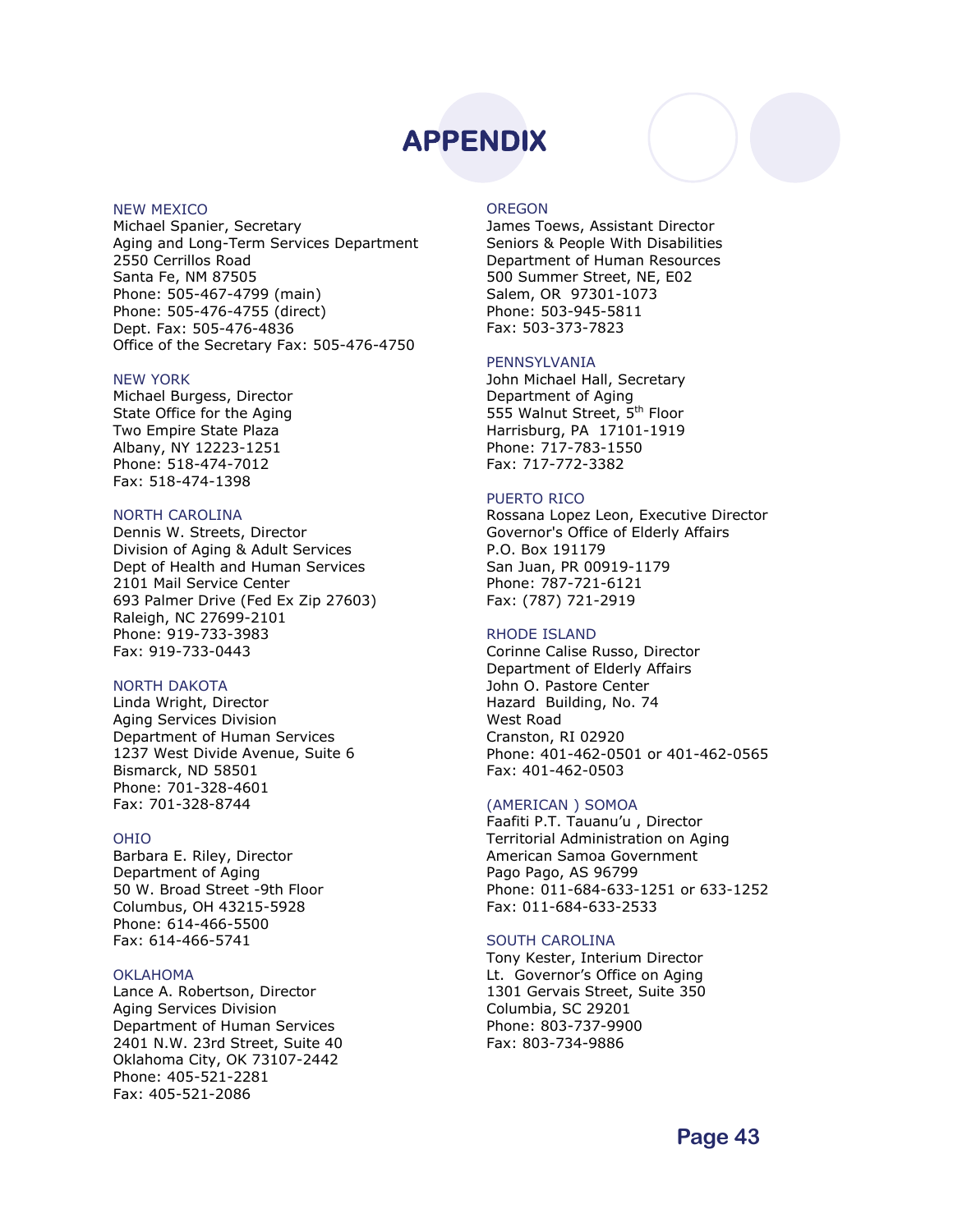#### SOUTH DAKOTA

Marilyn Kinsman, Administrator Office of Adult Services and Aging Dept. of Social Services 700 Governors Drive Pierre, SD 57501 Phone: 605-773-3656 Fax: 605-773-6834

#### **TENNESSEE**

Mike Hann, Executive Director Commission on Aging and Disability Andrew Jackson Building 500 Deaderick Street , No. 825 Nashville, TN 37243-0860 Phone: 615-741-2056 Fax: 615-741-3309

#### **TEXAS**

Chris Taylor ,Commissioner Department of Aging and Disability Services (DADS) John H. Winters Human Services Complex P. O. Box 149030 (Zip 78714-9030) 701 W. 51st St. Austin, TX 78751 Phone: 512-438-3011 Consumer Rights contact about DADS programs: 800-458-9858

#### U.S. VIRGIN ISLANDS

Eva Williams, Administrator Senior Citizen Affairs Administration Department of Human Services 3011 Golden Rock Christiansted, St. Croix, VI 00820 Phone: 340-772-9811 Fax: 340-772-9849

#### UTAH

Nels Holmgren, Director Division of Aging and Adult Services 195 North 1950 West Salt Lake City, UT 84116 Phone: 801-538-3910 Toll free: 877-424-4640 Fax: 801-538-4395

#### VERMONT

Department of Disabilities, Aging and Independent Living Weeks Building 103 South Main Street Waterbury, VT 05676 Phone: 802-241-2401, Fax: 802-241-2325

#### VIRGINIA

Linda Nablo, Commissioner Department for the Aging 1610 Forest Avenue, Suite 100 Richmond, VA 23229 Phone: 804-662-9333 Fax: 804-662-9354

#### WASHINGTON

Kathy Leitch, Assistant Secretary Aging & Disability Services Dept. of Social & Health Services 640 Woodland Squire Loop SE Lacey, WA 98503-1045 (Physical Address) P.O. Box 45600 (Mailing Address) Olympia, WA 98504-5600 Phone: 360-725-2260 Fax: 360-407-0304

#### WEST VIRGINIA

Sandra Vanin, Commissioner Bureau of Senior Services 1900 Kanawha Blvd., East 3003 Town Center Mall (Fed Ex Zip 25389) Charleston, WV 25305-0160 Phone: 304-558-3317 Fax: 304-558-5609

#### WISCONSIN

Donna McDowell, Director Bureau of Aging and Disability Resources Dept. of Health and Family Services One West Wilson Street, Room 450 (Fed Ex Zip 53703) P.O. Box 7851 Madison, WI 53707-7851 Phone: 608-266-3840 Fax: 608-267-3203

#### WYOMING

Ginney Mahoney, Administrator Aging Division Dept. of Health 6101 Yellowstone Road, Suite 259B Cheyenne, WY 82002 Phone: 307-777 -7986 or 800-442-2766 (within WY only) Fax: 307-777-5340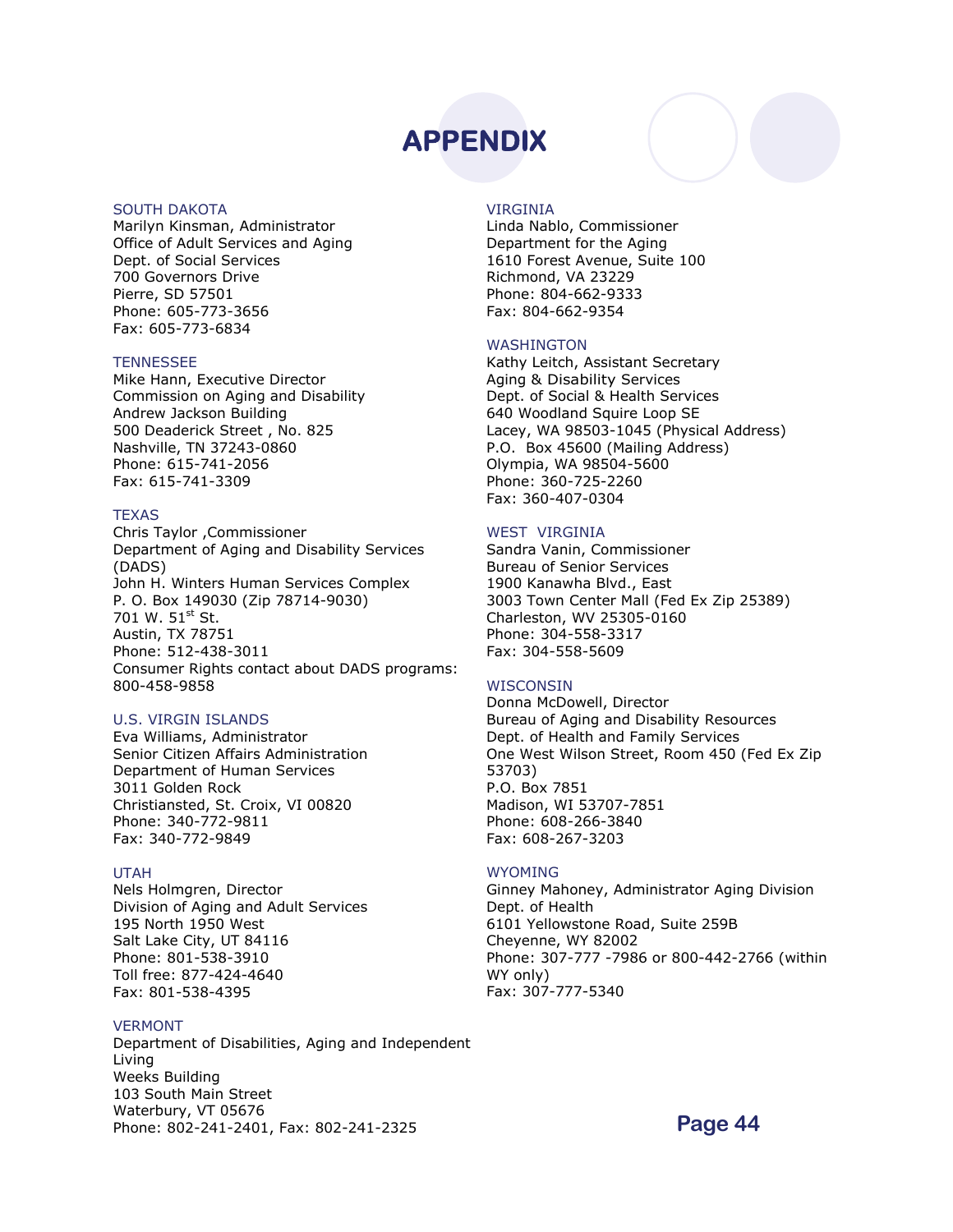

#### **OTHER RESOURCES**

#### CAREGIVER ACTION NETWORK

12000 M Street, NW, Suite 400 Washington, DC 20036 Phone: 202-772-5050 Website: www.cms.gov

#### CENTERS FOR MEDICARE AND MEDICAID SER-

#### **VICES**

U.S. Department of Health & Human Services 200 Independence Avenue, SW Washington, DC 20201 Phone: 410-786-3000 Website: www.cms.gov

#### FAMILY CAREGIVER ALLIANCE

785 Market Street, Suite 750 San Francisco, CA 94103 Phone: 800-445-8106 Website: www.caregiver.org

#### HOSPICE FOUNDATION OF AMERICA

1710 Rhode Island Avenue, NW, Suite 400 Washington, DC 20036 Phone: 800-854-3402 Website: www.hospicefoundation.org

#### LONG TERM CARE PARTNERS, LLC

P.O. Box 797 Greenland, NH 03840-0797 Phone: 800-LTC-FEDS Website: www.ltcfeds.com *Long-term care insurance coverage for federal em-*

*ployees and annuitants, retired and active uniformed service members and their qualified relatives. For more information refer to the* **Long-Term Care Insurance** *section in this booklet.* 

### MEALS ON WHEELS ASSOCIATION OF AMERICA

413 North Lee Street Alexandria, VA 22314 Phone: 888-998-6325 Website: www.mowaa.org

#### NATIONAL ASSOCIATION OF NUTRITION AND AG-

ING SERVICES PROGRAM 1612 K Street, NW Suite 400 Washington, DC 20006 Phone: 202-682-6899 Website: www.nanasp.org

### NATIONAL ALLIANCE FOR CAREGIVERS

4720 Montgomery Lane, Second Floor Bethesda, MD 20814 Website: www.caregiving.org

#### NATIONAL HOSPICE & PALLIATIVE CARE ORGANI-ZATION

1731 King Street Alexandria, VA 22314 Phone: 800-338-8619 Website: www.nhpco.org

#### NATIONAL RESOURCE ON SUPPORTIVE HOUSING &

HOME MODIFICATION 3715 McClintock Avenue Los Angeles, CA 90089-0191 Phone: 213-740-1364 Website: www.homemods.org

#### NURSING HOME DATABASE CERTIFIED MEDICARE & MEDICAID

Phone: 800-633-4227 Website: www.medicare.gov (click on Nursing Home Compare) *Provides nursing home summary information about each facility.*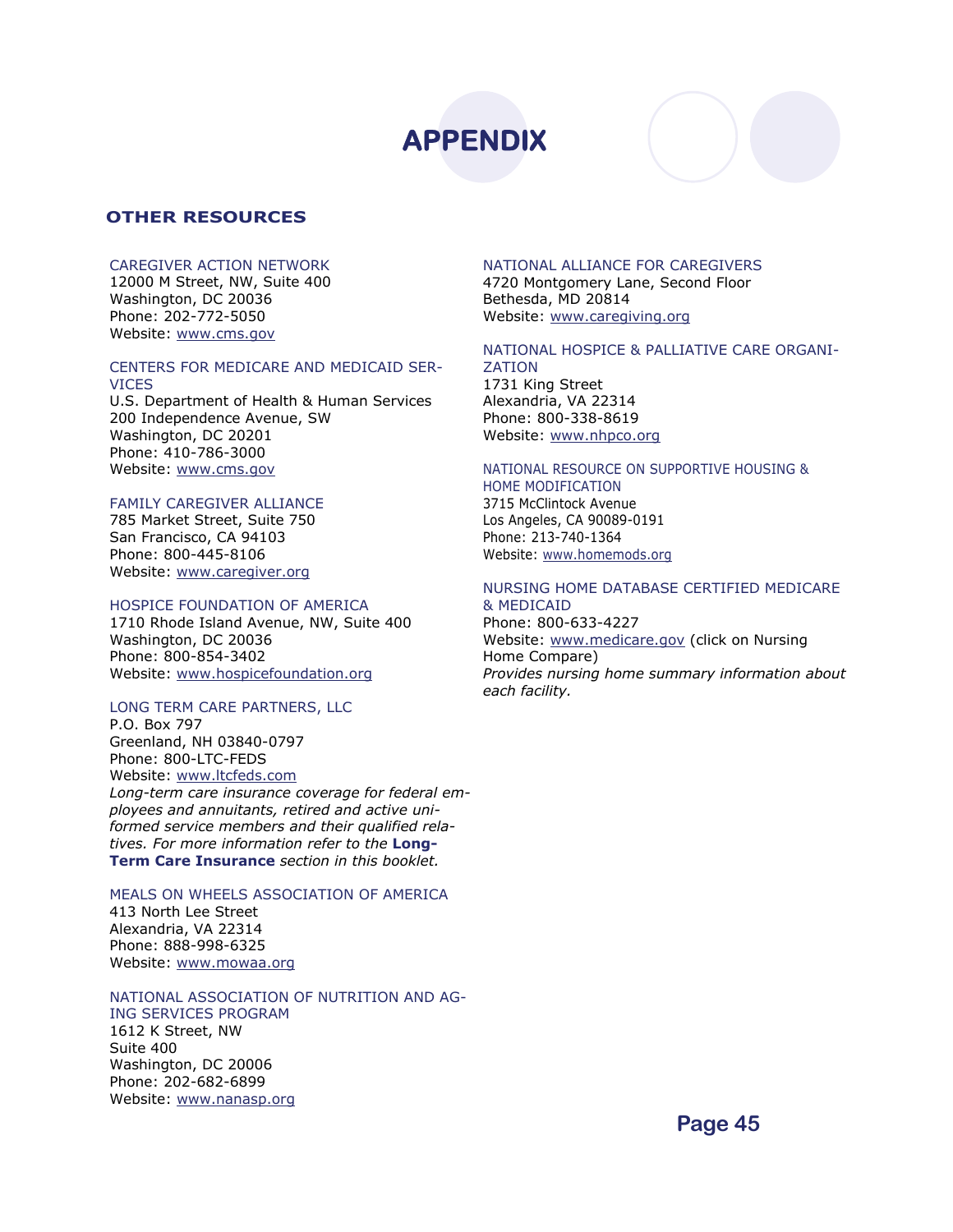

#### **INFORMATION ASSISTANCE/PUBLICATIONS**

The following is a list of organizations that provide assistance to find information and/or free or low-cost publications on insurance for seniors.

INSURANCE INFORMATION INSTITUTE

110 William Street New York, NY 10038 Phone: 212-346-5500 Website: www.[iii.org](http://www.eapps.naic.org/forms/ipsd/Consumer_info.jsp)

NATIONAL ASSOCIATION OF INSURANCE COM-

MISSIONERS (NAIC) 1100 Walnut Street, Suite 1500 Kansas City, MO 64106 Phone: 816-842-3600 Website: www.naic.org Click on NAIC Store for Publications: *NAIC Consumer Guides can be ordered free on such topics as : "A Shopper's Guide to Long-Term Care Insurance" and "Choosing a Medigap Policy." Guides are also available for Download on a variety of topics including: "Life Insurance Buyer's Guide."* 

NATIONAL ASSOCIATION OF INSURANCE AND FI-NANCIAL ADVISORS (NAIFA) 2901 Telestar Court Falls Church, VA 22042 Phone: 877-866-2432 Website: [www.naifa.org/consumer/health/](http://www.naifa.org/consumer/health/articles.cfm) [articles.cfm](http://www.naifa.org/consumer/health/articles.cfm) Publications: *NAIFA provides free Consumer Arti-*

*cles and Guides on a wide variety of Health Insurance topics.*